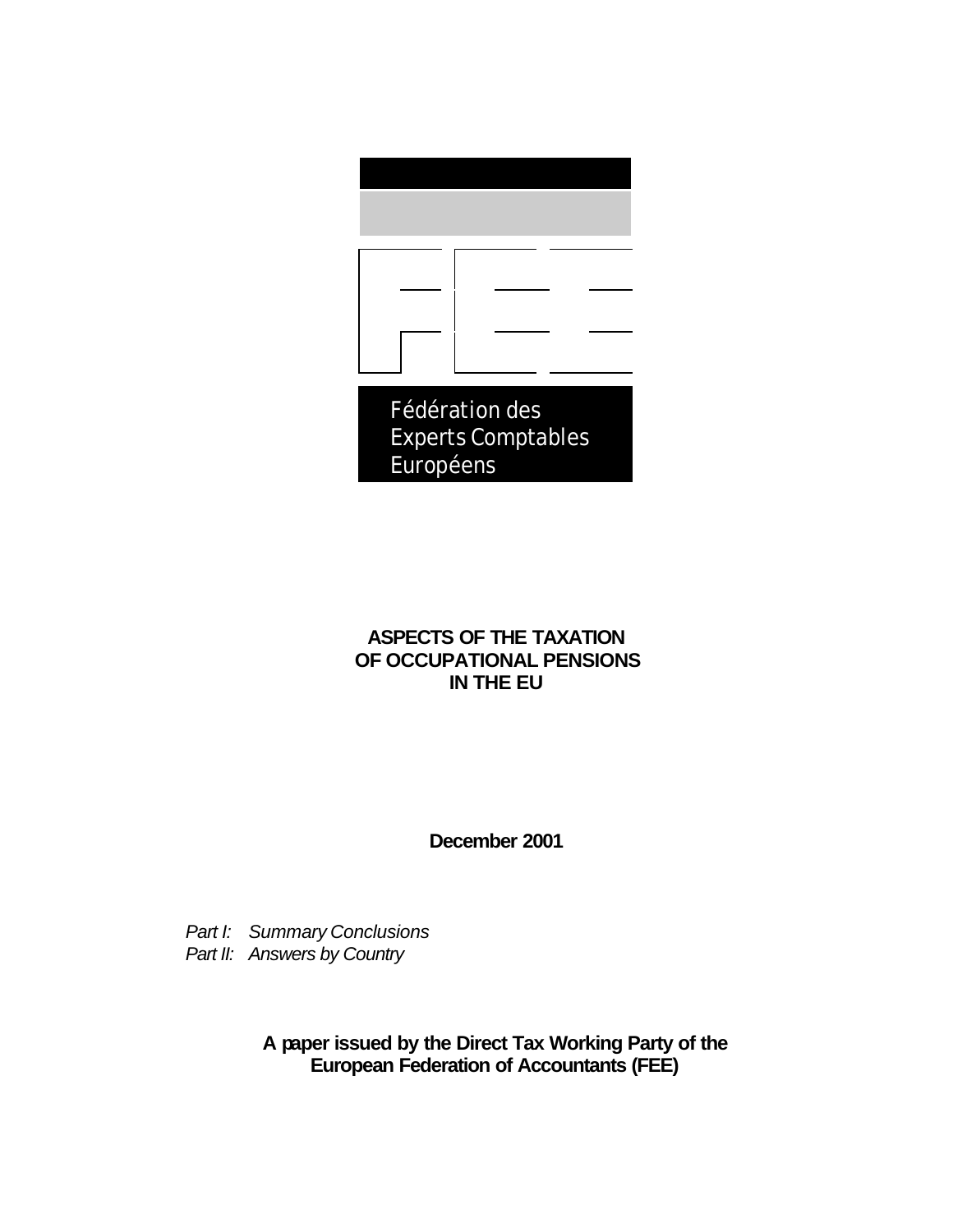The Fédération des Experts Comptables Européens (FEE) is the representative organisation for the accountancy profession in Europe, currently grouping together the 38 leading institutes in 26 countries, including the 15 Member States, Cyprus, Czech Republic, Hungary, Iceland, Israel, Malta, Monaco, Norway, Romania, Slovenia and Switzerland. Between them these bodies have a combined membership of approximately 400.000 individuals of whom about 45% work in the public practice, providing a wide range of services to clients, whilst the other 55% work in various capacities in industry, commerce, government and education.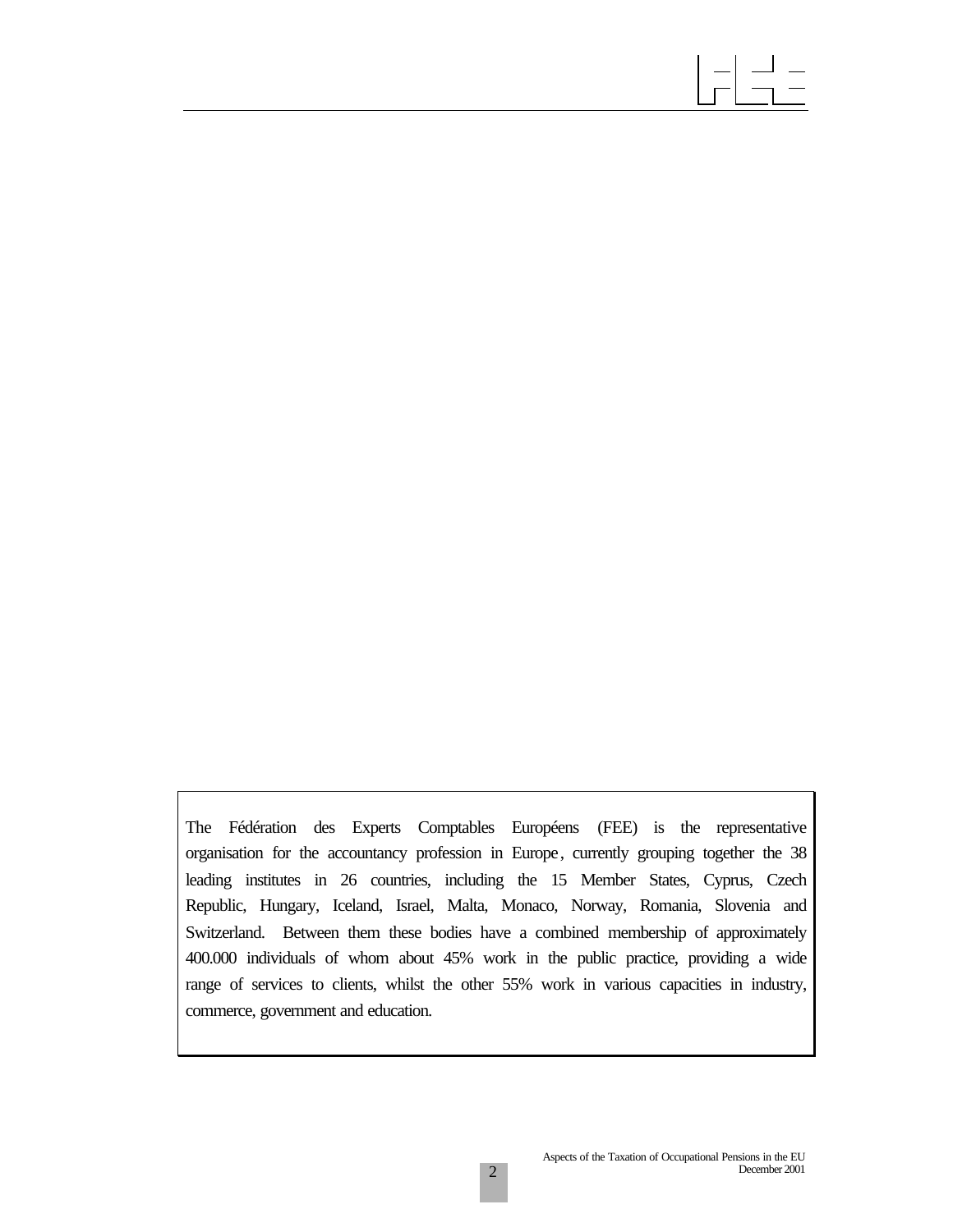# **PARTI**

## **SUMMARY CONCLUSIONS**

| VII. CONCLUSION $\ldots$ $\ldots$ $\ldots$ $\ldots$ $\ldots$ $\ldots$ $\ldots$ $\ldots$ $\ldots$ $\ldots$ $\ldots$ $\ldots$ $\ldots$ $\ldots$ $\ldots$ $\ldots$ $\ldots$ $\ldots$ $\ldots$ $\ldots$ $\ldots$ $\ldots$ $\ldots$ $\ldots$ $\ldots$ $\ldots$ $\ldots$ $\ldots$ $\ldots$ $\ldots$ $\ldots$ $\ldots$ $\ldots$ $\ldots$ |  |
|-----------------------------------------------------------------------------------------------------------------------------------------------------------------------------------------------------------------------------------------------------------------------------------------------------------------------------------|--|
|                                                                                                                                                                                                                                                                                                                                   |  |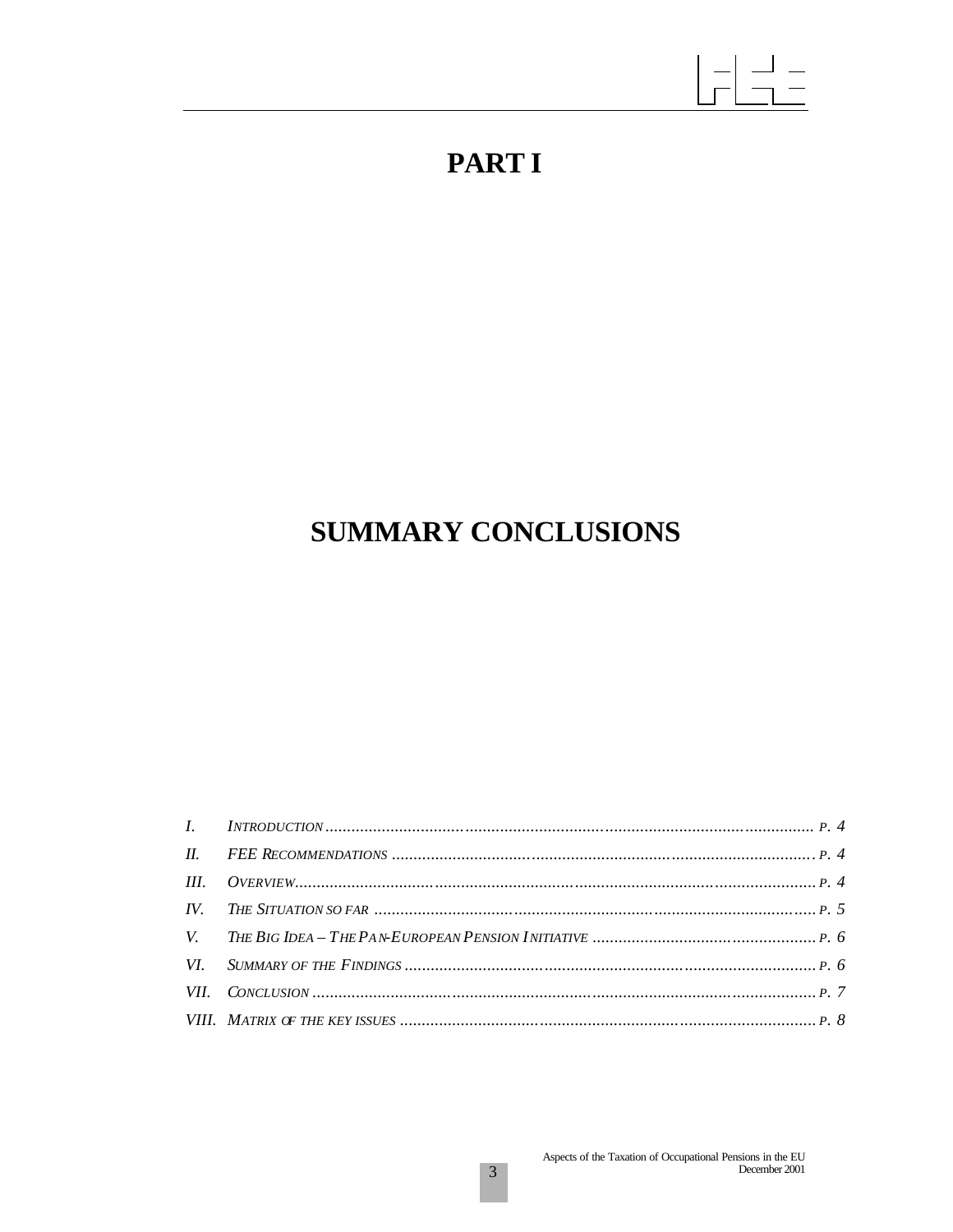## **I. INTRODUCTION**

The purpose of the survey was to review aspects of the taxation of occupational pensions in the EU and to identify some of the tax obstacles to the free movement of labour and the freedom to provide services within the Union. Information from FEE members was obtained by means of a questionnaire and the responses have been collated and summarised below.

Occupational pensions are complex in their detail, as the individual surveys show. Most national systems allow a tax deduction for employer and employee contributions to pension providers resident in the state; most provide for exemption of scheme income from taxation and most states will tax pension benefits in the hands of the individual pensioners with some states taxing lump sums at advantageous rates (in some cases giving a tax exemption).

#### **II. FEE RECOMMENDATIONS**

- The double taxation inherent in the interface between the tax systems which defer taxation until payment of pensions (the majority of EU states) and those systems in which pension contributions are paid out of taxed income and exempt from taxation on payment of pensions (the survey identifies Germany and Austria) should be eliminated by means of double tax treaties.
- Contributions to resident qualifying pension schemes by self-employed taxpayers should be tax deductible in all Member States.
- Payment of contributions by employers and employees in an EU state to pension schemes resident in other EU states should enjoy the same tax status as contributions to resident pension schemes.
- Taxation of pensions in an EU state should be the same regardless of whether the pension arises from a resident or a non-resident source.
- The development of Pan-European pension institutions is to be welcomed.

#### **III. OVERVIEW**

The Commission in their Communication of 19th April 2001 analysed the systems of Member States in the following way:

- **EET** Exempt contributions, exempt investment income and capital gains of the pension institution, taxed benefits.
- **ETT** Exempt contributions, taxed investment income and capital gains of the pension institution, taxed benefits, (three members – Denmark, Italy and Sweden).
- **TEE** Contributions out of taxed income, exempt investment income and capital gains of the pension institutions, exempt benefits Germany and Luxembourg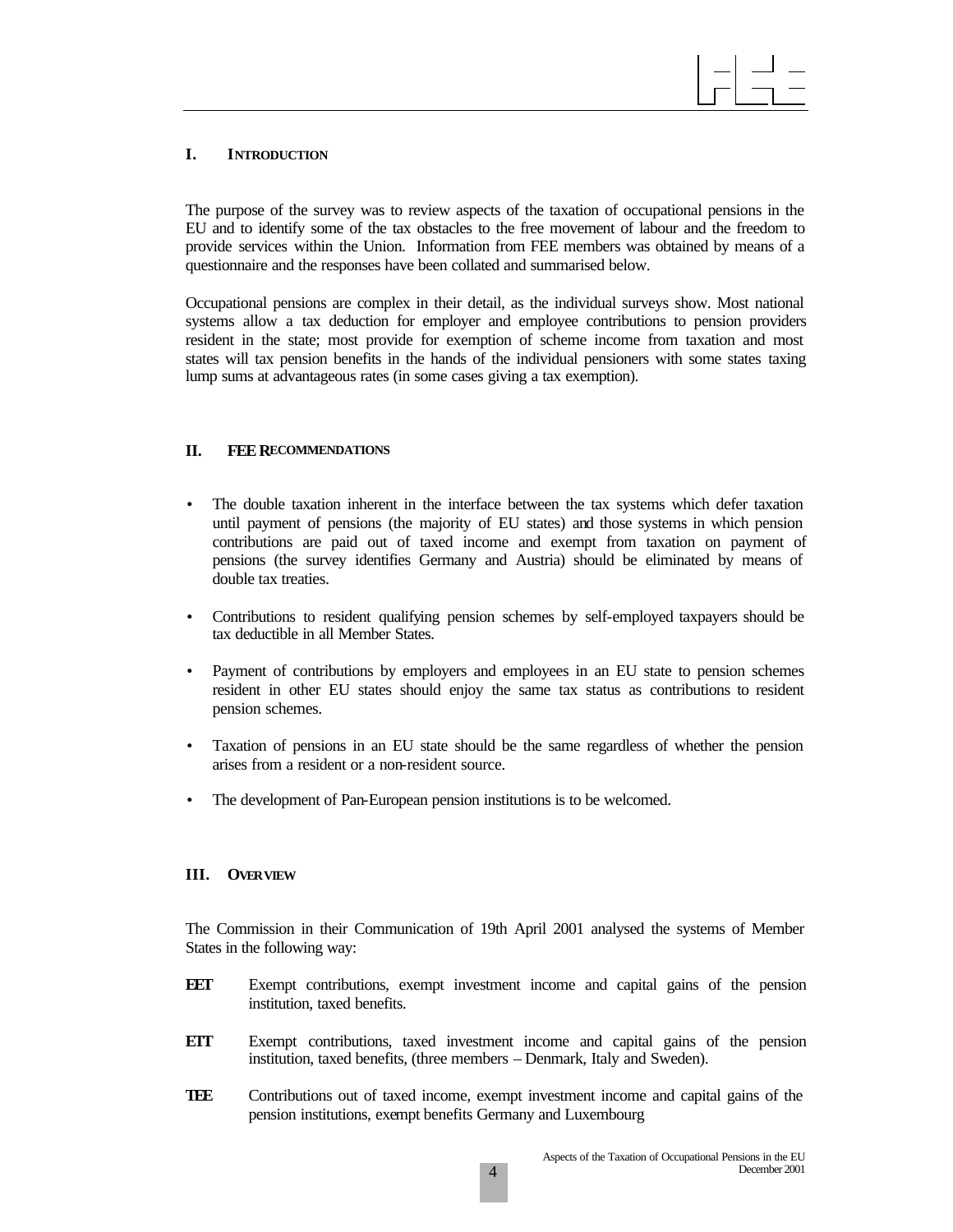|                       | EET          | ETT | TEE |
|-----------------------|--------------|-----|-----|
| Belgium               | X            |     |     |
| Denmark               |              | X   |     |
| Germany               | X            |     | X   |
| Greece                | $\mathbf{x}$ |     |     |
| Spain                 | X            |     |     |
| France                | X            |     |     |
| Italy                 |              | X   |     |
| Ireland               | X            |     |     |
| Luxembourg            |              |     | X   |
| <b>Netherlands</b>    | $\mathbf{X}$ |     |     |
| Austria               | $\mathbf{X}$ |     |     |
| Portugal              | $\mathbf{X}$ |     |     |
| Finland               | X            |     |     |
| Sweden                |              | X   |     |
| <b>United Kingdom</b> | X            |     |     |

This Commission analysis is confirmed by our respondents.

Relationships between the different national systems can lead to "double taxation", and "double exemption", which, in the short term, need to be resolved by tax treaties.

To enjoy tax benefits most respondents indicated that contributions had to be paid to a resident pension institution. This is discrimination against other Union pension funds and it is the Commission's view that the EC Treaty obliges Members to abolish discriminatory rules of this kind.

#### **IV. THE SITUATION SO FAR**

The Council Directive of 29th June 1998 regarding the safeguarding of supplementary pension rights provides as follows:

- 1. The safeguarding of the pension rights of an individual who moves from one Member State to another (same rights as someone who ceases to contribute but remains within the State).
- 2. Member States to ensure that payment is made in another Member State of all pension benefits which are due.
- 3. In respect of so-called posted (or seconded workers) contributions to continue to be made to a supplementary pension scheme established in a Member State.
- 4. Information to be given to scheme members on moving from one Member State to another.

There have been many other initiatives and since 1997 the Commission has been engaged in discussions with Member States and with the pension fund industry and industry in general.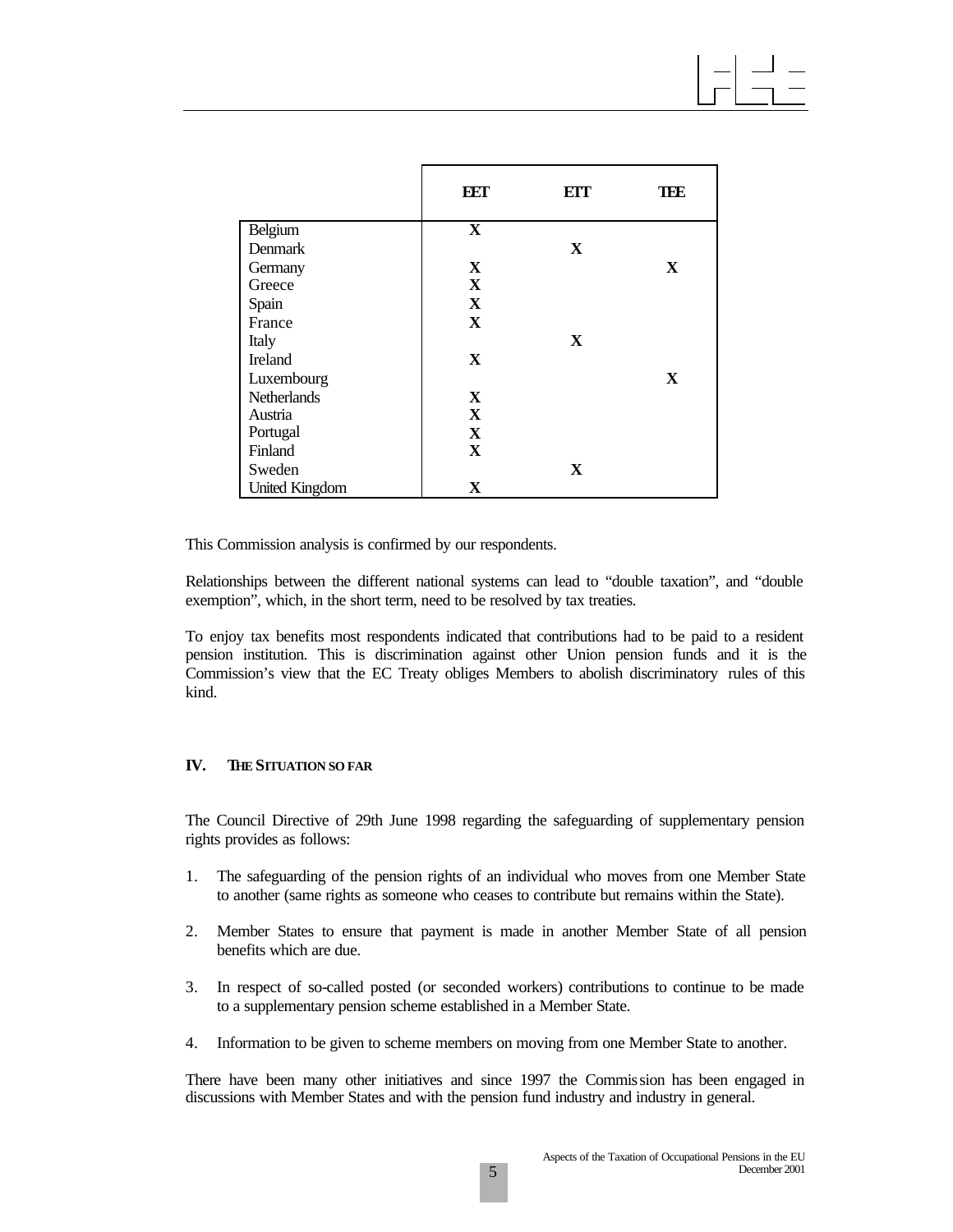

Something more comprehensive than the 1998 Directive is needed. However, indications are that Member States only wish to proceed on a step-by-step basis.

The Commission is to commence a detailed study of the tax rules of Member States and if issues of discrimination cannot be resolved proposes to bring cases before the Court of Justice on the basis of the Treaty.

#### **V. THE BIG IDEA – THE PAN-EUROPEAN PENSION INITIATIVE**

The idea of a centralised European-wide pension institution has been developed by the pension industry and is being sponsored by the Commission.

Under the proposed arrangements Member States' taxation arrangements would continue as at present. The Pan-European institution, based, say, in one Member State, would have different national sections dealing with the tax situation in each Member State in which a member is employed.

#### **VI. SUMMARY OF THE FINDINGS**

Of the types of supplementary pension schemes commonly available Germany and Austria are to be distinguished by having schemes known as Pensionsreuckstellung (a direct pension promise) under which an employer undertakes to provide pensions. A provision is made in the accounts of the employing company and subject to conditions the company obtains tax deductions for the reserve created. Such reserve schemes existed in Belgium down to 1985 but have not been available since that date in that country.

Germany has schemes under which an employer and/or and employee can make contributions to a third party pension scheme with tax deductions for the contributions and taxation deferred until payment of the pension. Contributions in Germany and Austria will be made out of taxed income in such cases.

It follows that a worker seconded to Germany from a country in which he or she is a member of a scheme which defers tax until payment of the pension and allows tax deductions for payment into the scheme will be doubly taxed, once on making a contribution to the scheme when resident in Germany and again when the pension is paid in the employees home country of residence. Neither country has Double Tax Treaties of the kind France has with several EU countries dealing with these circumstances.

To obtain tax deductions all countries required that the pension arrangements were in conformity with the law and a half dozen or so required to be approved by the fiscal authority also.

To obtain tax benefits almost all states required that the residence of the pension scheme was in the state although the residence might be only that of a branch of an insurance company in another state. Pension funds themselves enjoyed a range of benefits but pension fund income is to some extent taxable in France, Belgium and Italy, among those surveyed.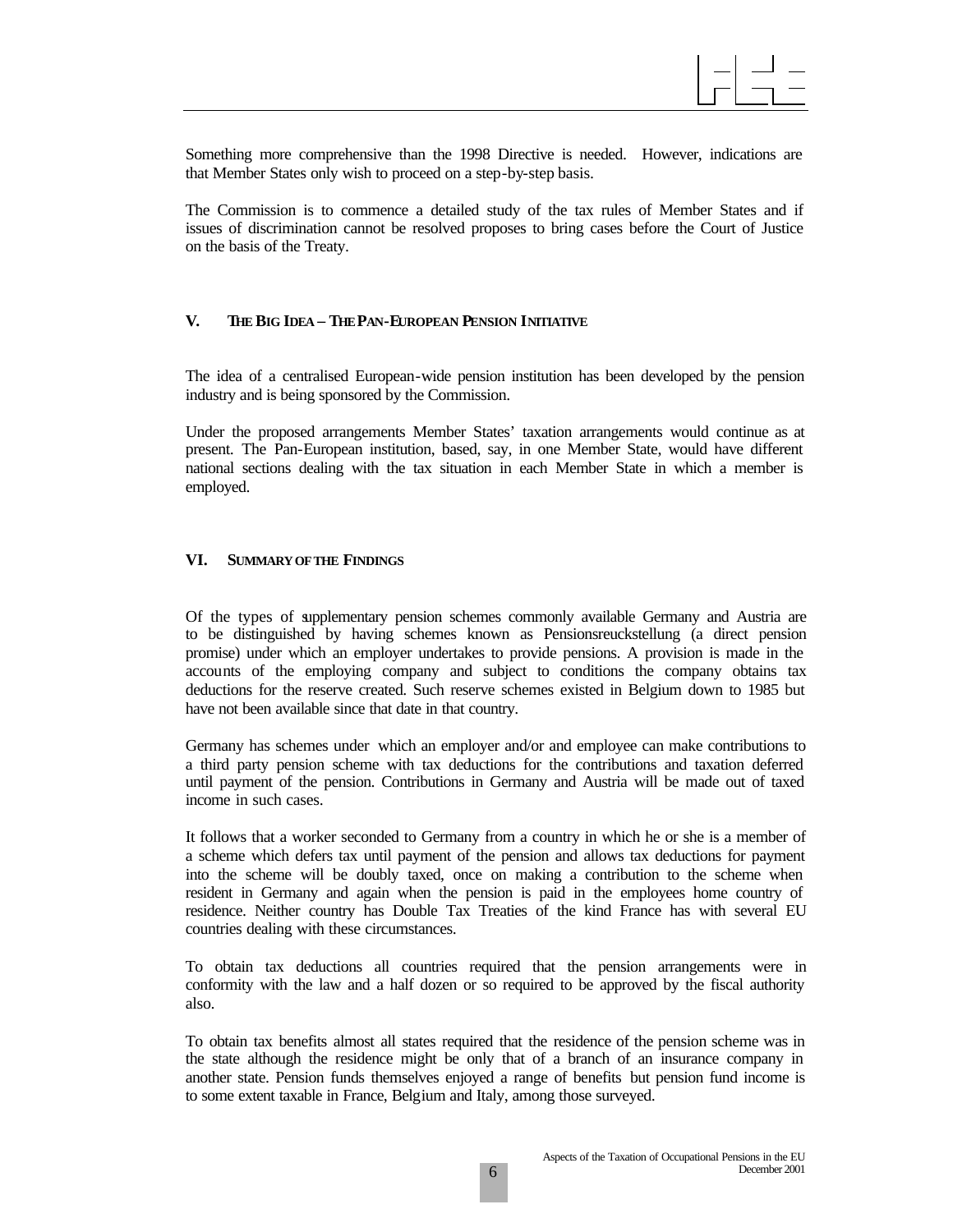

Contributions to pension schemes by the self-employed do not obtain the same tax benefits as contributions by employers and employees in Germany, Austria and Finland.

Contributions to non-resident pension schemes or insurance companies are denied tax relief by Belgium, Spain, Italy, the Netherlands, Portugal and Slovenia. In other cases relief is given by way of Double Tax Treaties (e.g. France) or by a process of concessions (e.g. Germany and the UK).

Not being able to obtain tax relief when buying pensions from other EU states is discriminatory and contrary to the principles of the single market. Italy, it appears, discriminates in the taxation treatment of pensions received from non-resident pension schemes.

#### **VII. CONCLUSION**

FEE welcomes the initiative of the Commission in seeking to end discrimination in the pension market and believes the development of Pan-European pension institutions which recognise the tax principles of the individual Member States to be an appropriate way forward.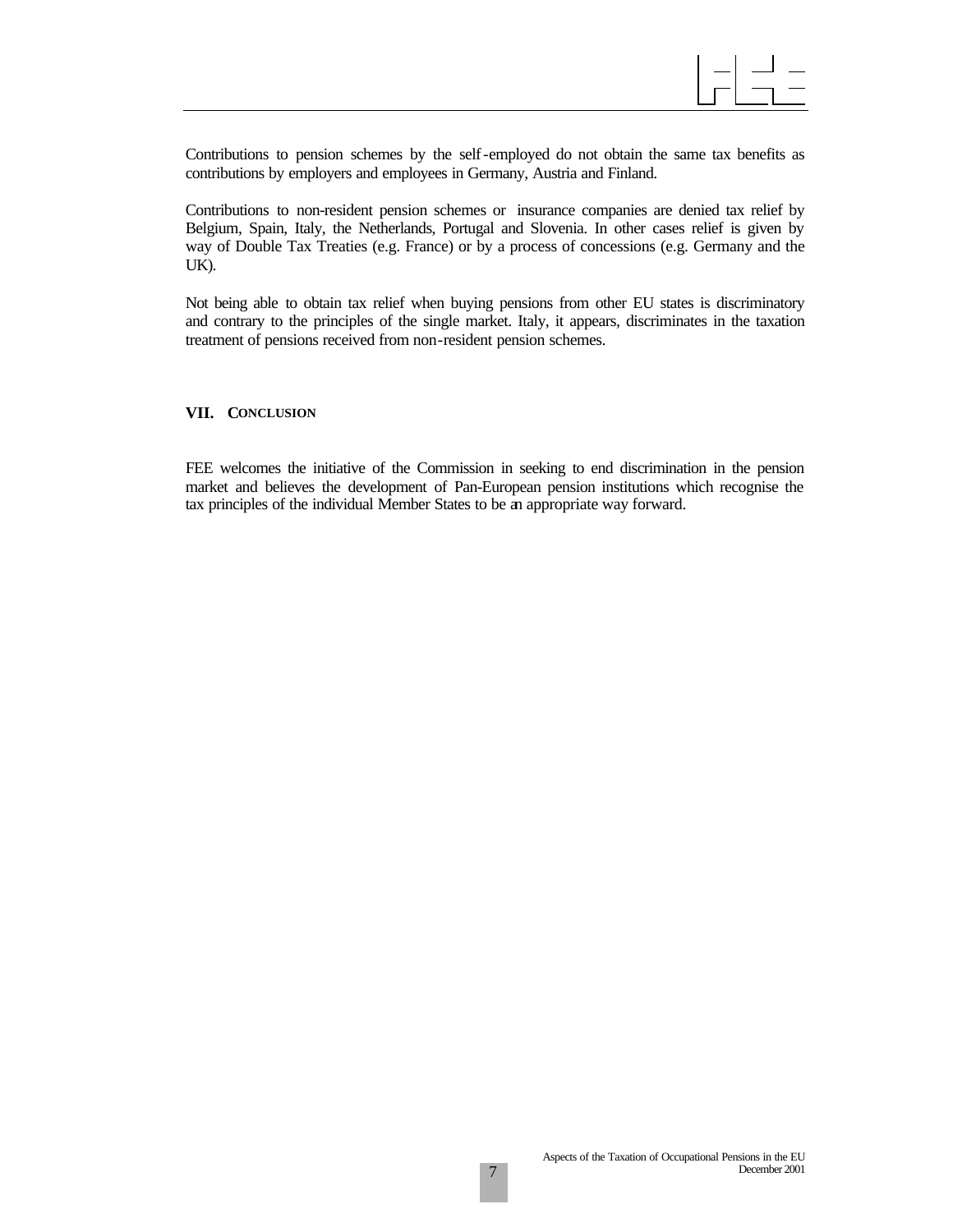

### **VIII. MATRIX OF THE KEY ISSUES REGARDING THE TREATMENT OF THE TAXATION OF PENSION FUNDS IN THE EU:**

|                                                                                                                                                  | <b>BE</b>      | DE          | ES | <b>FR</b>      | IT | IR | LU | <b>NE</b> | AU          | PT | FI | UK | $SL^1$         |
|--------------------------------------------------------------------------------------------------------------------------------------------------|----------------|-------------|----|----------------|----|----|----|-----------|-------------|----|----|----|----------------|
| To enjoy tax benefits it is necessary for the<br>pension scheme:                                                                                 |                |             |    |                |    |    |    |           |             |    |    |    |                |
| Conform to legislation                                                                                                                           | $\mathbf X$    | X           |    | X              | X  |    |    | X         | X           | X  |    |    |                |
| Conform<br>legislation<br>to<br>$+$<br>be<br>by<br>national<br>fiscal<br>approved<br>authority                                                   |                |             | X  |                |    | X  | X  |           |             |    | X  | X  | X              |
| To enjoy tax benefits it is a condition that:                                                                                                    |                |             |    |                |    |    |    |           |             |    |    |    |                |
| Pension scheme is resident in the<br>state                                                                                                       | $\overline{X}$ | X           | X  | 2              | X  | X  | X  | X         | X           | X  | X  | X  | X              |
| Qualifying pension scheme of the separate<br>pension fund exempt from:                                                                           |                |             |    |                |    |    |    |           |             |    |    |    |                |
| Income taxes                                                                                                                                     |                | X           | X  |                |    | X  |    | X         | $\mathbf X$ | X  |    | X  | X              |
| Capital taxes                                                                                                                                    |                |             | X  |                |    | X  |    | X         |             |    |    | X  | X              |
| Other tax advantages<br>$\overline{\phantom{a}}$                                                                                                 | X              |             |    | X              | X  |    |    |           |             |    |    |    |                |
| following<br>contributions<br>resident<br>The<br>to<br>qualifying<br>pension<br>schemes<br>are<br>tax<br>deductible:                             |                |             |    |                |    |    |    |           |             |    |    |    |                |
| Contributions by employers                                                                                                                       | X              | X           | X  | X              | X  | X  | X  | X         | X           | X  | X  | X  | X              |
| Contributions by employees<br>$\blacksquare$                                                                                                     | X              |             | X  | X              | X  | X  | X  | X         |             | X  | X  | X  | X              |
| Contributions<br>self-employed<br>by<br>$\overline{\phantom{a}}$<br>taxpayers                                                                    | $\mathbf{X}$   |             | X  | X              | X  | X  | X  | X         |             | X  |    | X  | X              |
| following<br>contributions<br>${\rm to}$<br>pension<br>The<br>schemes resident in other member states are<br>tax deductible:                     |                |             |    |                |    |    |    |           |             |    |    |    |                |
| Contributions by employers                                                                                                                       |                | X           |    | X              |    | X  | X  |           | X           |    |    | X  |                |
| Contributions by employees                                                                                                                       |                | $\mathbf x$ |    | X              |    | X  | X  |           |             |    | X  | X  |                |
| Contributions<br>self-employed<br>by<br>$\blacksquare$<br>taxpayers                                                                              |                |             |    | X              |    | X  | X  |           |             |    |    | X  |                |
| of an employer's<br>the<br>tax<br>treatment<br>Is<br>contribution different if the pension scheme<br>is resident or non-resident?                | 2              | 1           |    | $\overline{c}$ | X  |    |    | X         | X           | 2  | X  | 1  | $\overline{c}$ |
| Is the taxation of pensioners different if the<br>pension scheme is non-resident?                                                                | $\mathfrak{D}$ |             |    | 2              | X  |    |    |           |             | 2  |    |    | $\overline{c}$ |
| Is the taxation of pensioners different if the<br>employment in respect of which the pension<br>is payable was exercised in another EU<br>State? |                | 1           | 1  | 2              |    |    |    |           |             | 1  |    |    | X              |

1 – It depends

2 – Outside of scope

 1 BE: Belgium, DE: Germany, ES: Spain, FR: France, IT: Italy, IR: Ireland, LU: Luxembourg, NE: Netherlands, AU: Austria, PT: Portugal, FI: Finland, UK: United Kingdom, SL: Slovenia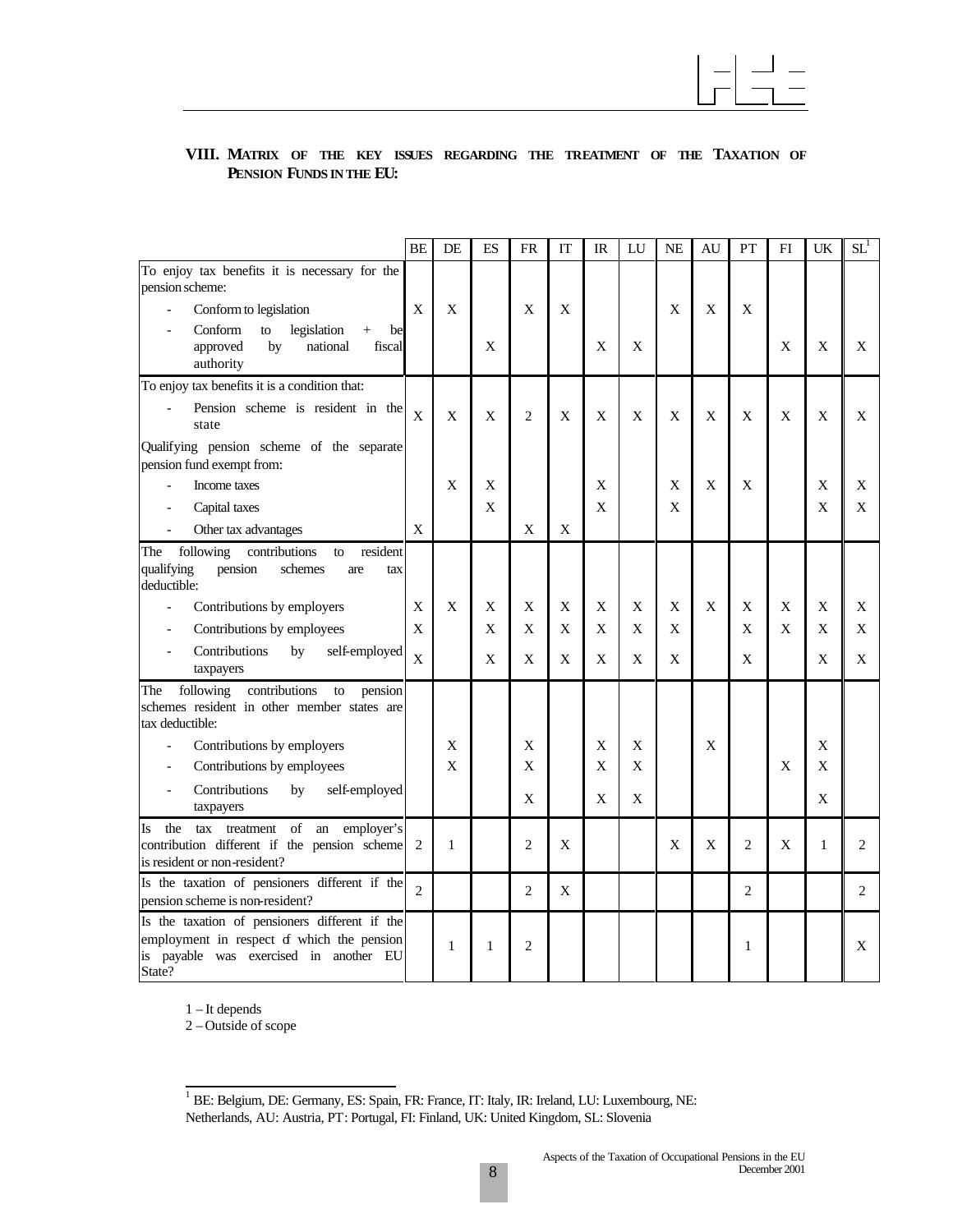## **PART II**

# **ANSWERS BY COUNTRY**

## **QUESTIONNAIRE ON ASPECTS OF THE TAXATION OF OCCUPATIONAL PENSIONS IN THE EU**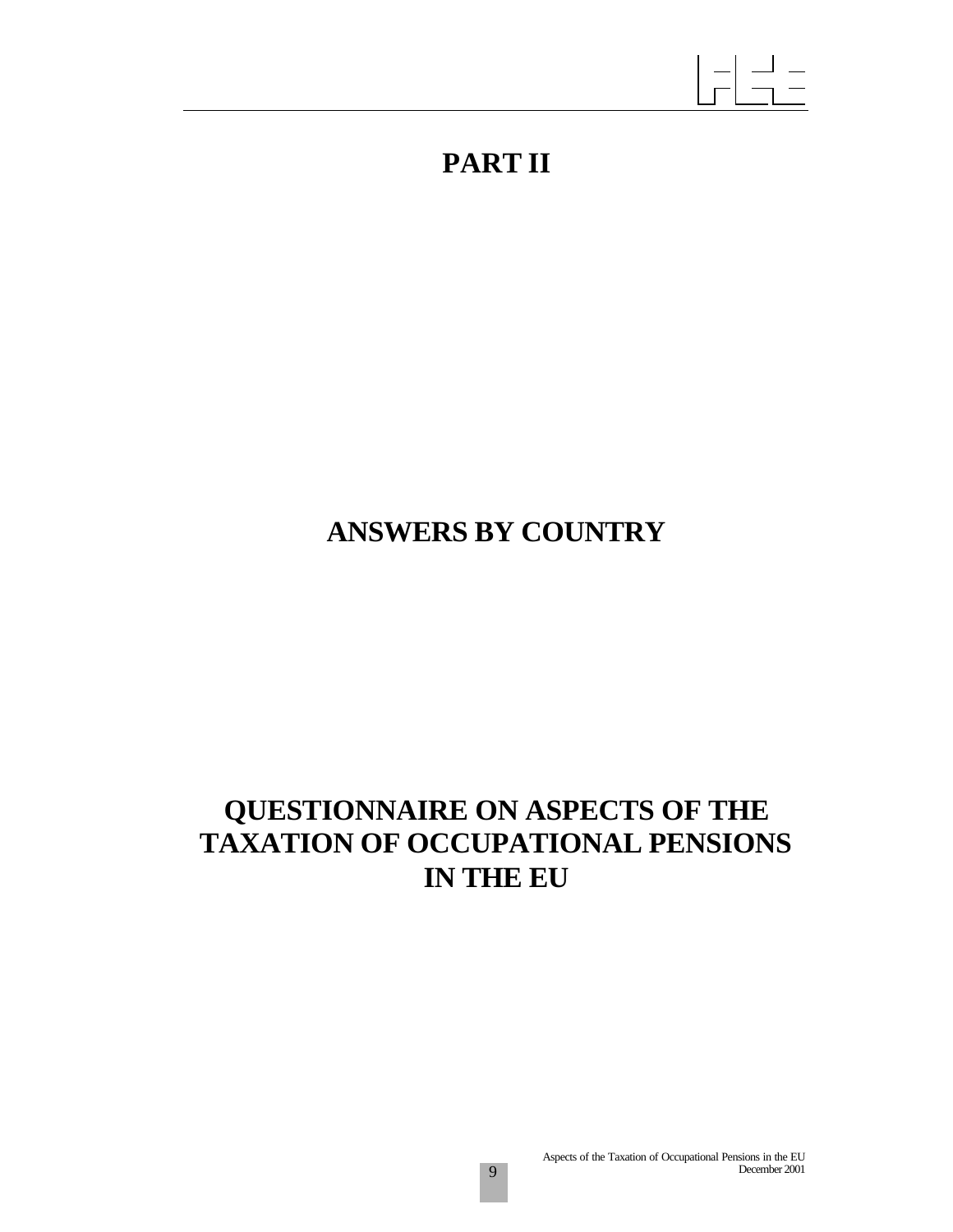#### **TYPES OF PENSION SCHEME**

#### **1. What types of supplementary pension schemes are commonly used in your country**

#### *Austria*

Direct pension promise ("Pensionsrueckstellung")

This is the most frequently used form of pension schemes in Austria. The employer makes the commitment (either to an individual or to his entire staff) to provide pensions at retirement date. The pension promise is usually a defined benefit plan. The pension promise is not funded externally, but only backed by a book reserve (provision) in the balance sheet of the employer. In order to secure the pension, the employer often concludes an insurance to cover the pension commitment ("Rueckdeckungsversicherung"). In order to get a tax deduction for the accrued obligation the employer is required to hold 50%  $\delta$  the accrual set up for tax purposes in bonds or similar interest-bearing securities. Insurance premiums paid by the employer for the back-to-back insurance are deductible but the claim against the insurance company (buy-back value of the policy) has to be capitalised

The employer grants an irrevocable written pension promise; the promise is made either by agreement with individual employees or for a group of employees by agreement with labour representatives (e.g. works council)

The pension promise is usually a defined benefit plan. The pension promise is not funded externally, but only backed by a book reserve (provision) in the balance sheet of the employer. In order to secure the pension, the employer often concludes an insurance to cover the pension commitment ("Rueckdeckungsversicherung"). In order to get a tax deduction for the accrued obligation the employer is required to hold 50% of the accrual set up for tax purposes in bonds or similar interest-bearing securities. Insurance premiums paid by the employer for the back-to-back insurance are deductible but the claim against the insurance company (buy-back value of the policy) has to be capitalised

pension fund ("Pensionskasse")

A pension fund is a separate legal entity (managed by a third-party professional fund manager) to which contributions on behalf of the employees are being made by the employer. The employee has a direct pension entitlement. The pension fund itself is in principle tax-exempt.

The tax benefits for pension funds ("Pensionskassen") relate to contributions made by the employer for employees. There are no tax benefits for self-employed persons making contributions to pension funds.

relief fund ("Unterstuetzungskasse")

The relief fund is a separate legal entity to which contributions on behalf of the employees are transferred. The employees do not have a legal entitlement against the relief fund: the benefits paid by the relief fund are discretionary. The relief fund itself is in principle taxexempt.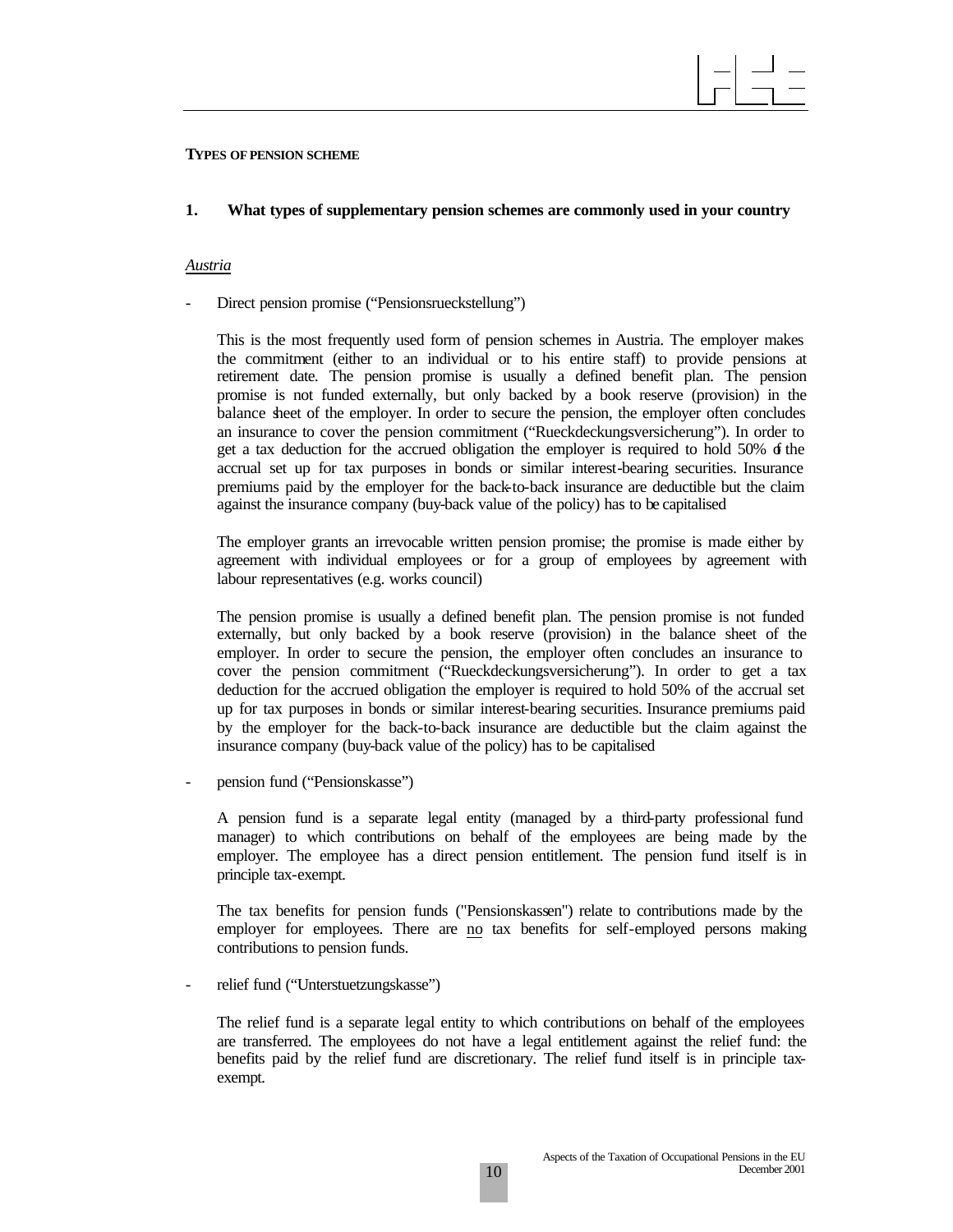Relief Funds ("Unterstützungskasse") can be used only to provide very limited additional pension benefits as the maximum pension payout per beneficiary is limited to ATS 16.000 (Euro 1.163) p.a. The beneficiaries usually have no legal claim but the relief fund is making payments to beneficiaries on a discretionary basis

Most schemes of this category are old ones and because of the restrictions in the benefits they can provide there now practically no new schemes of this type being created.

life insurance ("Direktversicherung")

The employer can also conclude a life insurance on behalf of an employee. This can be done either on individual contracts for each employee or in form of a group insurance contract.

In general, life insurance is used frequently by private individuals to provide supplementary financial means at retirement.

In case the employer pays premiums towards a life insurance policy where the employee is the direct beneficiary the premiums are taxed as employment income to the employee (there is only an ATS 4.000 / Euro 291 p.a. exemption).

However, the employer can take also out a life insurance on employees to cover direct pension promises: in this case the employee has a pension claim only against the employer but not directly against the insurance company (although often the policy is pledged to the employee to secure payment of the pension in case the employer becomes insolvent).

The comments below relate only to the case where a private individual takes out life insurance coverage.

There are no special tax provisions for self-employed persons to provide for supplementary pensions.

When an employer makes contributions to a third party, e.g. a pension fund, other than under the schemes outlined above such contributions will lead to an immediate taxation of the contributions as income in the hands of the employee. This concept can lead to double taxation cases where a foreign national is seconded to Austria as an expatriate and where the individual remains in a qualifying pension scheme in his home country. If the home country legislation provides for a deferred taxation until payments from a pension funds are received but Austria taxes contributions while the individual is resident and working in Austria a double taxation in different periods will be the result. Up to now the Austrian treaties do not provide for a solution of such conflicts.

#### *Belgium*

Occupational schemes may be funded through separate and independent (non solely managed by the sponsoring employer) non-profit making pension funds, or insurance companies (principally: group insurances), or by way of a mutual insurance. Occupational scheme are found principally in large companies.

Unfunded schemes (book provisions) were prohibited in 1985: companies have been required to fund the complementary occupational pension through a capitalization scheme operated outside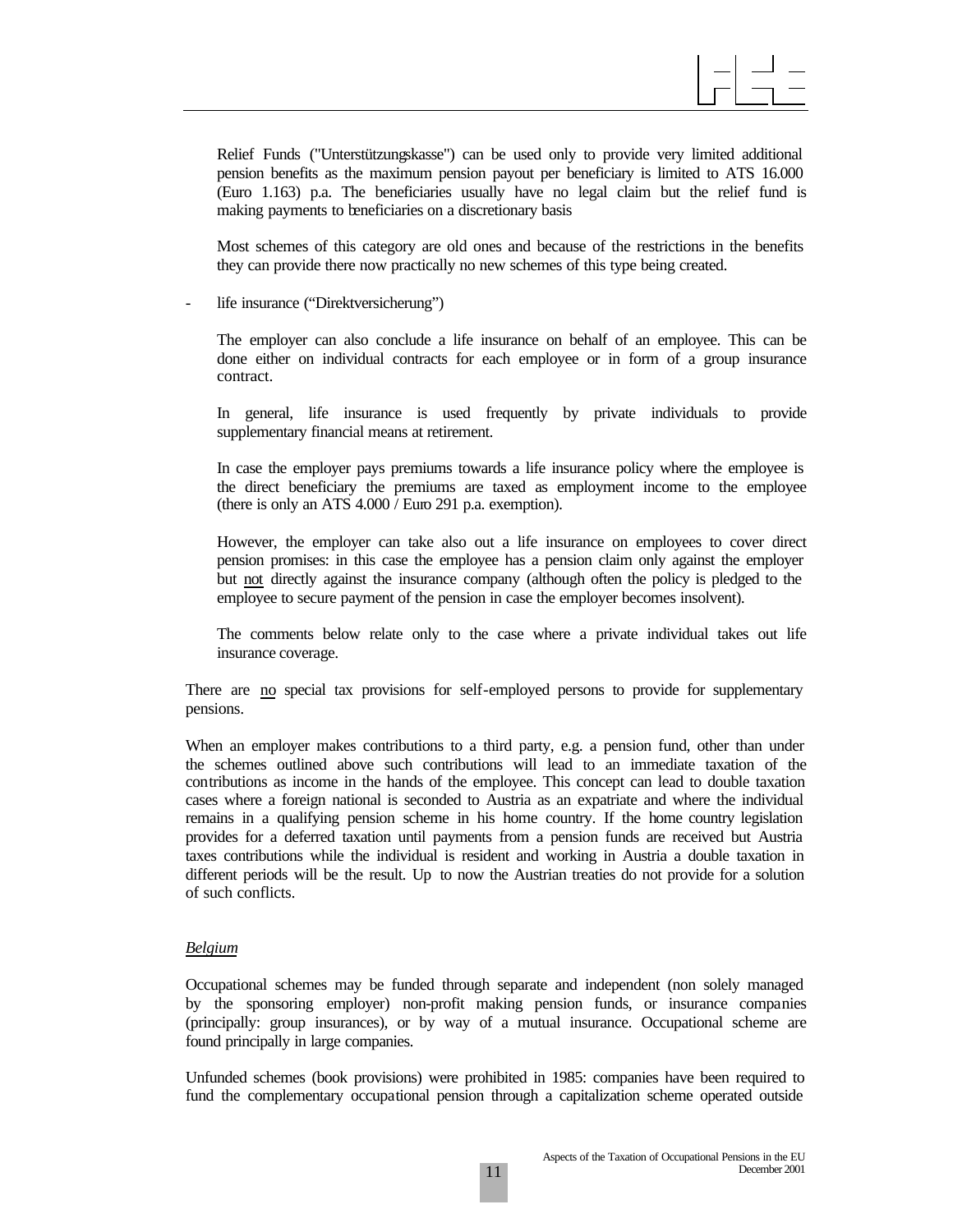the company. As a result, funding techniques such as retained earning in the balance sheet are no longer allowed since that year.

Private pension schemes are exceptional in the case of commercial companies, and mainly cover their management personnel. Such arrangements are usually made with a life insurance company. By some agreements, which are more commonly used, companies insure themselves against the risk of decease or departure of their managers. This form of insurance requires the concluding of a life insurance contract on the head of the manager, on behalf of the company. Since the entry into force of the Royal Decree of 17 December 1992, managers and chiefs of undertakings will be more easily admitted within the framework of group insurance.

#### *Finland*

- a registered supplementary pension of a pension insurance company
- a collective supplementary pension security arranged by the employer using a pension society or a pension trust
- a collective supplementary pension security arranged in an insurance company
- an individual pension insurance

#### *France*

According to the definition of the Council Directive 98/49/EC, two types of supplementary pension schemes are commonly used in France.

First, voluntary additional contributions may be paid to a supplementary pension scheme by a firm on behalf of its employees (CGI, art. 83)

Secondly, voluntary additional contributions may be paid by an individual or a member of a partnership or the manager with controlling interest in a business corporation to a supplementary pension scheme for himself (CGI, art. 154 bis).

#### *Germany*

pension promise ("Pensionsrueckstellung")

Within a pension promise, the employer makes the commitment to provide pensions to his employees at retirement date. The pension promise is not funded externally, but only backed by a book reserve at the level of the employer. In order to secure the pension, the employer often concludes an insurance to cover the commitment (so called "Rueckdeckungsversicherung").

pension fund ("Pensionskasse")

A pension fund is a separate legal entity to which contributions on behalf of the employees are transferred. It is characterised by the employees holding an own entitlement against the pension fund. The pension fund itself is in principle tax-exempt.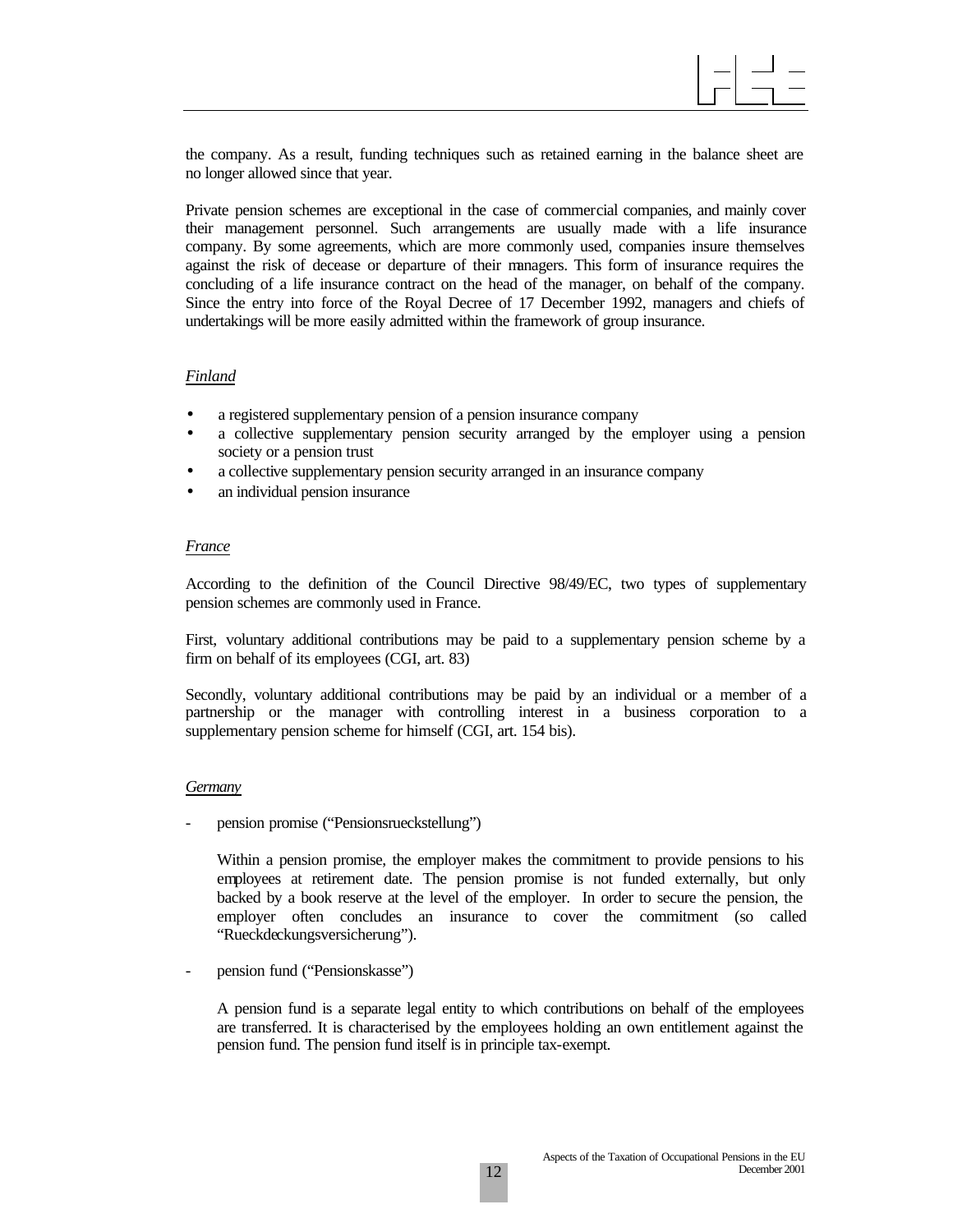relief fund ("Unterstuetzungskasse")

As the pension fund, the relief fund is a separate legal entity to which contributions on behalf of the employees are transferred. The employees do not hold on own entitlement against the relief fund, however. The relief fund itself is in principle tax-exempt.

life insurance ("Direktversicherung")

The employer can also conclude a life insurance on behalf of an employee. This can be done either on individual contracts for each employee or in form of a group insurance contract.

As a general remark it has to be pointed out that Germany up to now has no pension scheme under which an employer and/or an employee can make contributions to a third party, e.g. a pension funds, on a deferred taxation basis. Rather such contributions will lead to an immediate taxation of the contributions as income in the hands of the employee. This concept can lead to double taxation cases where a foreign national is seconded to Germany as an expatriate and where the individual remains in a qualifying pension scheme in his home country. If the home country legislation provides for a deferred taxation until payments from a pension funds are received but Germany taxes contributions while the individual is resident and working in Germany a double taxation in different periods will be the result. Up to now the German treaties do not provide for a solution of those conflicts like, for example, the French/UK treaty does (see Annex A of the OECD-Report on "The tax Treatment of Employee's Contributions to Foreign Pension Schemes").

#### *Ireland*

Both for employers and self employees.

#### *Italy*

#### *Up to 31.12.2000*

Only the ones which conform to legislation because of the deductibility of the relevant contributions.

#### *As from 01.01.2001*

Only the ones which conform to legislation because of the deductibility of the relevant contributions.

#### *Luxembourg*

The types of pension schemes used are as follows:

- a) Internal funding: the company builds a reserve for employee pensions in its balance sheet.
- b) External funding: the company adheres or creates a separate legal entity for managing complementary pensions. Two vehicles exist in Luxembourg: ASSEP (Association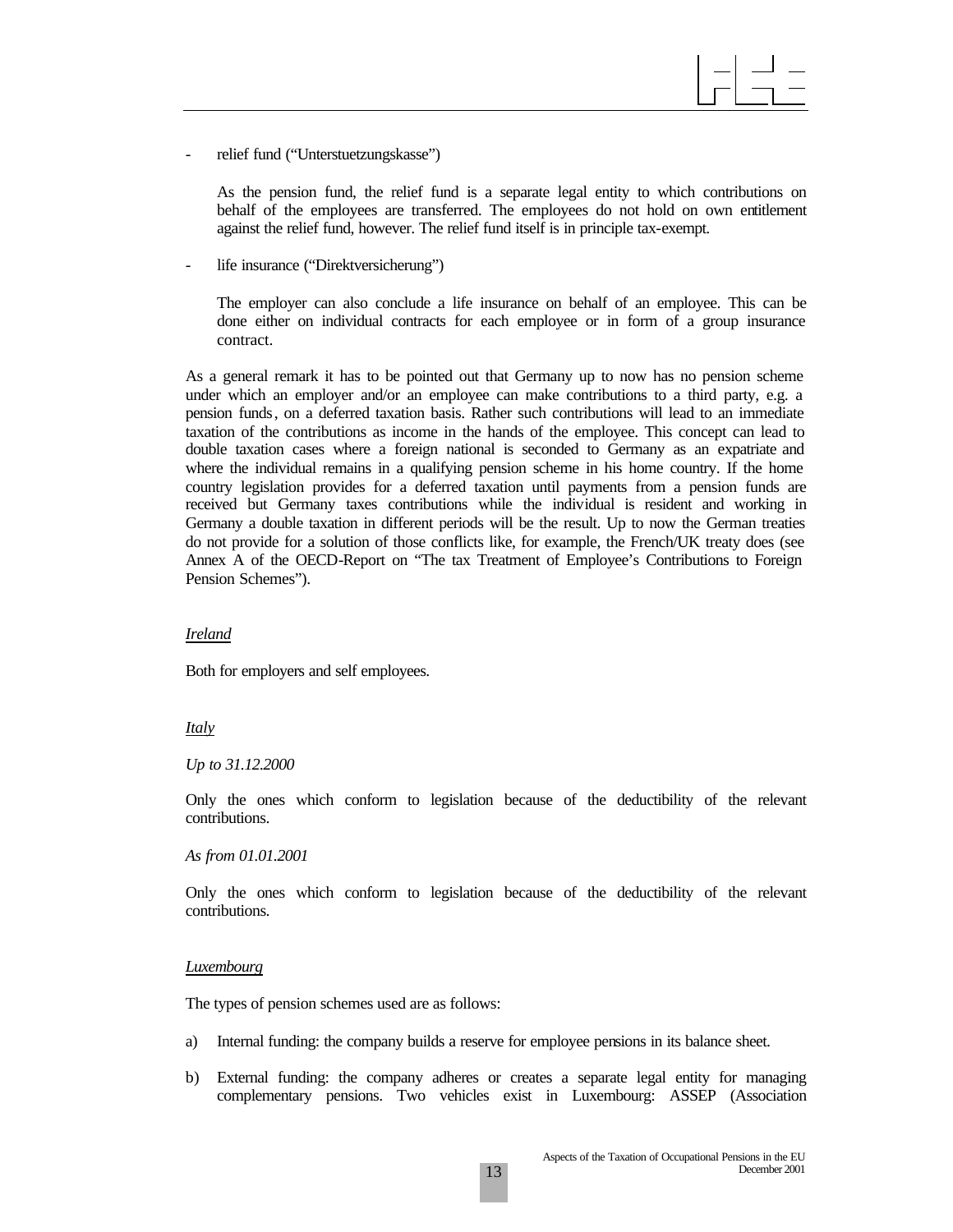d'Epargne Pension – kind of mini-insurance company capable of covering all kinds of risk) – SEPCAV (Société d'Epargne à Capital variable) that functions like an investment fund.

c) Group insurance: financing is done by paying premium to an insurance company. The employee is entitled to the rights from the contract. The insurance company takes care of administrative management and makes payments directly to the employee.

#### *Netherlands*

'Non-obligatory schemes (professional insurers) and compulsory schemes (schemes being carried out by 'industry pension funds'; membership is compulsory for employees of industry).

#### *Portugal*

Pension fund

A pension fund is a separate legal entity to which contributions on behalf of the employees are being made by the employer.

Life insurance

Financing is done by paying premium to an insurance company. The insurance company takes care of administrative management and makes payments directly to the employee.

#### *Spain*

There are three types of pension plans, depending:

- a) on its subjective elements:
	- 1. working scheme ("sistema de empleo"), where the promoter is the employer and the pension plan partner is the employee.
	- 2. associated scheme ("sistema asociado"), where the promoter is an association and the pension plan partner are its associates.
	- 3. individual scheme ("sistema individual") the promoter is a finance entity and the pension plan partner is whatever individual.
- b) on its benefits payment:
	- 1. paid periodically.
	- 2. paid as a lump sum.

Additionally, we can mention the following products:

When a company takes a compromise to complement public pensions with its workers, the contingency can be covered by an insurance premium.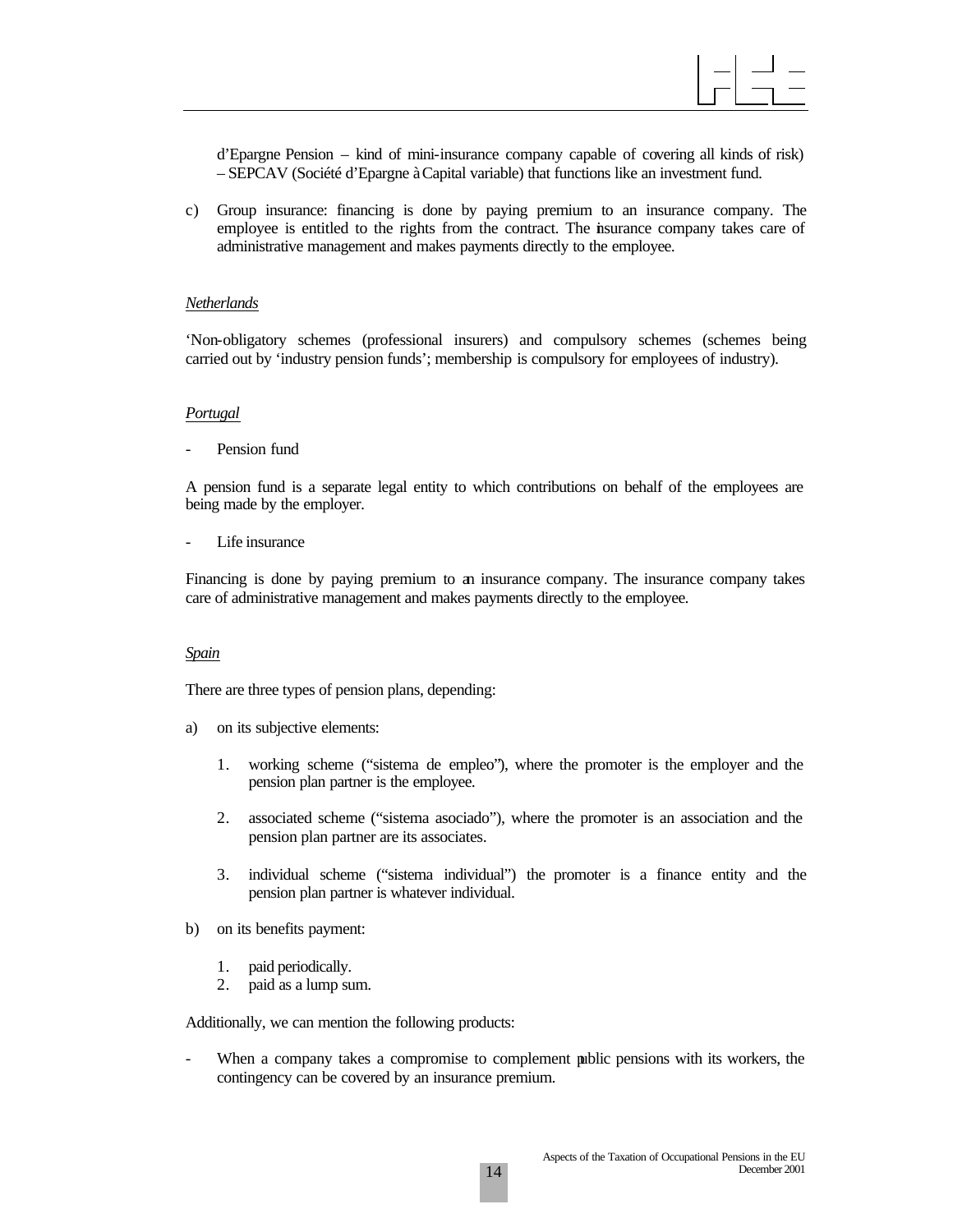- Some banking products are called as "retirement plans" ("planes de jubilación") but some of them are purely a saving product because the beneficiary can recover the capital in any moment without any penalisation. On the other hand, those retirement plans do not enjoy any tax advantage. We will exclude these retirement plans of our following answers.

#### *United Kingdom*

The most common type of supplementary pension in the UK is a pension (or superannuation) fund which is overseen by a body of individuals called trustees (which may include employees of the sponsoring company or business).

Larger pension schemes will manage the fund investments themselves but it is common for smaller and medium-sized schemes to involve payment of contributions to an insurance company which then manages the fund.

The pension fund is exempt from all taxes; this exemption applies both where the fund manages its own investment and where money is held in the pension account of an insurance company.

Pension schemes of this type provide pensions broadly of two kinds; one where the pension is a proportion of final salary (so-called final salary schemes) and one where the pension is related to the individual fund purchased over the years by the individual pensioner (money purchase schemes).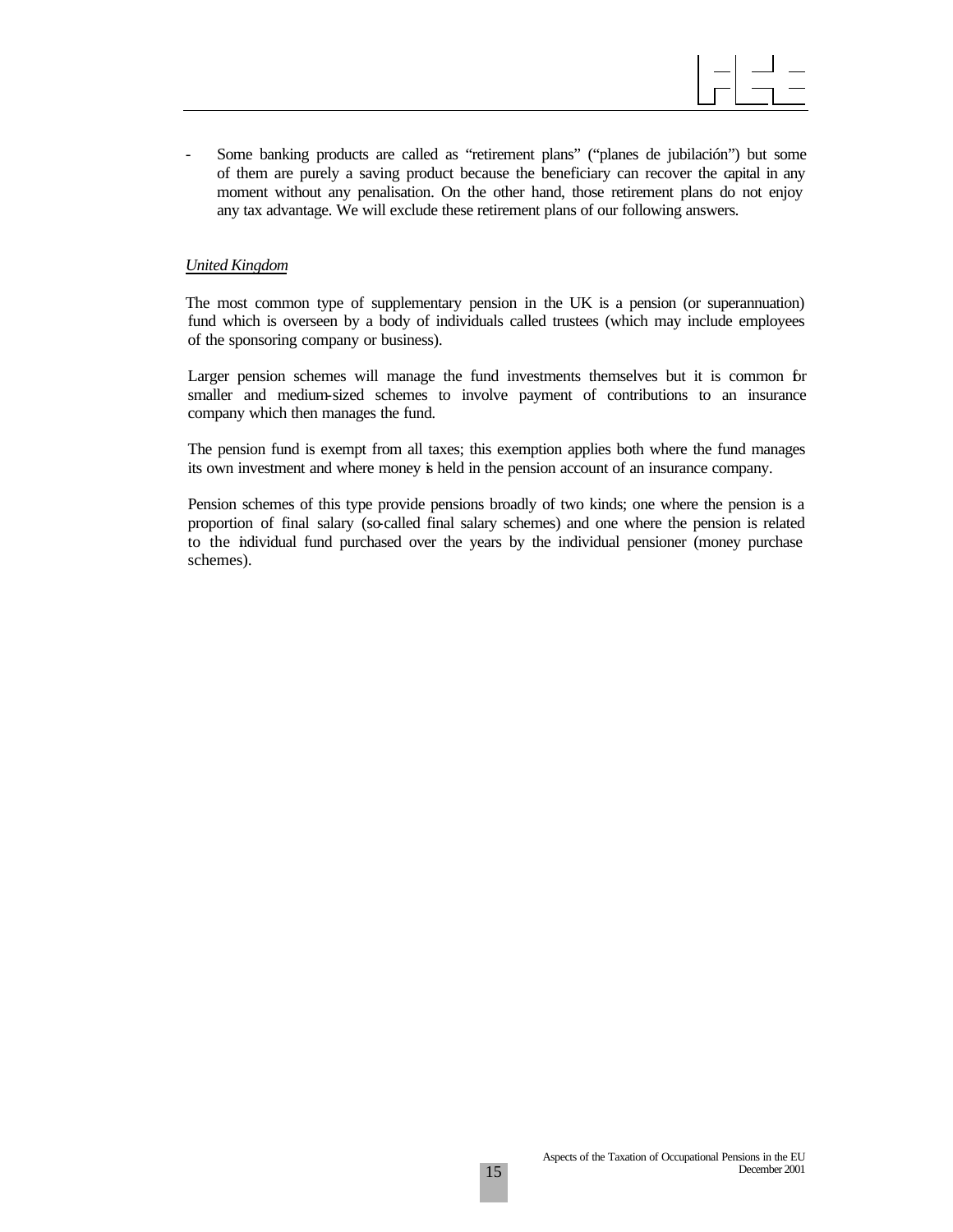#### **QUALIFYING PENSION SCHEMES**

- **2. To enjoy tax benefits is it necessary for the pension scheme:**
	- **(a) to conform to legislation, or**
	- **(b) to be approved by the national fiscal authority, or**
	- **(c) to conform to legislation and to be approved by the national fiscal authority.**

#### *Austria*

*Pension commitment*

- (a) Yes.
- (b) No.
- (c) No.

#### *Pension fund*

- (a) Yes.
- (b) No.
- (c) The fund has to obtain a license under the Pension Fund Act ("Pensionskassengesetz") from the regulatory authority.

#### *Relief fund*

- (a) Yes.
- (b) No.
- (c) No.

#### *Life insurance*

- (a) Yes.
- (b) No.
- (c) No.

#### *Belgium*

To conform the legislation: Income Tax Code , art. 52 (deduction of personal contributions), art.59 (deduction of employer's contribution; execution by R.D. /ITC , art. 35); art. 60 (deduction of pensions or other allocations).

#### *Finland*

To enjoy tax benefits it is necessary for the pension scheme to conform to legislation and to be approved be the national fiscal authority (e.g. to conform to the Finnish tax legislation as well).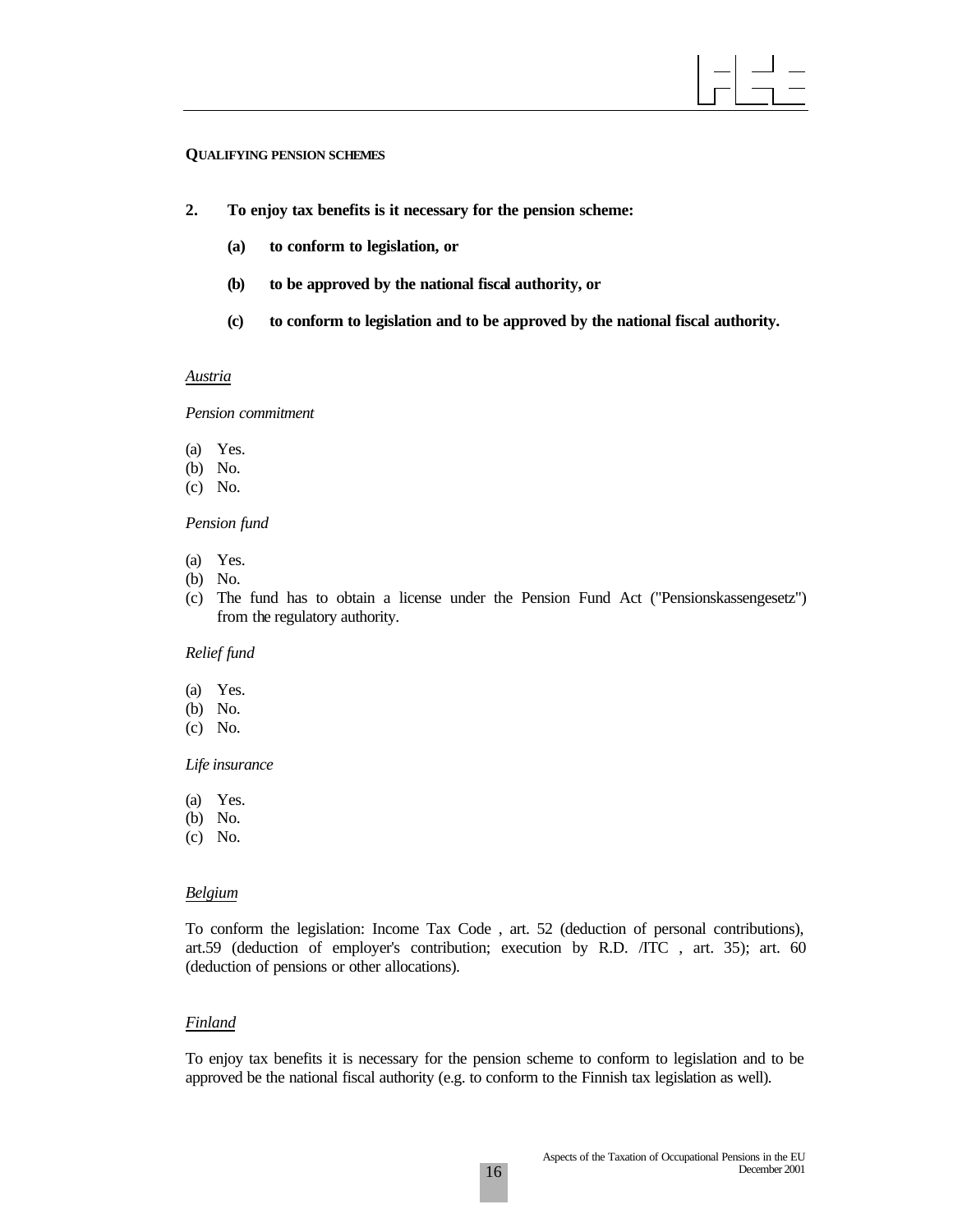

#### *France*

In the two cases, it is necessary for the supplementary pension scheme to conform to legislation.

#### *Germany*

*Pension commitment*

- (a) Yes.
- (b) No.
- (c) No.

#### *Pension fund*

- (a) No.
- (b) No.
- (c) Yes. An application has to be filed with and approved by the national insurance authority (Versicherungsaufsichtsbehoerde).

#### *Relief fund*

- (a) Yes.
- (b) No.
- (c) No.

#### *Life insurance*

- (a) Yes.
- (b) No.
- (c) No.

#### *Ireland*

c) applies.

#### *Italy*

*Up to 31.12.2000*

- (a) to conform to legislation.
- *As from 01.01.2001*
- (a) to conform to legislation.

#### *Luxembourg*

Pension schemes need to conform to legislation and need to be approved by social security authorities.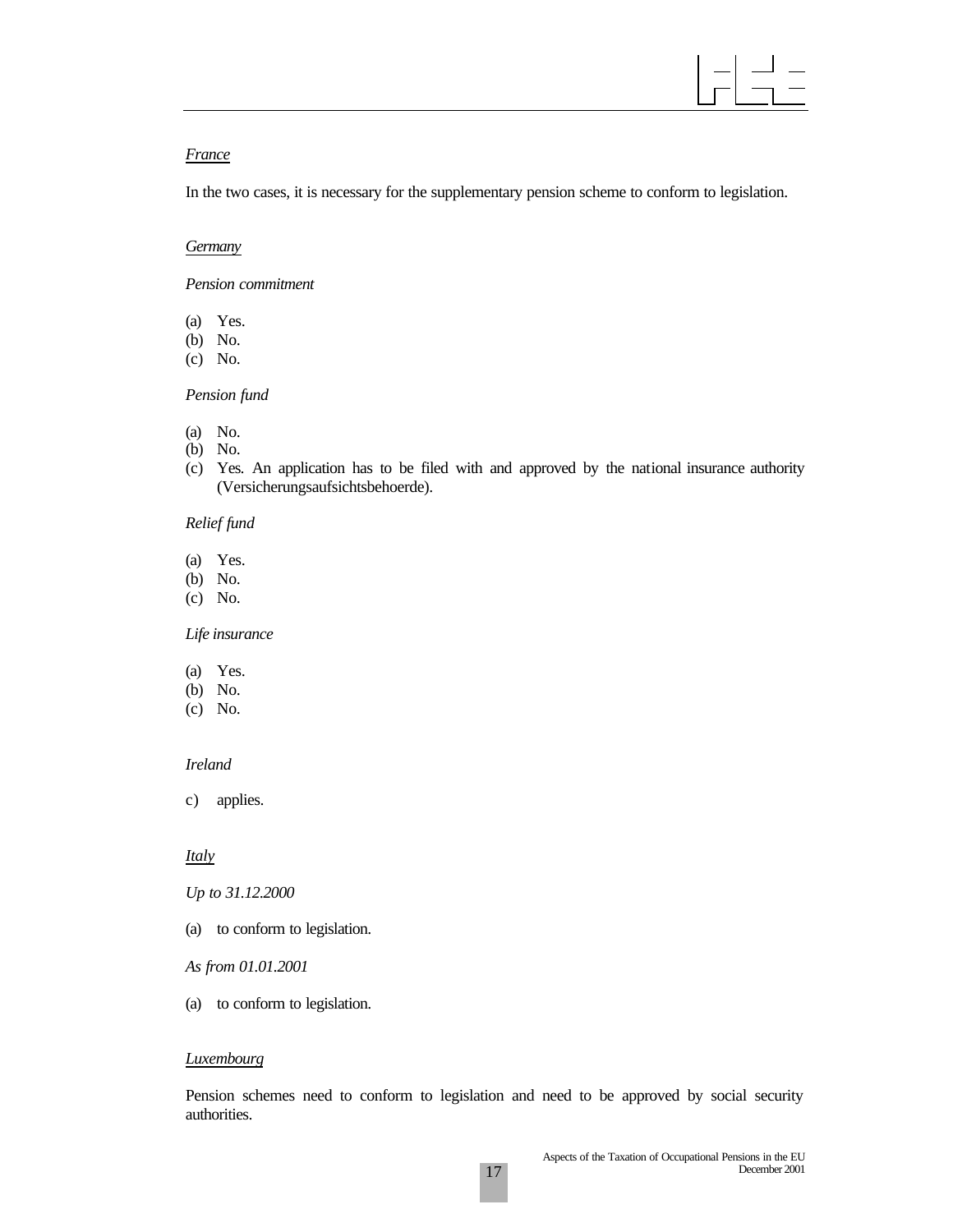#### *Netherlands*

To conform to legislation.

#### *Portugal*

Pension fund and Life insurance:

- (a) Yes.
- (b) No.
- (c) No.

### *Spain*

Pension plans must conform to legislation. But we must emphasize that as far as the registration of the pension fund on the Administration Register is compulsory to operate, and that the registration is in the hands of the Administration there is an indirect but strong control by the authorities.

#### *United Kingdom*

- (a) Yes
- (b) Yes
- (c) Yes

### **3. To enjoy tax benefits is it a condition that the pension scheme is resident in the state.**

#### *Austria*

#### *Pension commitment*

N/A (this scheme does not involve a separate pension fund but only is only a book reserve set up in the employers financial statements).

### *Pension fund*

A non-resident pension fund is generally not subject to tax in Austria.

Contributions made to a non-resident pension fund on behalf of an employee will be taxable to the employee unless there is a statutory legal obligation for making the contributions. This seems to be a discrimination against foreign pension funds and it is questionable whether it is in line with EU law (principle of non-discrimination, freedom of providing services)

#### *Relief fund*

No.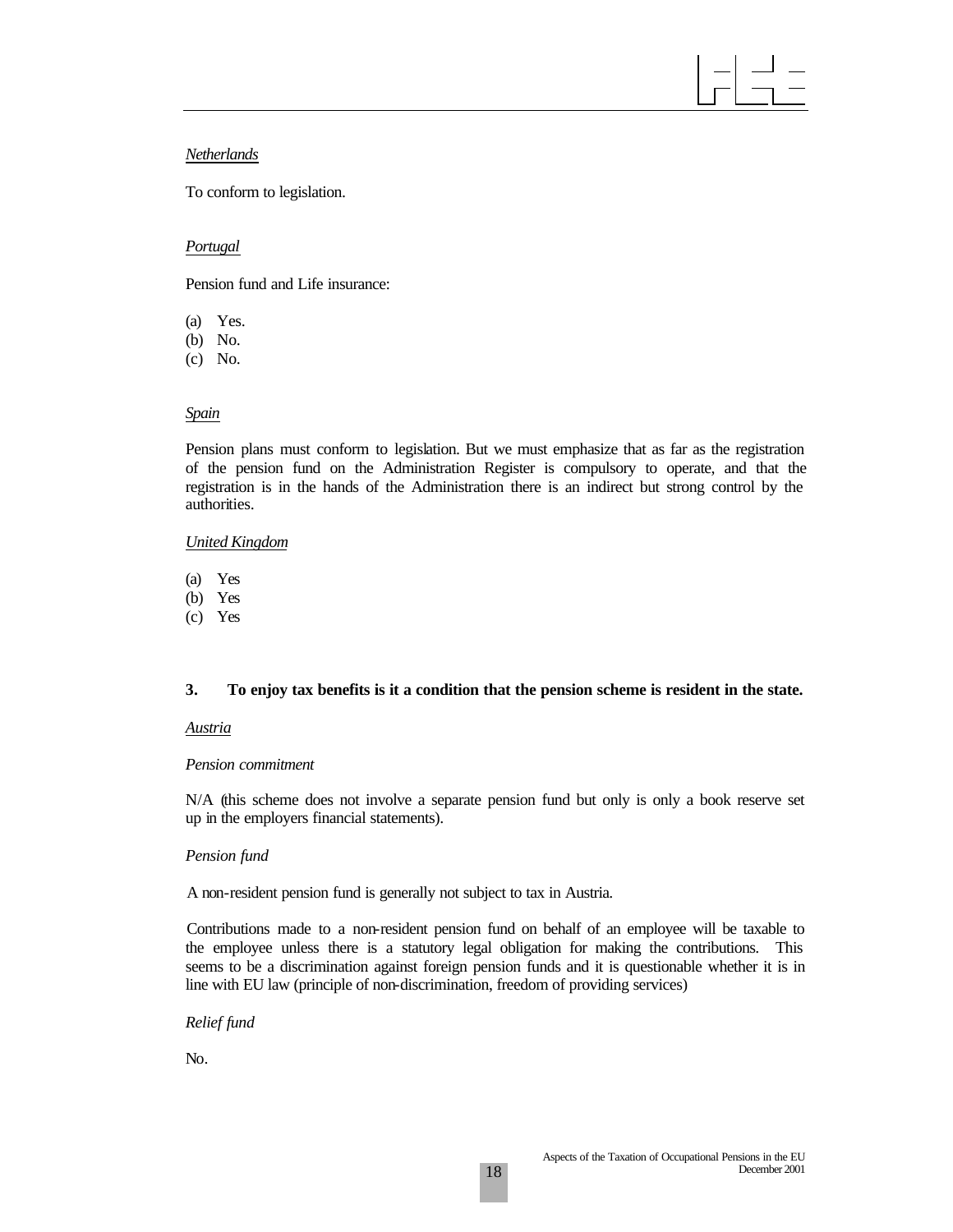#### *Life insurance*

No.

#### *Belgium*

Article 35, R.D./ITC provides for that the complementary contributions for insurance against old age or premature death made by the employer are only tax deductible if they are paid definitely into, either an insurance company or pension fund with seat or principal management place in Belgium, or to the Belgian branch of an insurance company or pension fund with a seat or head office abroad.

#### *Finland*

The contributions to the individual voluntary pension insurance scheme paid by the employer are regarded as earned income of the insured, if the insurance has been taken out at a foreign insurance company. A pension insurance is regarded as taken out in Finland if it has been granted by a permanent establishment of a foreign insurance company situated in Finland.

In addition, the contributions to the voluntary pension insurance scheme are non-deductible, if the insurance has been taken out at a foreign insurance company.

#### *France*

There is no express provision in French tax law as far as the residence of the pension scheme is concerned.

#### *Germany*

#### *Pension commitment*

N/A (due to the fact that a pension commitment is not a separate legal entity).

#### *Pension fund*

As to its own tax exemption, the main requirement essentially is the German residence. As to the flat rate taxation available for the contributions, it will be also granted to foreign pension funds, provided they are comparable to German pension funds.

#### *Relief fund*

As to its own tax exemption, the main requirement essentially is the German residence. As to the deferred taxation of the contributions, it will be also be available for foreign relief funds, provided they are comparable to German pension funds.

#### *Life insurance*

No.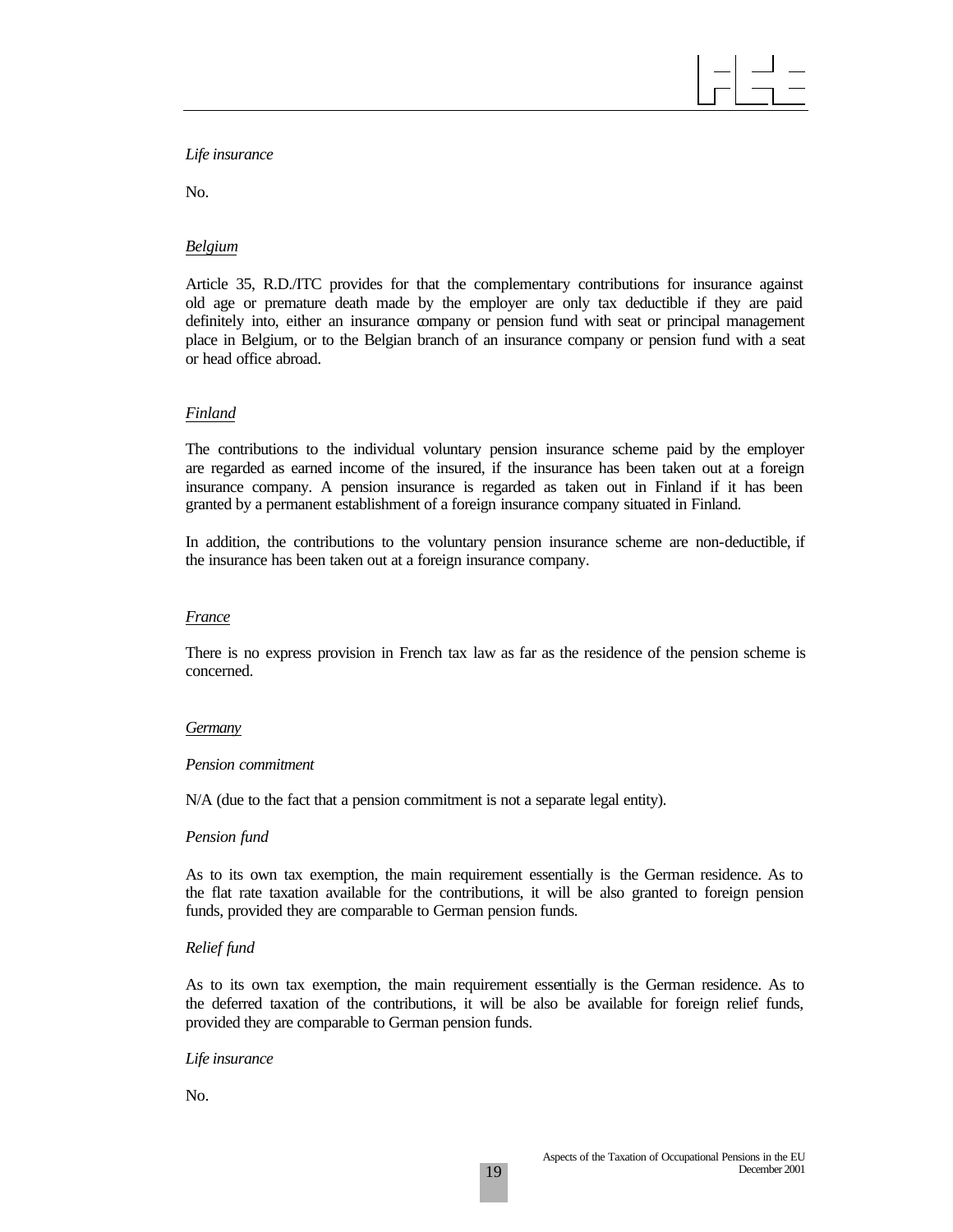#### *Ireland*

No, but if not there must be an Irish representative.

#### *Italy*

*Up to 31.12.2000*

Yes it is. To enjoy tax benefits it is a condition that the pension scheme is resident in the state.

*As from 01.01.2001*

Yes it is. To enjoy tax benefits it is a condition that the pension scheme is resident in the state.

#### *Luxembourg*

Non-resident pension funds (cf. 1a) are eligible. Non-resident insurance companies (cf. 1c) need to be approved in Luxembourg.

#### *Netherlands*

Yes, the pension scheme must be resident in The Netherlands (only in exceptional circumstances non-residence is permitted).

#### *Portugal*

Yes. To enjoy tax benefits it is a condition that the pension scheme is resident in the state. Contributions made by the employer are only tax deductible if they are paid definitely into, either an insurance company with seat or principal management place in Portugal, or to the Portuguese branch of an insurance company or pension fund conform to Portuguese legislation.

#### *Spain*

All the applicable legislation contains references to Pension Funds set up according to the Spanish legislation. Consequently, even though there is no specific prohibition about foreign pension funds, in practice it is not possible to operate through it.

On the other hand, courts, taking into account general principles of the Rome Treaty could probably reject those indirect prohibitions.

#### *United Kingdom*

Yes. It is a condition that it should be in respect of a UK trade and that there should be a UK resident responsible for the conduct of the scheme.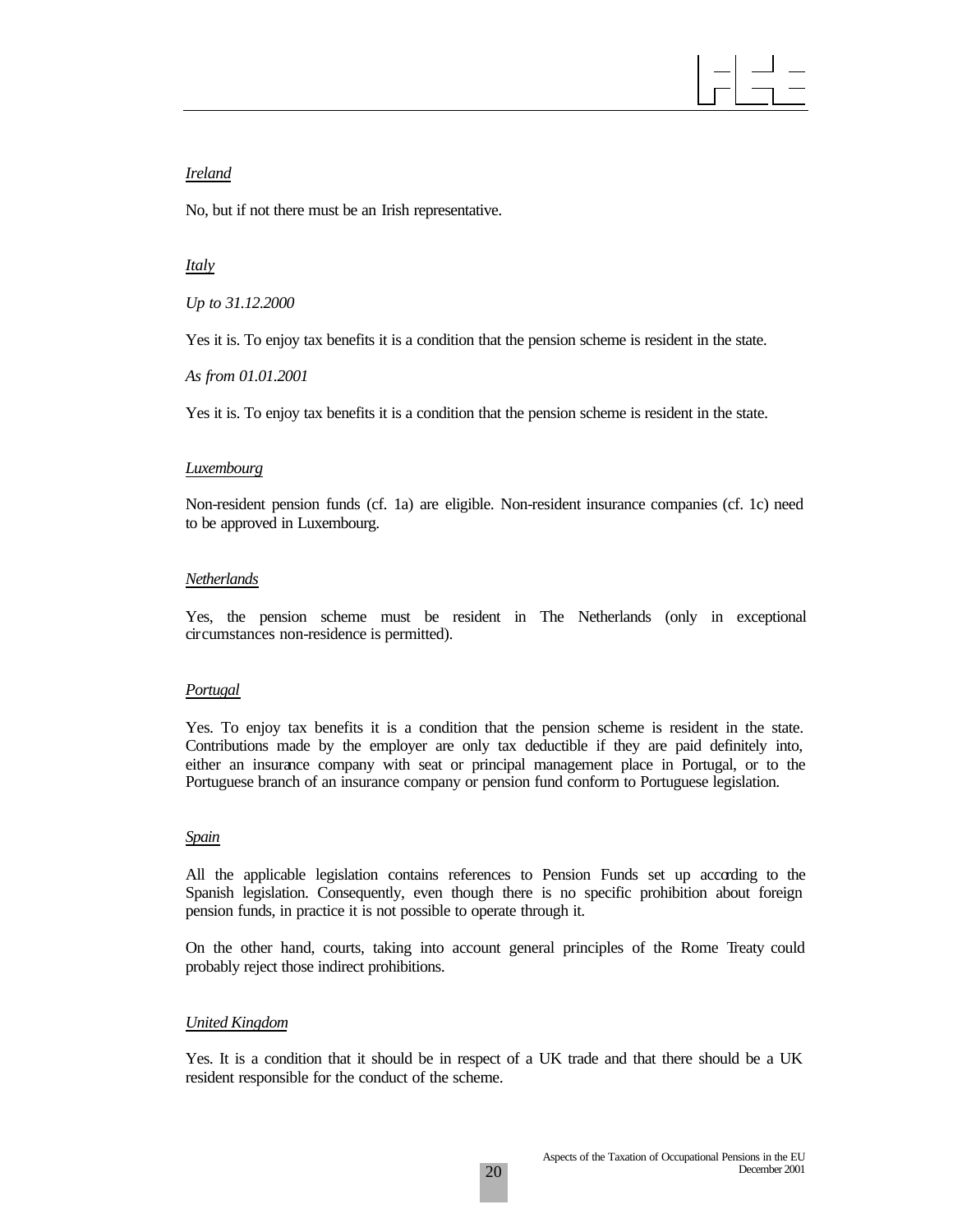#### **PENSION SCHEME TAX ADVANTAGES**

- **4. Is a qualifying pension scheme of the separate pension fund type exempt from:**
	- **(a) income taxes**
	- **(b) capital taxes**

#### *Austria*

#### *Pension commitment*

N/A.

#### *Pension fund*

- (a) Yes.
- (b) N/A, since Austria no longer levies capital taxes. Contributions are, however, subject to 2.5% insurance tax.

#### *Relief fund*

- (a) Yes.
- (b) N/A, since Austria no longer levies capital taxes.

#### *Life insurance*

- (a) N/A.
- (b) N/A. There is a 4% insurance tax on life insurance premiums.

#### *Belgium*

- (a) No exemption, but reduced rates if some conditions are met.
- (b) A great variety of capital taxes exists, but their importance is less than the income taxes.

#### *Finland*

- (a) income taxes:
	- Contributions to the collectively-arranged supplementary pension insurance scheme, as defined closely in case law, are not taxable income for the employee.
	- The contributions to the individual voluntary pension insurance scheme paid by the employer are regarded as earned income of the insured as far as they would be nondeductible paid by the taxpayer himself or 60 per cent of them would be deductible, in order words, when the level which is regarded as basic pension security would be exceeded.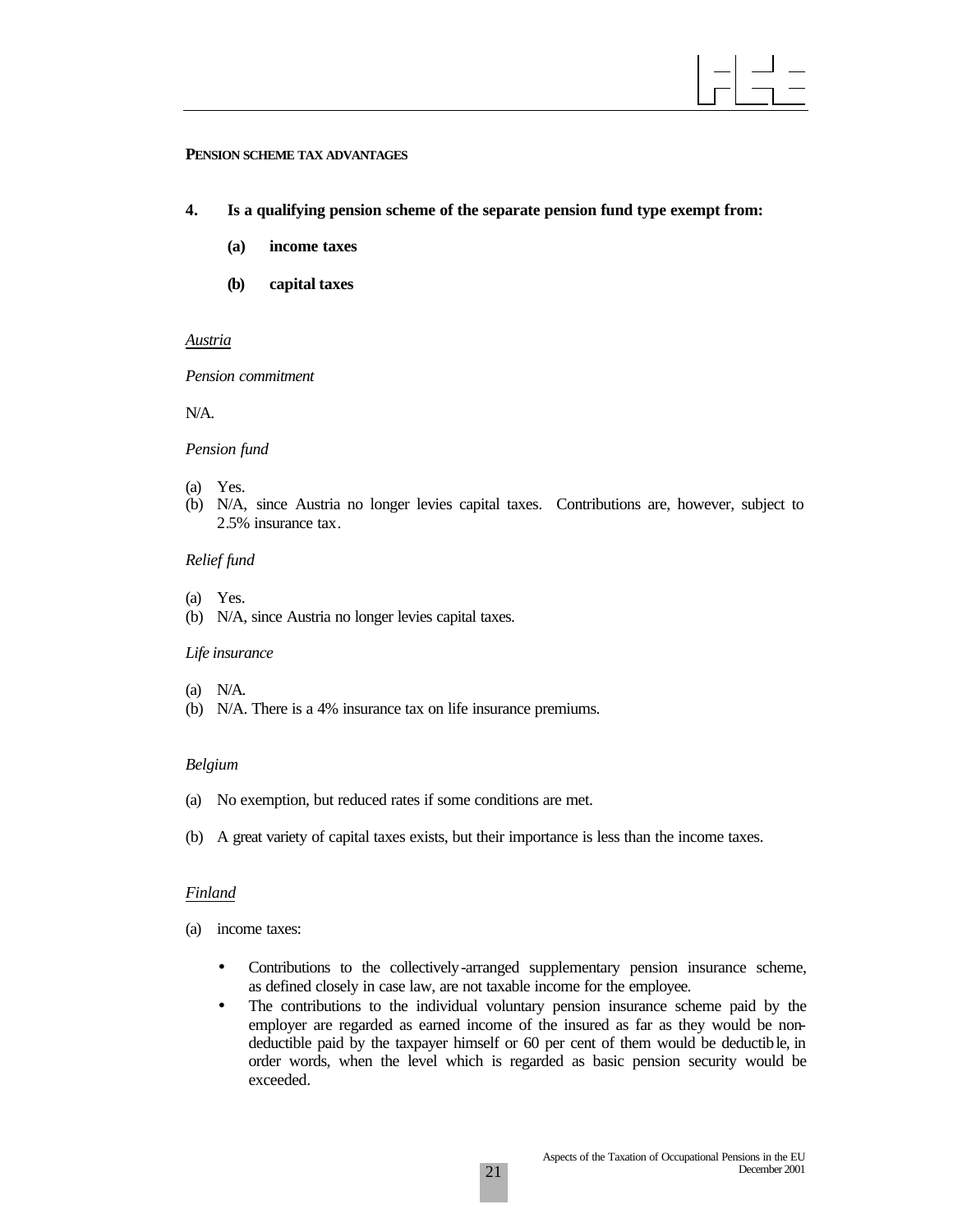

- A percentage of insurance payments of single -premium pensions is taxable earned income. The rest is exempt. This is affected by the age of the pensioner at the end of the tax year.
- (b) capital taxes:

For the Finnish tax purposes, pension payments are not considered as capital income but as earned income.

*France*

No.

#### *Germany*

*Pension commitment*

N/A.

#### *Pension fund*

- (a) Yes.
- (b) N/A, since Germany no longer levies capital taxes.

#### *Relief fund*

- (a) Yes.
- (b) N/A, since Germany no longer levies capital taxes.

#### *Life insurance*

- (a) N/A.
- (b) N/A.

#### *Ireland*

- (a) Yes
- (b) Yes

#### *Italy*

*Up to 31.12.2000*

The pension fund is subject to a "substitute tax" amounting to Lit. 10.000.000 (Euro 5.164) to be paid yearly, which is reduced to Lit. 5.000.000 (Euro 2.582) for the first five years. Should the pension fund own immovable property only a 0,50% tax on the relevant value is due. The financial return on capital investment is subject to a 12.5% withholding tax.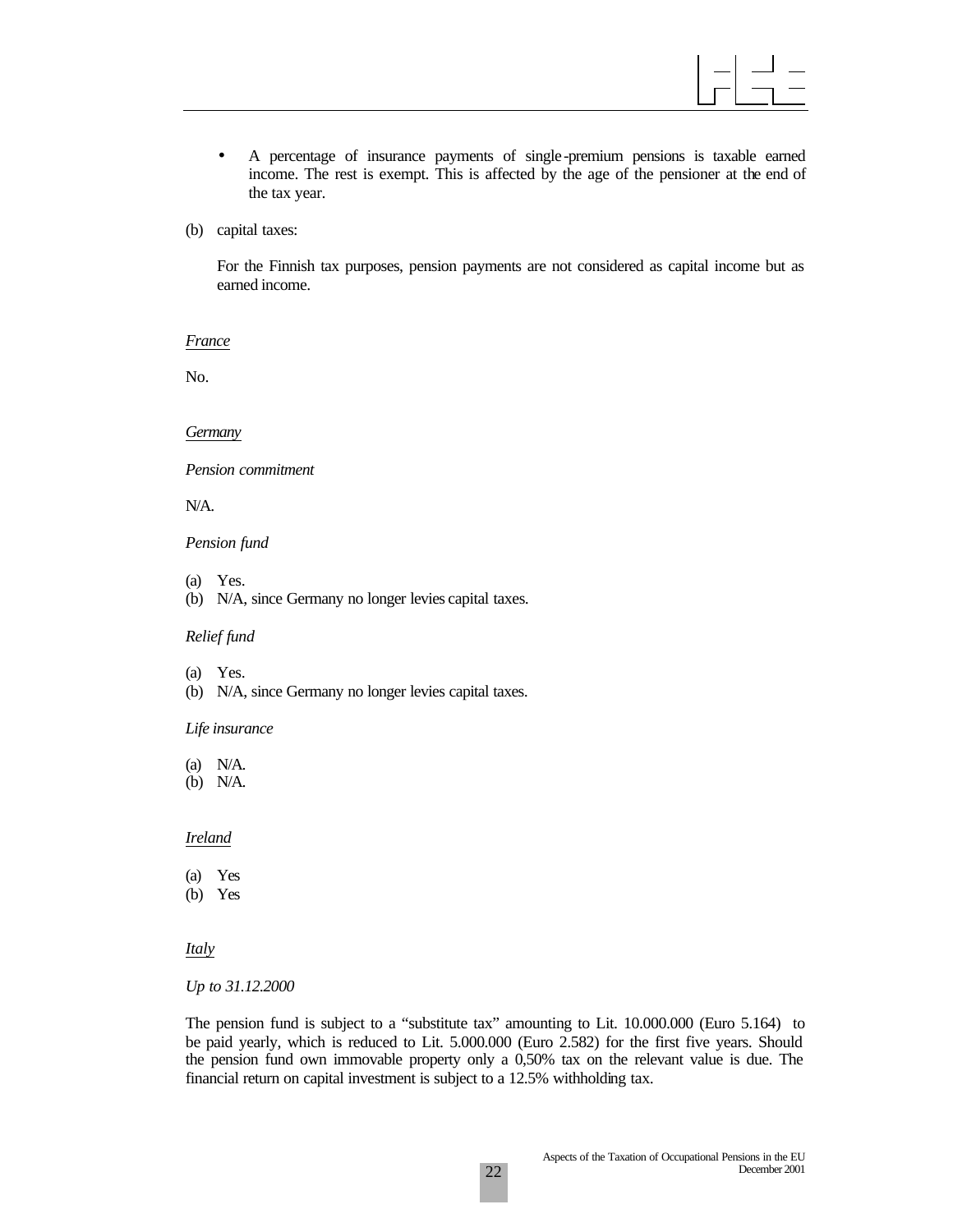#### *As from 01.01.2001*

The income of the separate pension fund type is subject to a 11% "substitute tax", being the normal rate (I.R.P.E.G.) 37%.

#### *Luxembourg*

- (a) there is a salary tax of 25% withheld on contributions made by the employer to pension funds or accruals of the reserve. Pensions received later are tax exempt for Luxembourg residents.
- (b) in principle wealth tax applies.

#### *Netherlands*

- (a) Funds: exempted.
- (b) Funds: exempted.

#### *Portugal*

- (a) The pension fund itself is tax-exempt.
- (b) N/A.

#### *Spain*

- (a) Pension Funds are taxed at 0% on the Corporate Tax
- (b) Pension Funds are exempted of capital taxes

#### *United Kingdom*

Yes.

#### **5. Does a qualifying pension scheme of the separate pension fund type enjoy other tax advantages.**

*Austria*

*Pension commitment*

N/A.

*Pension fund*

No.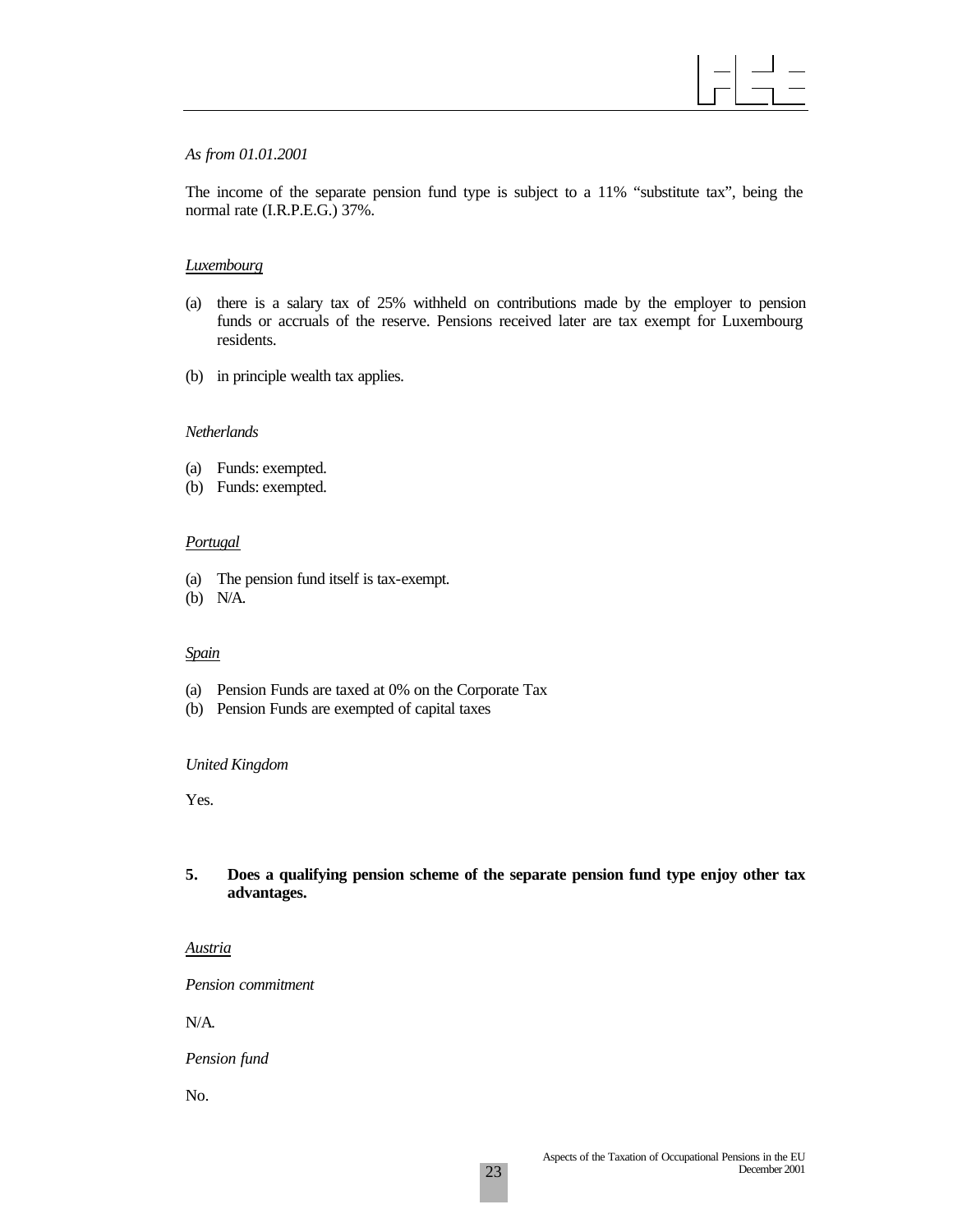$\vert$ 」\_<br>1 -

*Relief fund*

No.

#### *Life insurance*

N/A. The life insurance company will not be taxed on investment income allocated to the insurance policies.

*Belgium*

No.

*Finland*

No.

*France*

Yes.

#### *Germany*

*Pension commitment*

N/A.

*Pension fund*

No.

*Relief fund*

No.

*Life insurance*

N/A.

*Ireland*

No.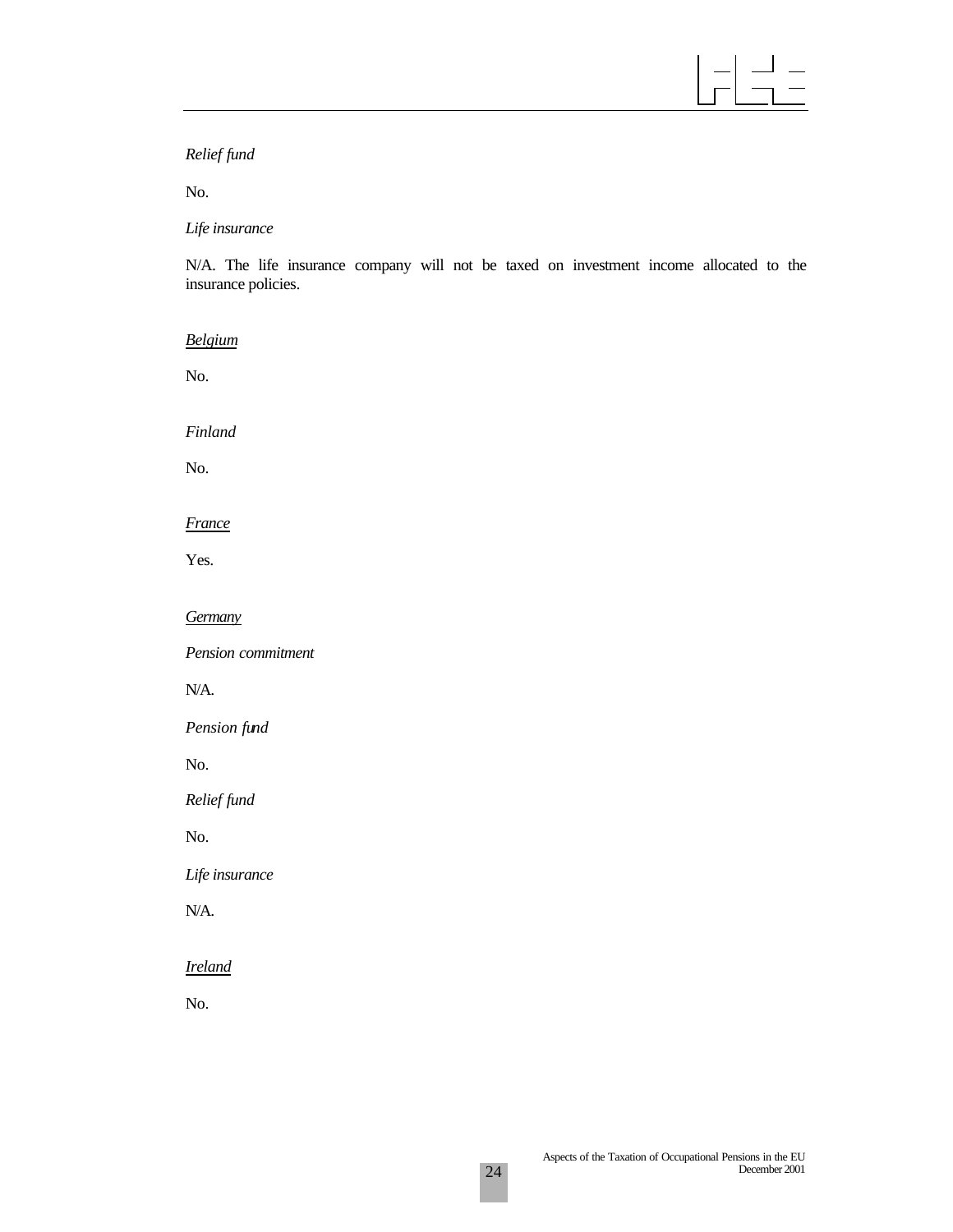# $\equiv$

## *Italy*

*Up to 31.12.2000*

No, the separate pension fund type doesn't enjoy other tax advantages.

*As from 01.01.2001*

No, the separate pension fund type doesn't enjoy other tax advantages.

#### *Luxembourg*

Advantages apply to all types of schemes.

#### *Netherlands*

No.

*Portugal*

No.

*Spain*

No.

### *United Kingdom*

No.

### **6. If you have answered yes to Question 5, briefly describe the tax advantages.**

*Austria*

*Pension commitment*

N/A.

*Pension fund*

N/A.

*Relief fund*

N/A.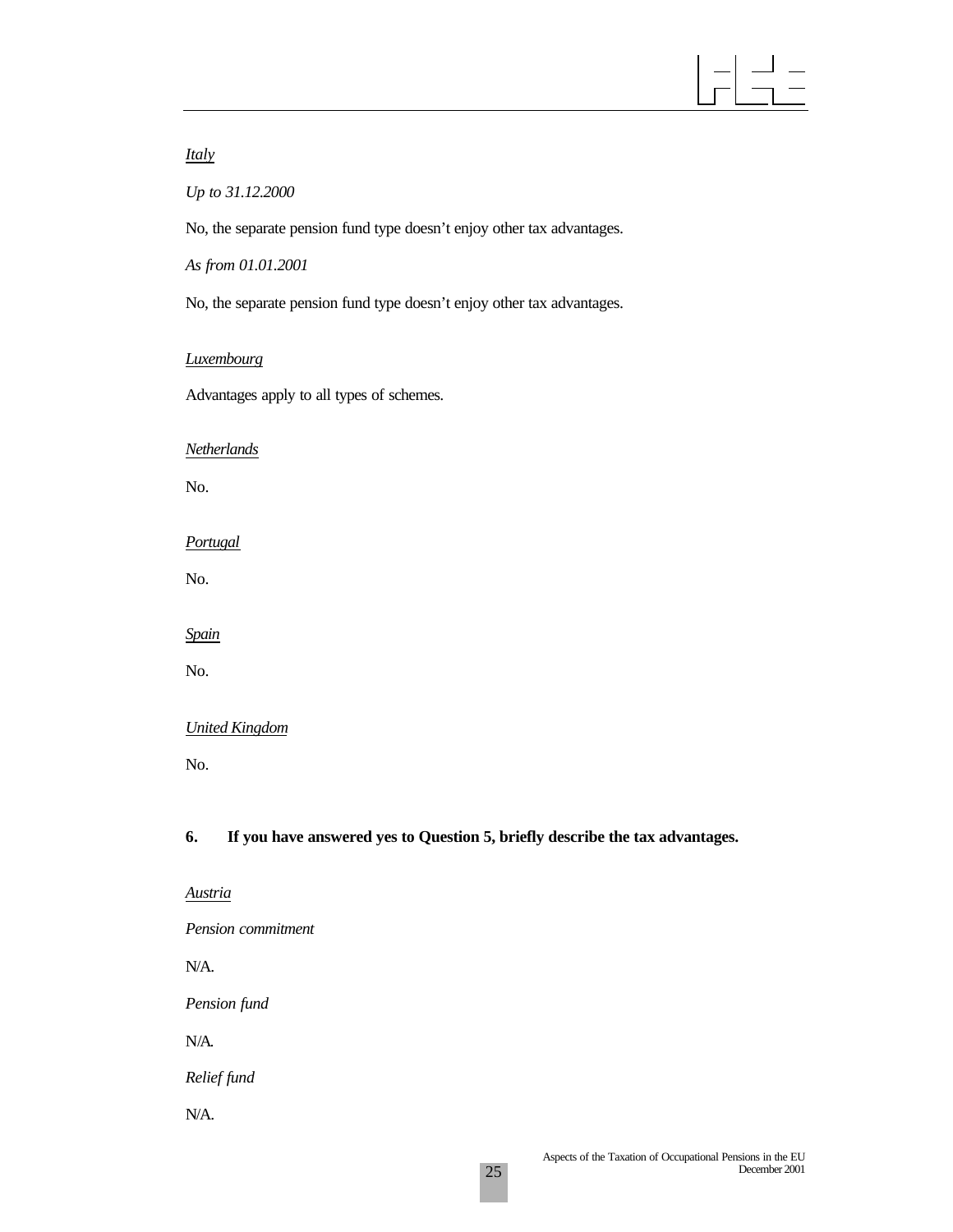*Life insurance*

N/A.

*Belgium*

N/A.

*Finland*

N/A.

#### *France*

Pension funds are subject to income tax. The common tax rate is applicable. However, a reduced rate of 10% is in particular applicable to interest received by a mutual insurance company.

*Germany*

*Pension commitment*

N/A.

*Pension fund*

N/A.

*Relief fund*

N/A.

*Life insurance*

N/A.

*Ireland*

N/A

*Italy*

*Up to 31.12.2000*

N/A.

 $\equiv$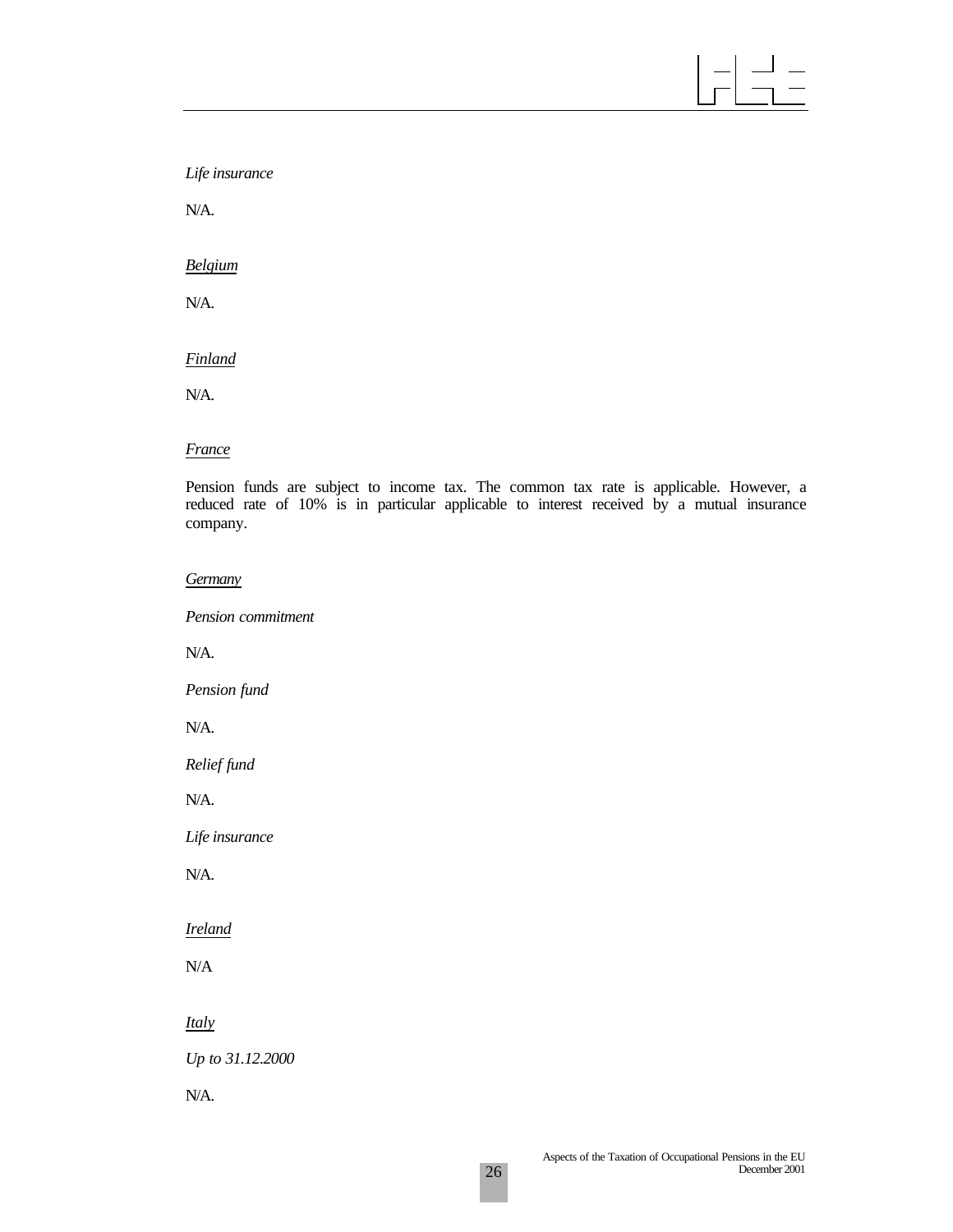*As from 01.01.2001*

N/A.

#### *Luxembourg*

Contributions to approved pension schemes are a business expense with the employer.

Tax withheld under 4.a.) is deductible with the beneficiary up to LUF 48.000 per year.

*Netherlands*

N/A.

*Portugal*

N/A.

*Spain*

N/A.

*United Kingdom*

N/A.

**7. What tax advantages, if any, are enjoyed by qualifying pension schemes which are not of the separate pension fund type.**

#### *Austria*

#### *Pension commitment*

Presently, direct pension promises are the most frequently used employer pension scheme in Austria. The setting up of the respective book reserves is – within certain limits set out in § 14 EStG (Austrian Income Tax Act) - tax deductible. In order to obtain a tax deduction the employer has to invest 50% of the amount accrued for tax purposes in interest-bearing securities (bonds). The employee is taxed only when he receives actual payments from the employer under the plan.

### *Pension fund*

N/A.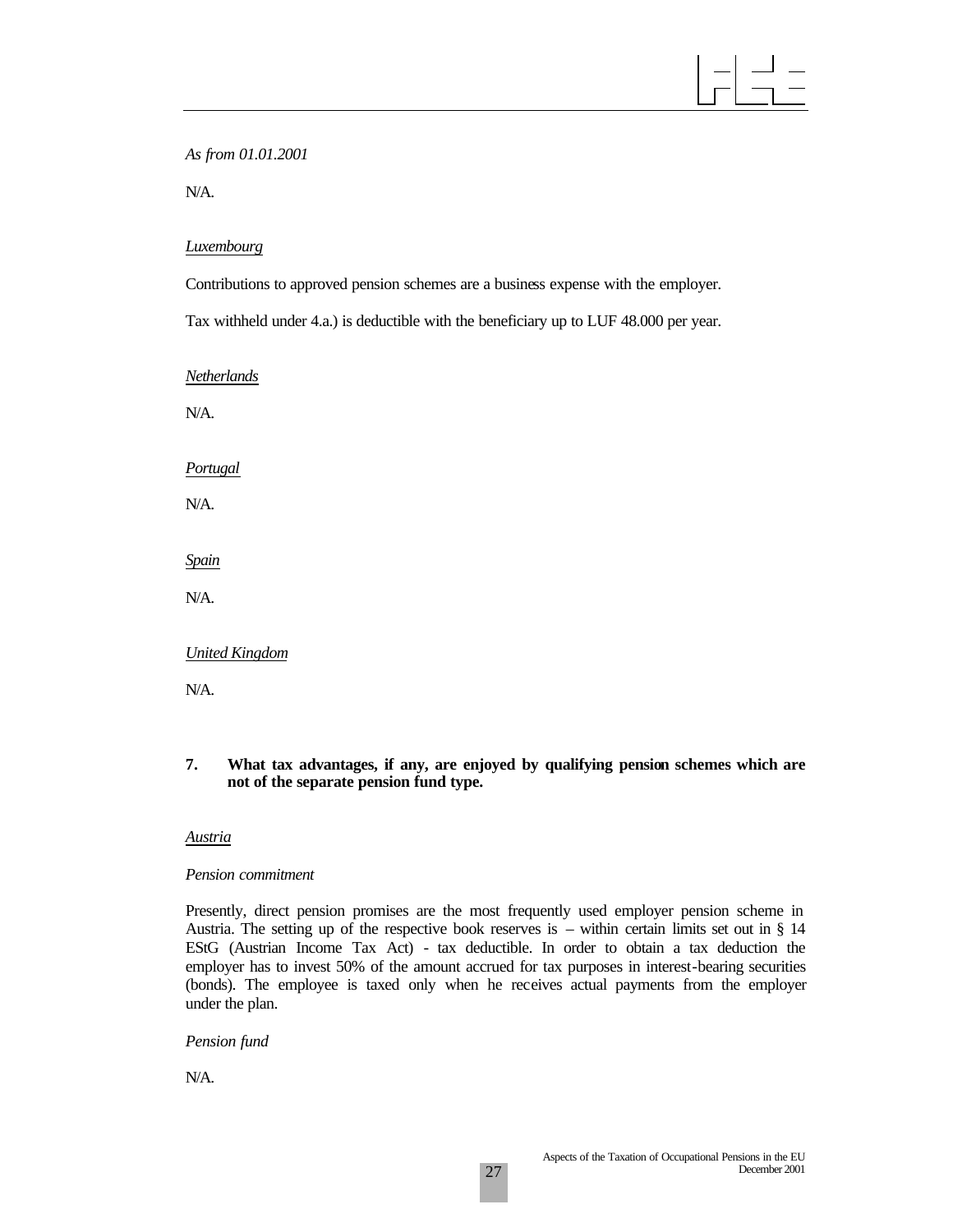# 」\_<br>1 一

*Relief fund*

N/A.

*Life insurance*

N/A.

## *Belgium*

That sort of pension scheme is no more allowed.

*Finland*

N/A.

*France*

N/A.

#### *Germany*

*Pension commitment*

Presently, the pension commitment is the most used employer pension scheme in Germany since it is a deferred compensation/deferred taxation scheme. The funding of the pension accrual leads to a tax-deductible expense at the level of the employer, whereas taxation at the level of the employees firstly accrues when the pensions will be distributed.

*Pension fund* N/A. *Relief fund* N/A. *Life insurance*

N/A.

*Ireland*

N/A.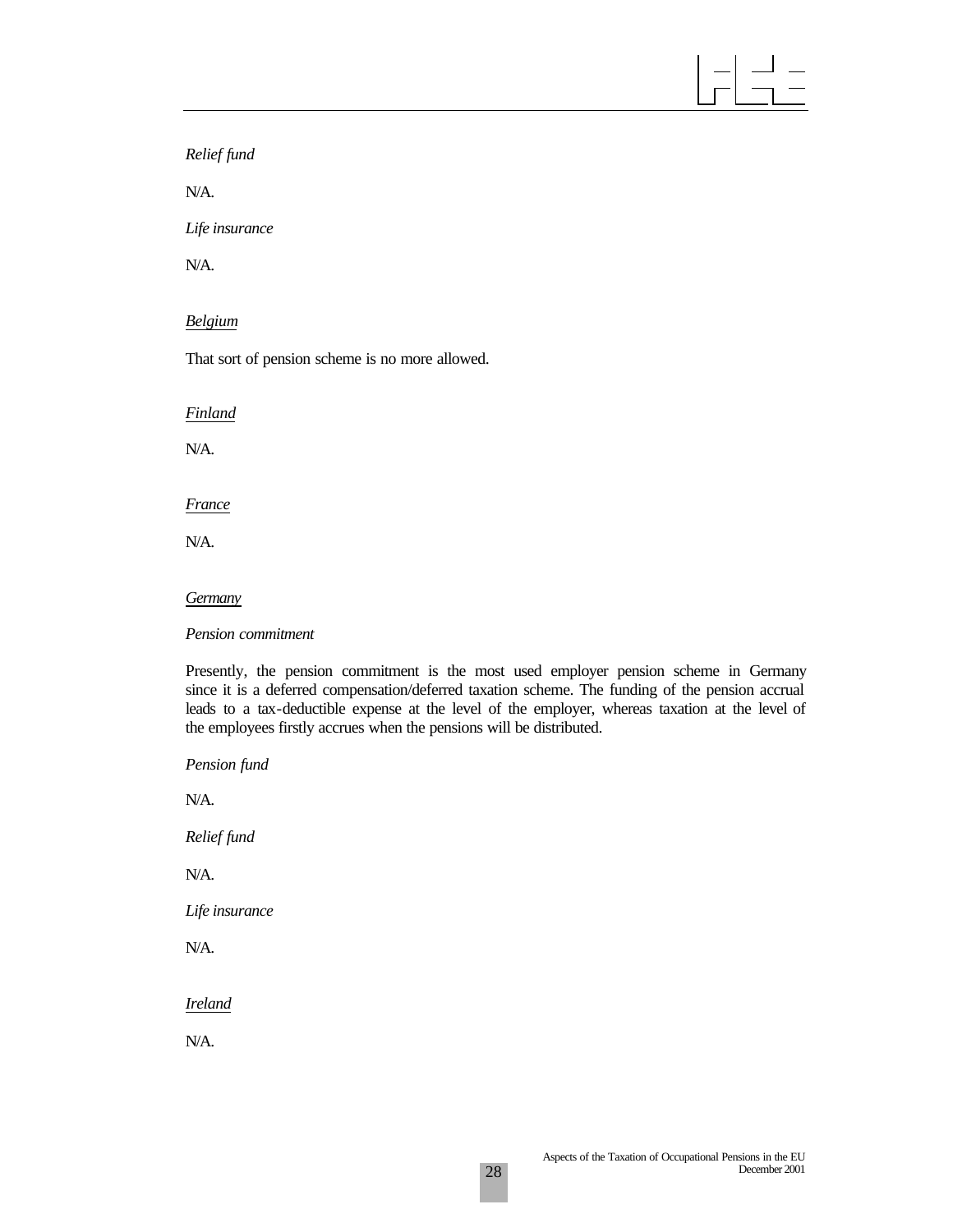#### *Italy*

#### *Up to 31.12.2000*

In case of pension schemes carried out in the form of insurance scheme:

- vis a vis the insurance company, the financial return of the premiums received is subject to a 12,5% withholding tax
- vis a vis the pensioner formerly an employee
	- o 19% of the amounts paid as premium can be deducted from the tax due on the total income (taxed at graduated rates) for an amount not exceeding Lit. 2.500.000 (Euro 1.291)
	- o the financial return is taxed as employment income at the regular graduated rates.

#### *As from 01.01.2001*

Pension schemes carried out in the form of insurance scheme will have - in substance - the same tax regime than separate pension funds.

#### *Luxembourg*

Advantages apply to all types of schemes.

### *Netherlands*

Professional insurers can form a tax-deductible fiscal reserve ("provision").

### *Portugal*

N/A.

#### *Spain*

The only possibility of pension schemes different from the Pension Funds is the insurance premium system provided for compromises taken by companies with respect the workers. In this case, the company pays a premium to the insurance company and it has to include the results of the insurance contract in its ordinary profit and loss account, without any tax advantage.

### *United Kingdom*

N/A; internally financed pension schemes (which are rare and probably only apply to smaller companies providing for one or two employees) do not enjoy tax advantages although pensions paid to former employees are tax deductible.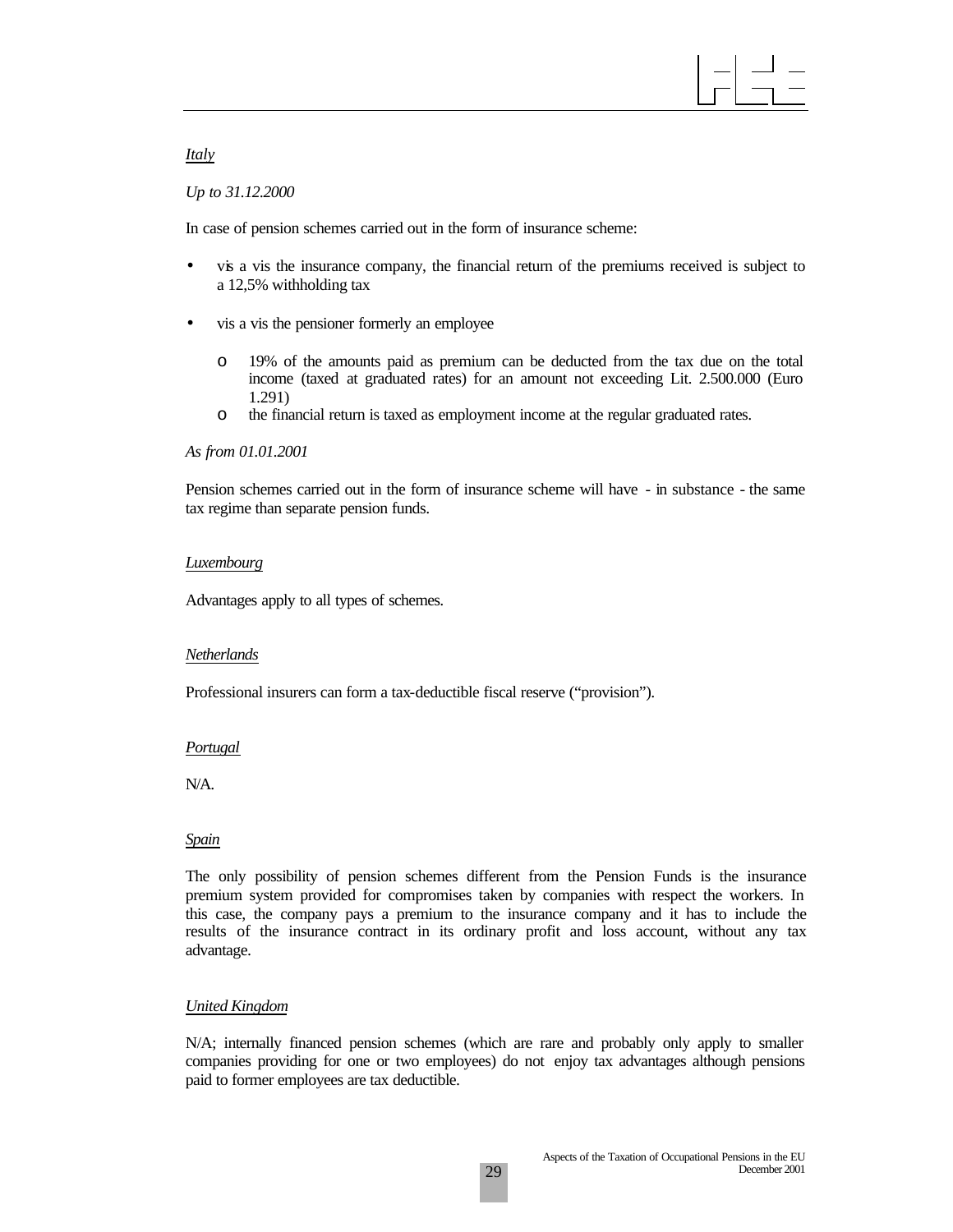#### **CONTRIBUTIONS TO QUALIFYING PENSION SCHEMES**

- **8. Are the following contributions to resident qualifying pension schemes tax deductible:**
	- **(a) contributions by employers**
	- **(b) contributions by employees**
	- **(c) contributions by self-employed taxpayers.**

#### *Austria*

#### *Pension commitment*

(a) Yes, if it there is an irrevocable written commitment of the employer towards the employee to provide defined pension benefits;

Setting up a provision in the books of the employer is tax deductible within certain limits:

- The provision is to be determined by an actuarial calculation
- The interest rate used in calculating the accrual is 6%
- If it is a defined benefit pension promise then the pension must not exceed 80% of the last active salary
- Increases in the pension rights due to salary increases have to be accounted for in the same way as new pension promises, i.e. the provision has to be set up over the remaining time of active service of the employee ("Ansammlungsverfahren") rather than accrued immediately (i.e. the "present value method" – "Teilwertverfahren" is not allowed for tax purposes)
- The employer has to invest 50% of the amount accrued in his books for tax purposes in interest-bearing Austrian securities (bonds).
- (b) N/A.

#### *Pension fund*

- (a) Yes. The employer can deduct the contributions made on behalf of his employees as business expenses under the following conditions:
	- The agreement with the pension fund is in line with the Pension Fund Act ("Pensionskassengesetz") and was approved by the regulatory authority
	- For a defined benefit plan the pension must not exceed 80% of the last salary of the employee
	- For a defined contribution plan the annual contribution must not exceed 10% of the total salaries of the beneficiaries
- (b) Generally not deductible (there is a small tax deductible amount of max ATS 10.000 (Euro 726) p.a which is, however, subject to extensive restrictions so that it is in practice not applicable in most cases). Only 25% of the pension payments rec eived from the fund which originate from the employee's contributions are taxed.

<sup>(</sup>c) N/A.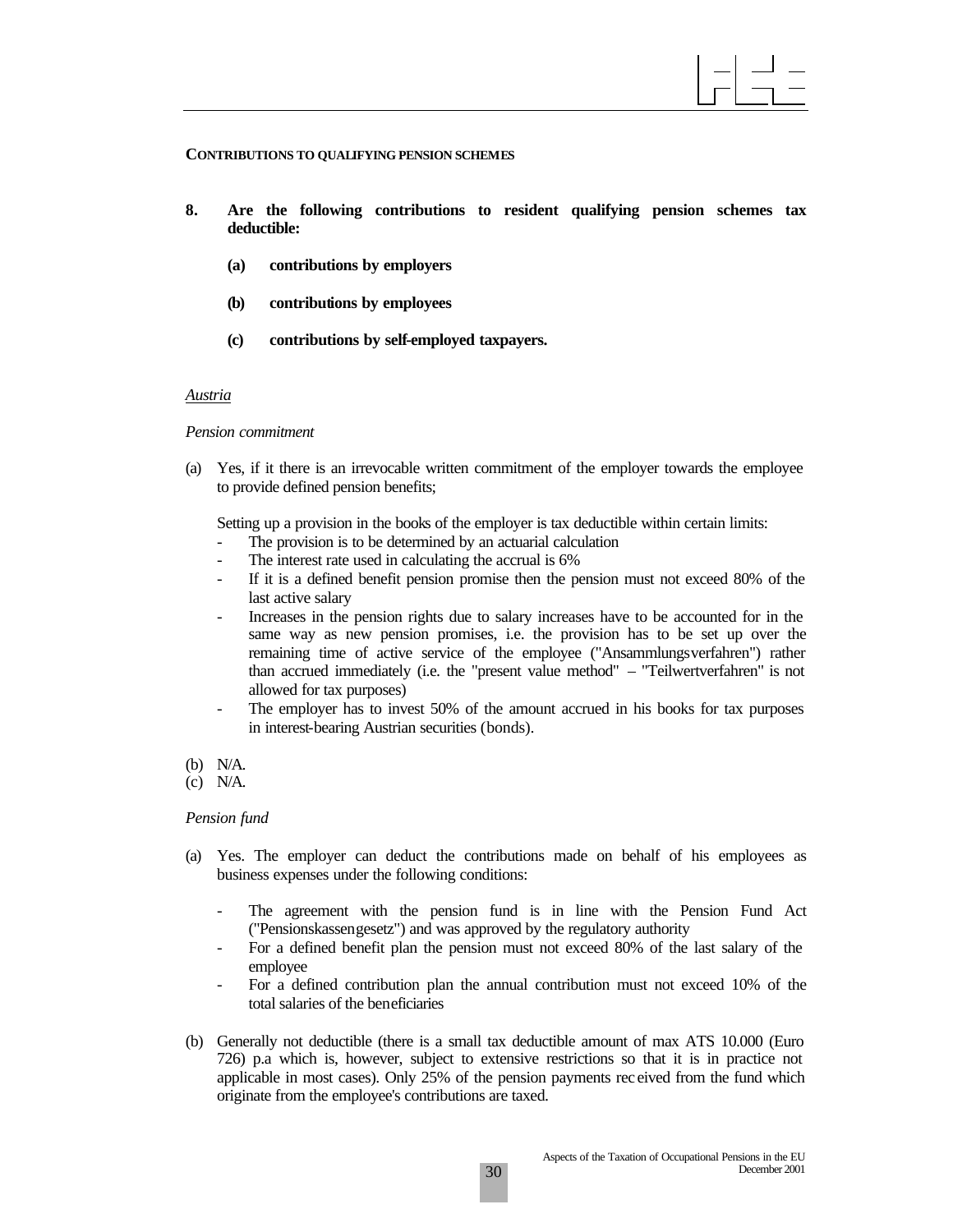(c) No.

#### *Relief fund*

- (a) Yes (but fully taxable to the employee except for an ATS 4.000 / Euro 291 exemption).
- (b) N/A.
- (c) N/A.

#### *Life insurance*

- (a) Yes, but current contributions made by the employer must not exceed 10% of the salaries and wages paid by the employer to the potential beneficiaries.
- (b) No; there is a very low allowance which can be claimed by the taxpayer of max ATS 10.000 (Euro 727) p.a.; this allowance is reduced for taxable incomes over ATS 500.000 (Euro 36.336) p.a. and is not available for incomes over ATS 700.000 (Euro 50.871) p.a..
- (c) N/A.

#### *Belgium*

- (a) The complementary contributions for insurance against old age or premature death are regarded as professional expenses, provided that they are paid definitely into an insurance company or a pension fund located in Belgium and that the benefits, in relation to retirement, both statutory (which means: the State pension) and extra-statutory, expressed in yearly allowance, do not exceed 80 percent of the last gross yearly normal remuneration and that they take a normal duration of professional activity in consideration (article 59, ITC). The employer's contributions will be tax deductible only if the *employee's*  contributions (which have  $\mathbf b$  be withheld from the salary by the employer) are mentioned on the salary slips. Other condition to meet is that advance payments and pledges on contracts are not granted (excepted for the acquisition, building or transformation of a real estate located in Belgium) (article 35, R.D./ITC).
- (b) These contributions are not tax deductible, but benefit from a tax allowance (tax reduction for long term sparing), provided that they are paid definitely into an insurance company or a pension fund located in Belgium and that the benefits, in relation to retirement, both statutory (which means: the State pension) and extra-statutory, expressed in yearly allowance, do not exceed 80 percent of the last gross yearly normal remuneration and that they take a normal duration of professional activity in consideration (article145/3, ITC). The contributions will be tax deductible only if they are mentioned on the salary slips. Other condition to meet is that advance payments and pledges on contracts are not granted (excepted for the acquisition, building or transformation of a real estate located in Belgium) (articles 35 and 63/1, R.D./ITC).
- (c) The contributions in execution of life insurance contracts benefit from the tax reduction for long term sparing if some conditions are met, among others:
	- the contracts are subscribed by Belgian companies, or by Belgian branchs of foreign companies;
	- the insurance begins before the age of 65 for men and 60 for women, for a minimum duration of 10 years;
	- allowance are granted in the yearly limit of an amount of BEF 60.000 (further to indexation, amounts presently to BEF 66.000).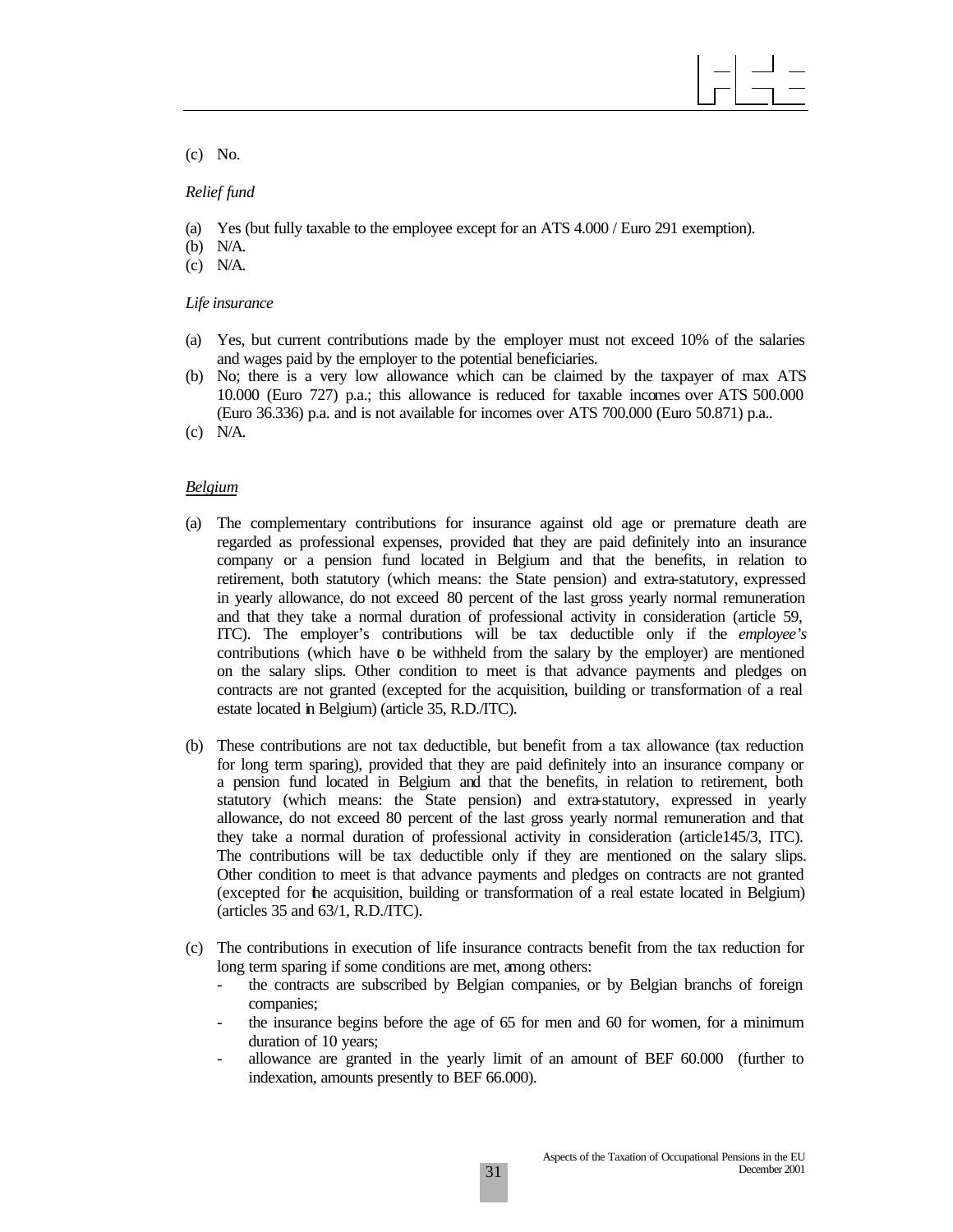#### *Finland*

- (a) contributions by employers
	- The contributions to the individual voluntary pension insurance scheme paid by the employer are regarded as earned income of the insured as far as they would be nondeductible paid by the tax payer himself or 60 per cent of them would be deductible.
	- If the contributions are considered as an earned income of an employee, contributions are deductible in taxation of the employee.
	- It must be noted that if insurance premium payments are regarded as compensation for normal earned income (e.g. the normal pay for the employee is lowered correspondingly), the insurance payments could possibly be interpreted as taxable earned income for the employee.
- (b) contributions by employee:
	- Contributions paid by an individual are deducted from the net earned income. The contributions to the collective supplementary pension security scheme are unrestrictedly deductible, if this security is arranged at an insurance company and if the supplementary pension security benefits do not exceed the registered supplementary pension security, provided that the collective is deemed acceptable for the tax purposes.
	- The deductibility of voluntary pension insurance contributions depends on the total pension security, which is achieved by insurance. The total pension security means the total amount of a person's all pensions. There are both quantitative and qualitative restrictions on the deductibility.
	- The taxpayer has the right to deduct pension insurance contributions up to FIM 50.000 from earned income annually, if according to the insurance agreement the insurancebased pension will not be paid before the age of 60 years (retirement age), and if voluntary pension security would not be more than 60 per cent of the income, on the basis of which the statutory pension would be calculated if the insured had become incapable of work in the same year the insurance had been taken (pension level). Please note that insurance policies, which have been taken out by 23.6.1999, are applied the limit of retirement age of 58 and the limit of pension level of 66 per cent.
	- There are so exceptions to the requirement of the pension level. The insurance contributions are fully deductible if they do not exceed the amount of FIM 15.000 and are not more than 10 per cent of the taxpayer's net earned income.
	- 60 per cent of insurance contributions are deductible up to FIM 50.000, if the future pension benefit exceeds the basic pension security or the retirement begins before the age of 60. Please note the earlier limit of retirement age of 58.
- (c) contributions of self-employed taxpayers

Please note that the definition self-employed taxpayers we understand a shareholder who is working in his own company.

If the insurance is taken out through the enterprise its deductibility in business taxation should be examined, whether the insurance is based on an employment for working in the business. Contributions which have been paid merely on the basis of the status of a shareholder are not deductible.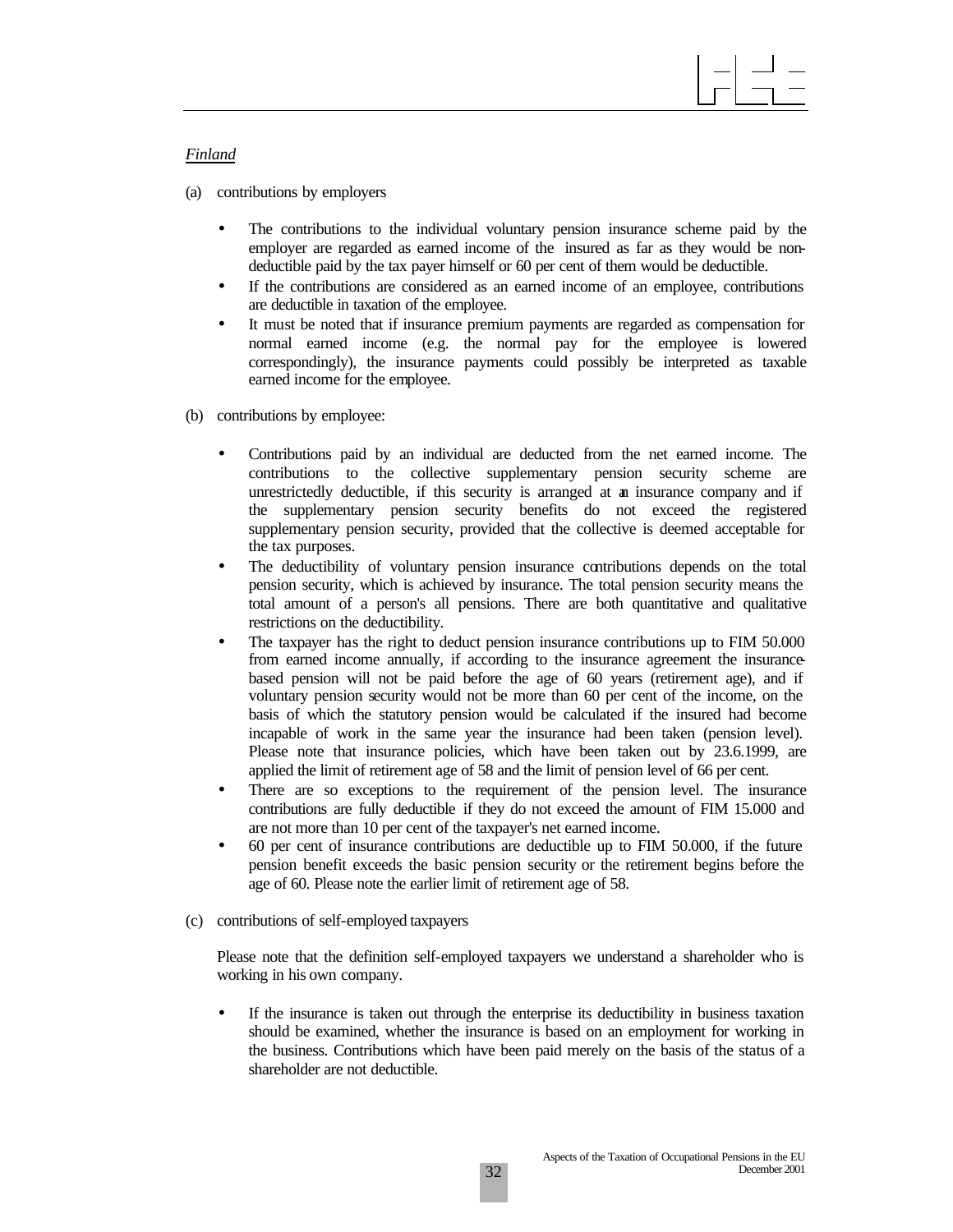

- The contributions can be regarded as deductible as far as they are reasonable with respect to the conditions of the company and the shareholder's activity together with a shareholder's other benefits from the company.
- In addition, contributions paid by a company could be deemed as hidden dividend, if paying of contributions is considered to based merely on the status of a shareholder, and work contribution for the company is nominal.

#### *France*

#### *Contributions paid by employers on behalf of their employees*

Contributions paid by employers on behalf of their employees to pension schemes are tax deductible under two conditions:

- a legal commitment of the employer,
- the pension scheme concerns all the employees or a category of employees.

#### *Contributions by self-employed taxpayers*

Contributions paid by self-employed taxpayer are deductible. However, if the total of the compulsory contributions and voluntary additional contributions to pension schemes paid by the self-employed tax payer exceeds an amount equal to 19% of eight times the ceiling of National Security (268 128 F for the Y2K), the surplus is not deductible.

#### *Germany*

#### *Pension commitment*

- (a) Yes.
- (b) N/A.
- (c) N/A.

#### *Pension fund*

- (a) Yes. The employer can deduct the contributions made on behalf of his employees as business expenses. In addition, the employees can claim a deduction of the employer contributions as special purpose expenses ("sonderausgaben") within their personal income tax returns. Please note in this context that the consideration of these expenses is limited to threshold, which is normally already eaten up by the mandatory social security contributions. In case the employer contributions will benefit from the flat rate taxation (see answer to question 11), a consideration within the income tax return will be denied, however.
- (b) Yes. In principle, employee contributions to a pension fund are so called after tax contributions. As already mentioned, however, the employee can claim for a deduction as special purpose expenses within his personal income tax return. The claim may not lead to a effective deduction due to the aforementioned threshold.
- (c) N/A.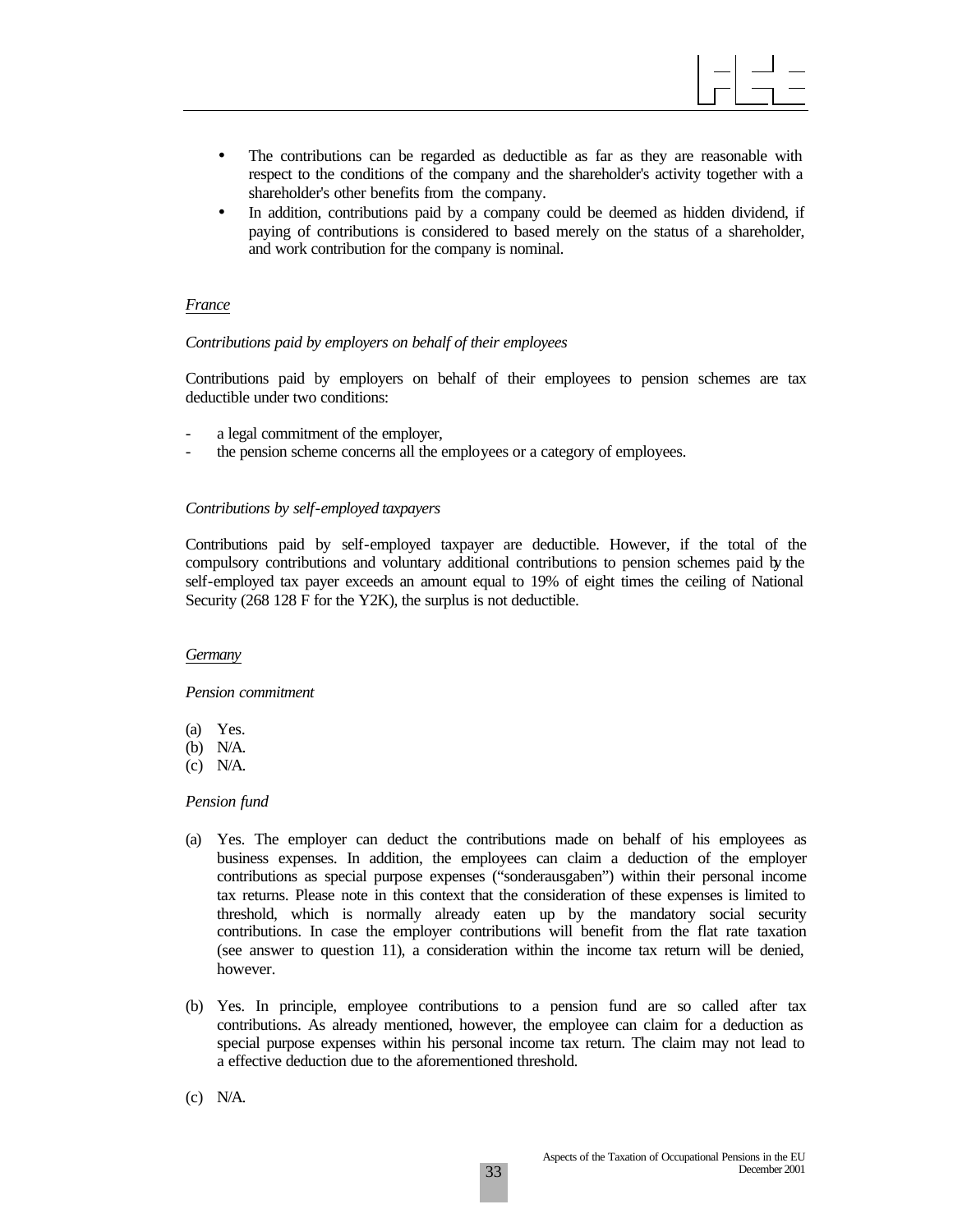## *Relief fund*

(a) Yes. (b) No.

(c) N/A.

*Life insurance*

(a) Yes.

(b) Yes.

(c) N/A.

*Ireland*

- (a) Yes.
- (b) Yes.
- (c) Yes.

(In all cases subject to limits)

*Italy*

*Up to 31.12.2000*

- (a) Contributions by employers are deductible for an amount not exceeding 2% of the employment income and in any case for an amount not exceeding Lit. 2.500.000 (Euro 1.291).
- (b) Contributions by employees are deductible for an amount not exceeding 2% of the employment income and in any case for an amount not exceeding Lit. 2.500.000 (Euro 1.291).
- (c) Contributions by self-employed taxpayers are deductible for an amount not exceeding 6% of taxable income and in any case for an amount not exceeding Lit. 5.000.000 (Euro 2.582).

*As from 01.01.2001*

- (a) Contributions by employers are fully deductible. No limit. But should the amount exceed 12% of employment income and in any case the amount of Lit. 10.000.000 (Euro 5.164) the excess amount is taxed as ordinary employment income.
- (b) Contributions by employees are deductible for an amount not exceeding 12% of employment income and in any case for an amount not exceeding Lit. 10.000.000 (Euro 5.164). The amount of Lit. 10.000.000 (Euro 5.164) include also the contribution by the employer.
- (c) Contributions by self-employed taxpayers are deductible for an amount not exceeding 12% of self-employment income and in any case for an amount not exceeding Lit. 10.000.000 (Euro 5.164.).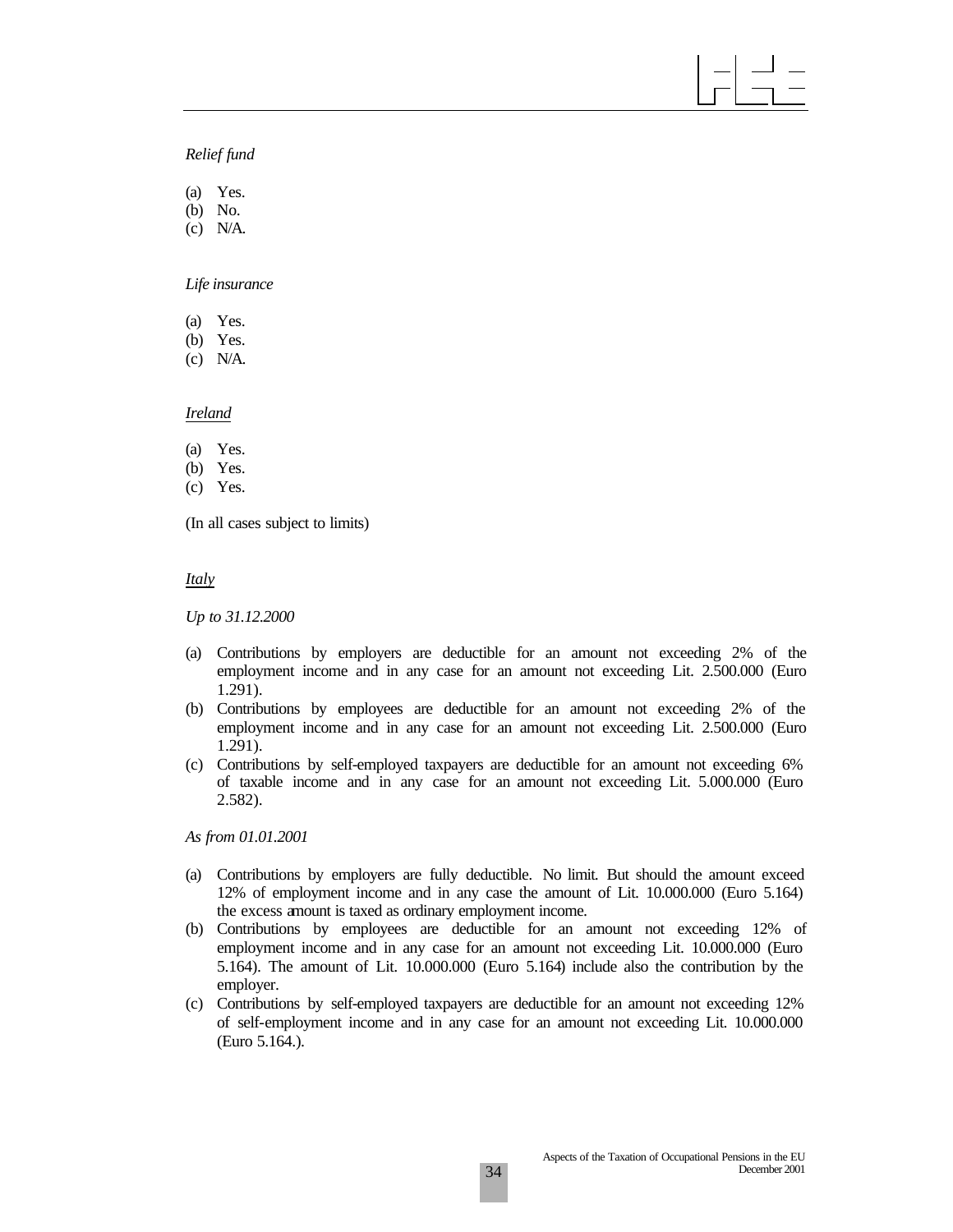#### *Luxembourg*

- (a) Yes.
- (b) Yes within the limit of LUF 48.000.
- (c) Yes within the limit of LUF 48.000.

#### *Netherlands*

- (a) Contributions by employers are tax-deductible indifferent of the amount of the contribution. Contributions exceeding 2%-2,25% of pension income (70% of income) will be taxed at employee level (wage tax or employee income tax).
- (b) Contributions by employees are tax-deductible if not-exceeding 2%-2,25% of pension income.
- (c) Contributions are tax-deductible (special regulations for computation).

#### *Portugal*

- (a) Yes, but current contributions made by the employer must not exceed 15% of the salaries and wages paid by the employer to the potential beneficiaries.
- (b) Contributions by employees are deductible for an amount not exceeding 5% of the taxable income and in any case for an amount not exceeding. PTE 218 400 (1 090 €).
- (c) Contributions by self-employed taxpayers are deductible for an amount not exceeding 5% of taxable income and in any case for an amount not exceeding PTE 218 400 (1 090 €).

#### *Spain*

- a) The contribution made by the employer to the Pension Fund is fully tax deductible. The payment of an insurance premium covering compromises with the employees is also tax deductible provided the following conditions are met:
	- The company must impute the contribution to the employee and he will be taxed in his Income Tax. The company has the option of non imputation and in this case the employee is not taxed.
	- The company must not have the possibility of recover its investment.
	- The company cannot have a control of the funds.
- b) and c) Contributions made by employees and self-employed are tax deductible provided that the amount is not over the following limits:
	- Limit of 20% of the income coming from 1) personal work and 2) economic activities. If the taxpayer is over 52 years old the limit can arrive to 40%
	- Limit of 1.200.000 PTA  $(7.212.15\oplus)$ . If the taxpayer is over 52, the limit increases 100.000PTA (601.01€) each year until a maximum amount of 2.500.000PTA (15.025,30€). When the spouse or the husband of the taxpayer has an income under 1.200.000PTA (7212.15€) the taxpayer can contribute in the name of the spouse or the husband a maximum amount of 300.000PTA (1803.04€)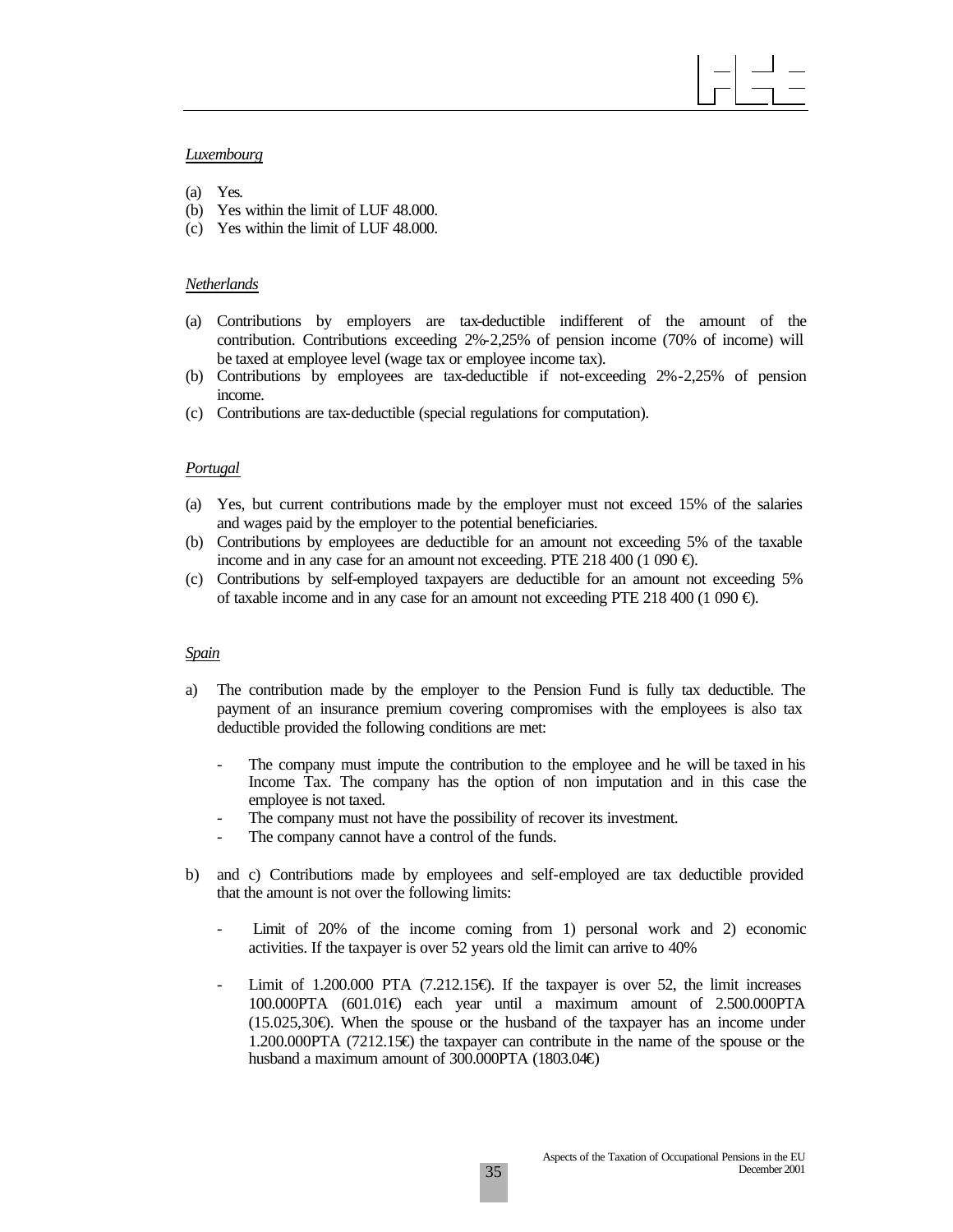

#### *United Kingdom*

Subject to limits contributions under (a), (b) and (c) are tax deductible. As regards employers' contributions, ordinary annual payments are tax deductible; contributions by employees may not normally exceed 15% of salary.

Under the rules for approval of a pension scheme pensions generally cannot exceed two-thirds of final salary; final salary in certain cases is limited in amount.

Contributions by self-employed persons are tax deductible up to 17.5% of earnings; the amount of earnings for this purpose is limited to £91800 (2000/2001) and the percentage limit of 17.5% is increased in a range from 20% to 40% depending on age. New "stakeholder pensions" from 6th April 2001 provide for payments of us to  $\pounds 3600$  without reference to earnings.

#### **9. Are the following contributions to pension schemes resident in other member states tax deductible:**

- **(a) contributions by employers**
- **(b) contributions by employees**
- **(c) contributions by self-employed taxpayers**

#### *Austria*

#### *Pension commitment*

(a) Since this type of pension scheme is not externally funded, contributions to pension schemes resident in other member states can only be understood in the way that the employer granting the pension promise is resident outside Austria. The tax deductibility depends on the tax regulations of the country of residence of the employer.

In case the employee has been seconded to an Austrian affiliate / branch of a an employer resident in another member state, the cost borne by the Austrian affiliate / branch should be tax deductible in Austria within the limits set out for Austrian employers (see answer to question 8 (a)).

- (b) N/A.
- (c) N/A.

#### *Pension fund*

(a) In case the employee has a direct pension entitlement towards the non-resident fund: employer contributions are deductible for the employer but taxable to the employee (the employee is subsequently not or only partly taxed on the pension payments received from the fund. An exemption of ATS 4.000 / Euro 291 p.a. is available.

In case there is a statutory legal obligation to make contributions to the non resident fund (e.g. for an employee on a short-term secondment to Austria) the contributions are tax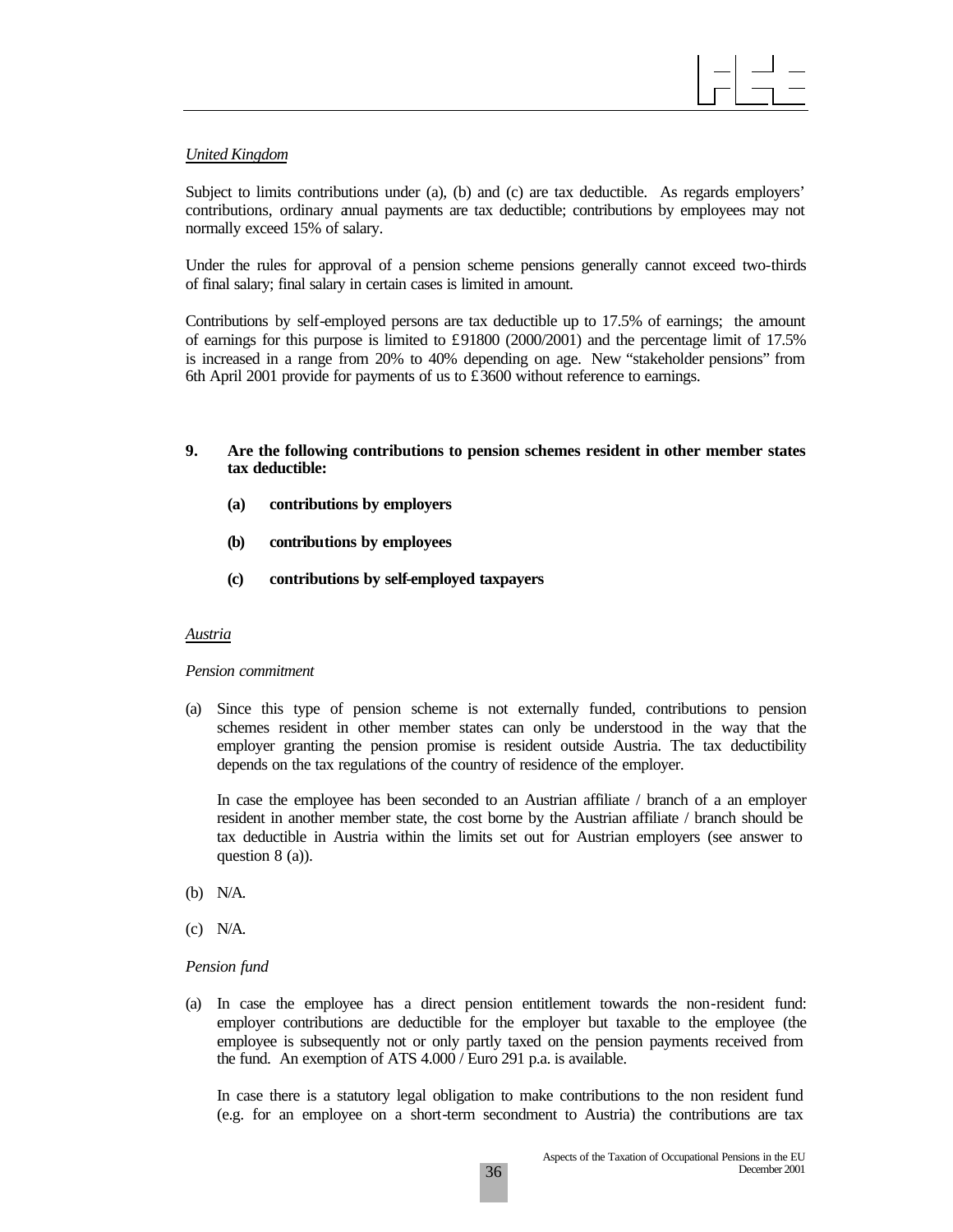deductible to the employer and not taxable to the employee (the employee would then be fully taxed on the pensions received).

(b) Generally not deductible for the employee unless there is a statutory legal obligation to make such contributions.

(c) No.

#### *Relief fund*

- (a) Yes (if under general tax law the payments represent a bona fide business expense).
- (b) N/A.
- (c) N/A.

#### *Life insurance*

- (a) Yes (but fully taxable to the employee except for an ATS 4.000 / Euro 291 exemption).
- (b) No (see 8 (b) in case the foreign insurer has a licence to do business in Austria).
- (c) No (see 8 (b) in case the foreign insurer has a licence to do business in Austria).

#### *Belgium*

- (a) No.
- (b) No.
- (c) No.

#### *Finland*

The contributions to the voluntary pension insurance scheme are non-deductible, if the insurance has been taken out at a foreign insurance company. But a pension insurance is regarded as taken out in Finland if it has been granted by a permanent establishment of a foreign insurance company situated Finland.

Contributions paid by an employee, who has moved to Finland from abroad, or his employer are deductible in his taxation in a moving year and following 3 years if an insurance has been taken out at least a year before a moving.

#### *France*

As seen above point 3 there is no specific condition as to the residence of the pension scheme. But, if the French Tax Authorities tried to dispute the deductibility of contributions by employers or self-employed taxpayer on the basis of the foreign residence of the scheme, double tax treaties between France and other Member States following the OECD model tax convention would preclude them from doing so.

As a matter of fact, according Article 24-4 of the OECD model tax convention (non discrimination) interest royalties and other disbursements paid by an enterprise of a Contracting state to a resident of the other Contracting State shall, for the purpose of determining the taxable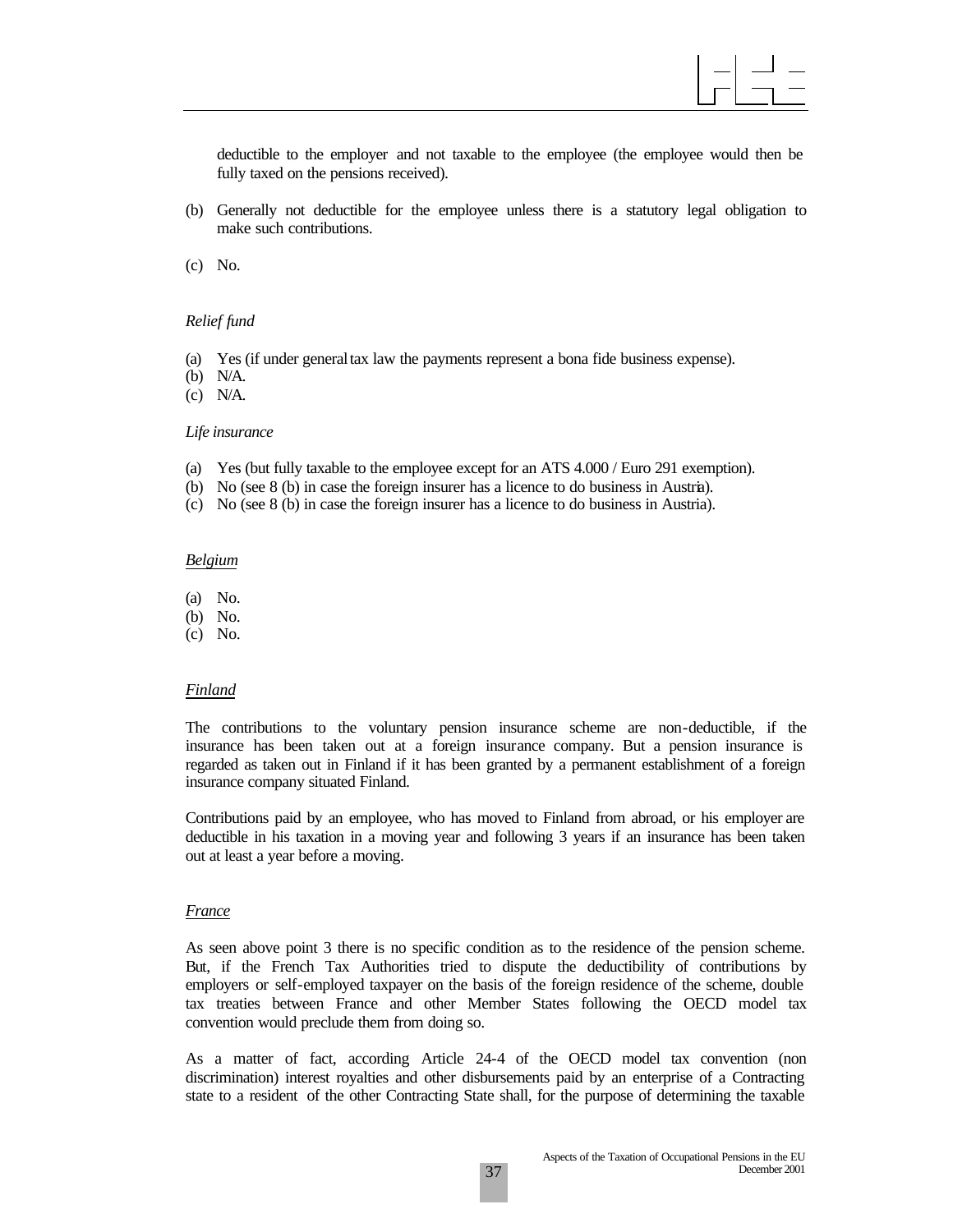profits of such enterprise, be deductible under the same conditions if they had been paid to a resident of the first-mentioned State.

The tax treaties between France and some other Member States include such a provision :

- Austria (Art. 24-3),
- Spain (art. 24-3),
- Italy (art.  $25-3$ ),
- Sweden (art. 24-4).

#### *Germany*

#### *Pension commitment*

- (a) Since the pension commitment is not externally funded, contributions to pension schemes resident in other member states can only be understood in the way that the employer is resident in another member state. The tax deductibility in principle depends on the tax regulations of the other member state, assumed the employee is still employed with the employer resident in the other member state. In case the employee has been posted to a German subsidiary of a parent company resident in the other member state, the "contributions" should be tax deductible in Germany – either in form of a charge by the parent company or in form of the assumption of a hidden capital contribution.
- (b) N/A.
- (c) N/A.

#### *Pension fund*

- (a) Yes (see answer to question 7 (a)), assumed the foreign pension scheme is comparable to a pension fund.
- (b) Yes (see answer to question 7 (b)), assumed the foreign pension scheme is comparable to a pension fund.
- (c) N/A.

#### *Relief fund*

- (a) Yes.
- (b) No.
- (c) N/A.

#### *Life insurance*

(a) Yes. The employer can deduct the contributions made on behalf of his employees as business expenses. In addition, the employees can claim a deduction as special purpose expenses ("sonderausgaben") of the employer contributions within their personal income tax returns. Please note in this context that the consideration of these expenses is limited to thresholds, which are normally already covered by mandatory social security contributions. In case the employer contributions will benefit from the flat rate taxation (see answer to question 11), a consideration within the income tax return will be denied.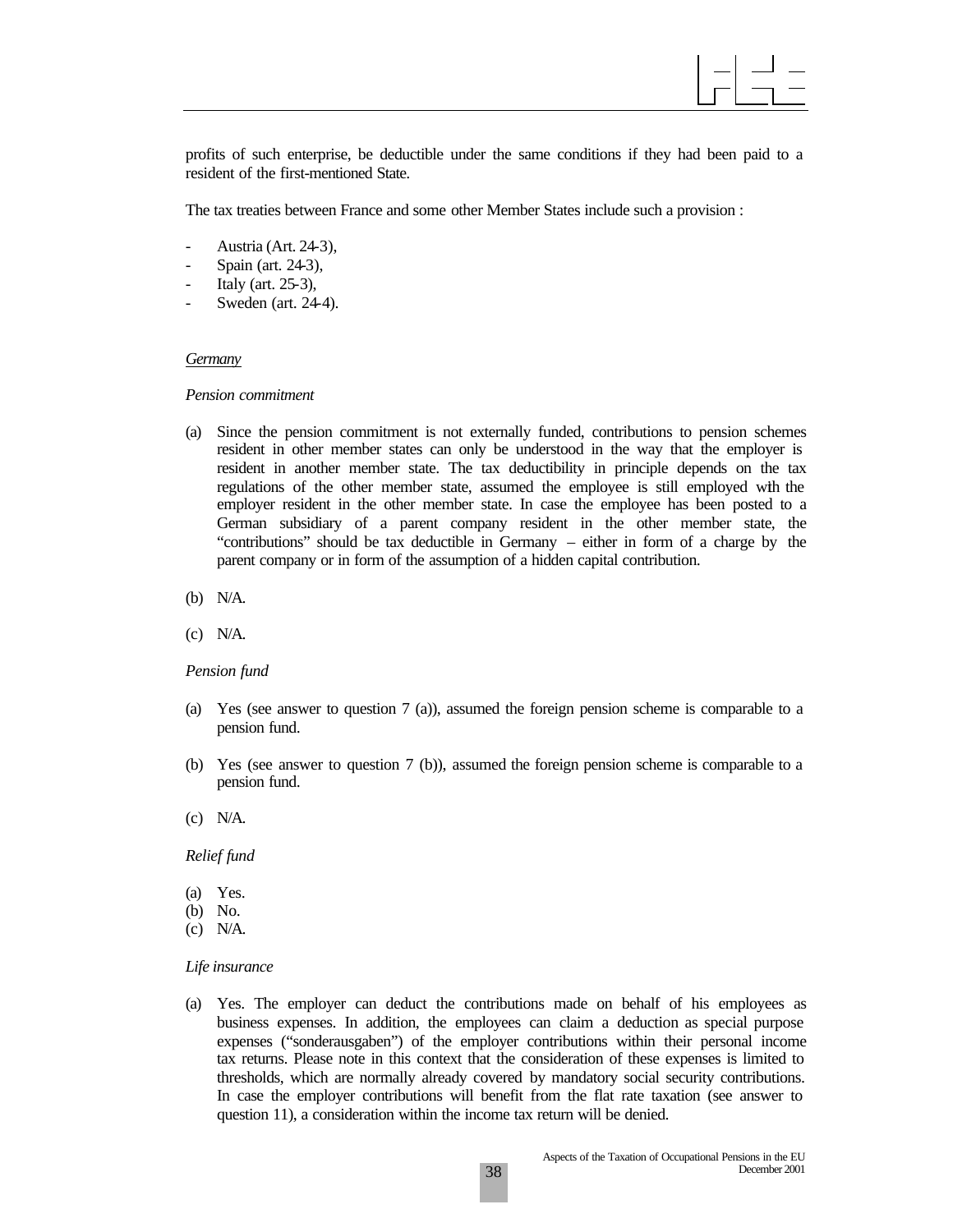- (b) Yes.
- (c) N/A.

#### *Ireland*

- (a) Yes.
- (b) Yes.
- (c) Yes.

#### *Italy*

*Up to 31.12.2000*

- (a) Contributions to pension schemes resident in other member states by employers are not deductible.
- (b) Contributions to pension schemes resident in other member states by employees are not deductible.
- (c) Contributions to pension schemes resident in other member states by self-employed taxpayers are not deductible.

*As from 01.01.2001*

- (a) Contributions to pension schemes resident in other member states by employers are not deductible.
- (b) Contributions to pension schemes resident in other member states by employees are not deductible.
- (c) Contributions to pension schemes resident in other member states by self-employed taxpayers are not deductible.

#### *Luxembourg*

- (a) Yes.
- (b) Yes within the limit of LUF 48.000.
- (c) Yes within the limit of LUF 48.000.

#### *Netherlands*

- (a) No.
- (b) No.
- (c) No.

#### *Portugal*

- (a) No.
- (b) No.
- (c) No.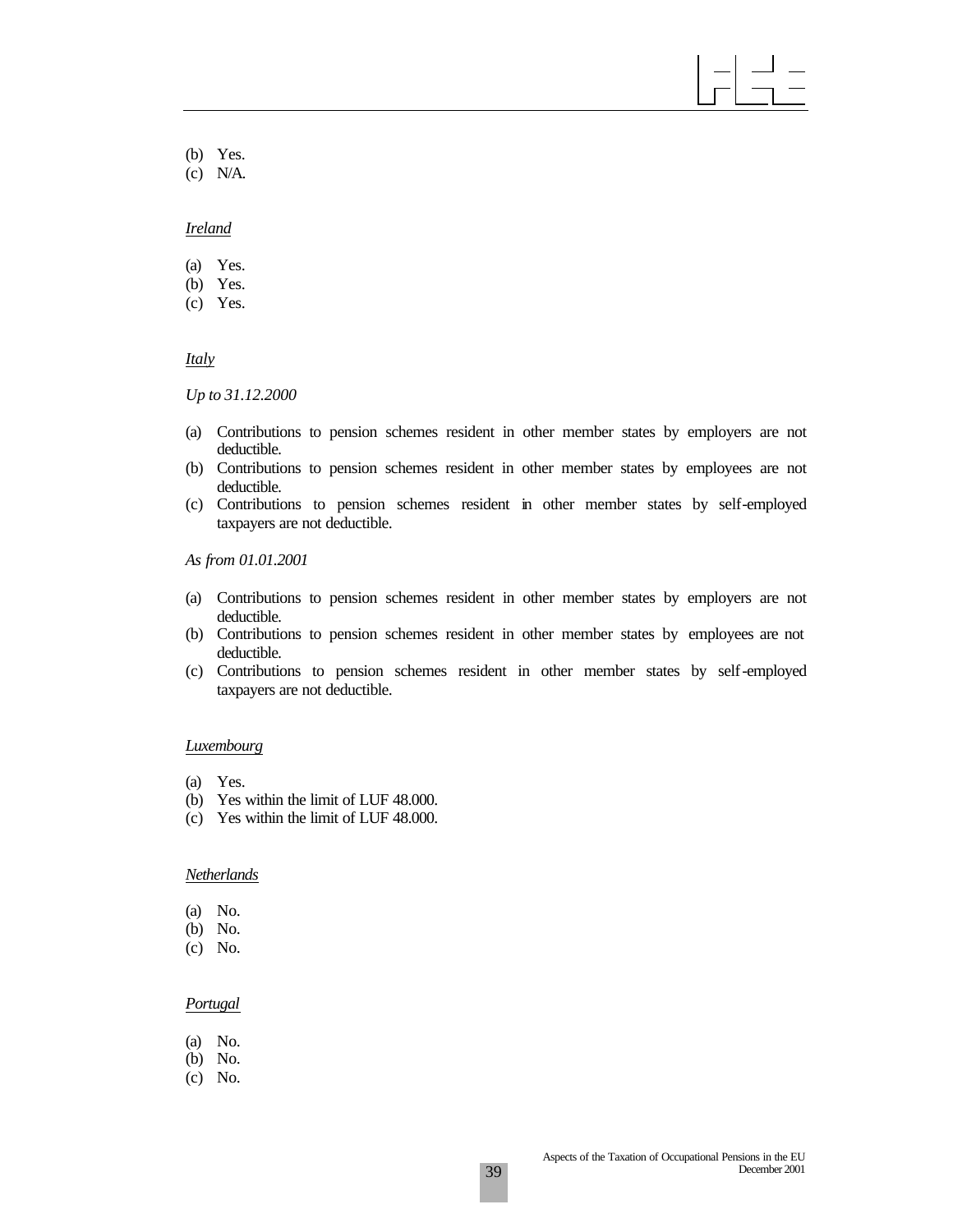#### *Spain*

Even though there is not specific prohibition the deduction is not actually possible.

#### *United Kingdom*

For tax exempt retirement schemes the fundamental conditions are that the scheme must be established in connection with a UK trade and that there is a UK resident who will be responsible for carrying out statutory duties in connection with the administration of the scheme.

Otherwise there is no reason why the scheme should not be resident overseas to enjoy tax deductions under (a) and (b) (following approval).

As regards deductibility of contributions by migrant workers to unapproved schemes there is no statutory or regulatory tax relief but by concession if the Inland Revenue is satisfied that the overseas scheme is similar to UK approved superannuation funds relief will be given.

(c) Yes, if an EC insurance company but contributions to a personal pension scheme established by the EU insurance company must carry on long term business or provide long term insurance in the UK.

#### **10. If the answer to Question 9 is yes, is deductibility because of a double tax treaty. If yes, please specify EU treaties; if no, please explain.**

#### *Austria*

#### *Pension commitment*

See 9. Above; no tax treaties are involved.

#### *Pension fund*

Deductibility is based on Austrian domestic law. No double taxation treaty concluded by Austria contains a provision concerning the deductibility of "contributions".

#### *Relief fund*

Domestic law – no treaty involved.

*Life insurance*

N/A.

### *Belgium*

N/A.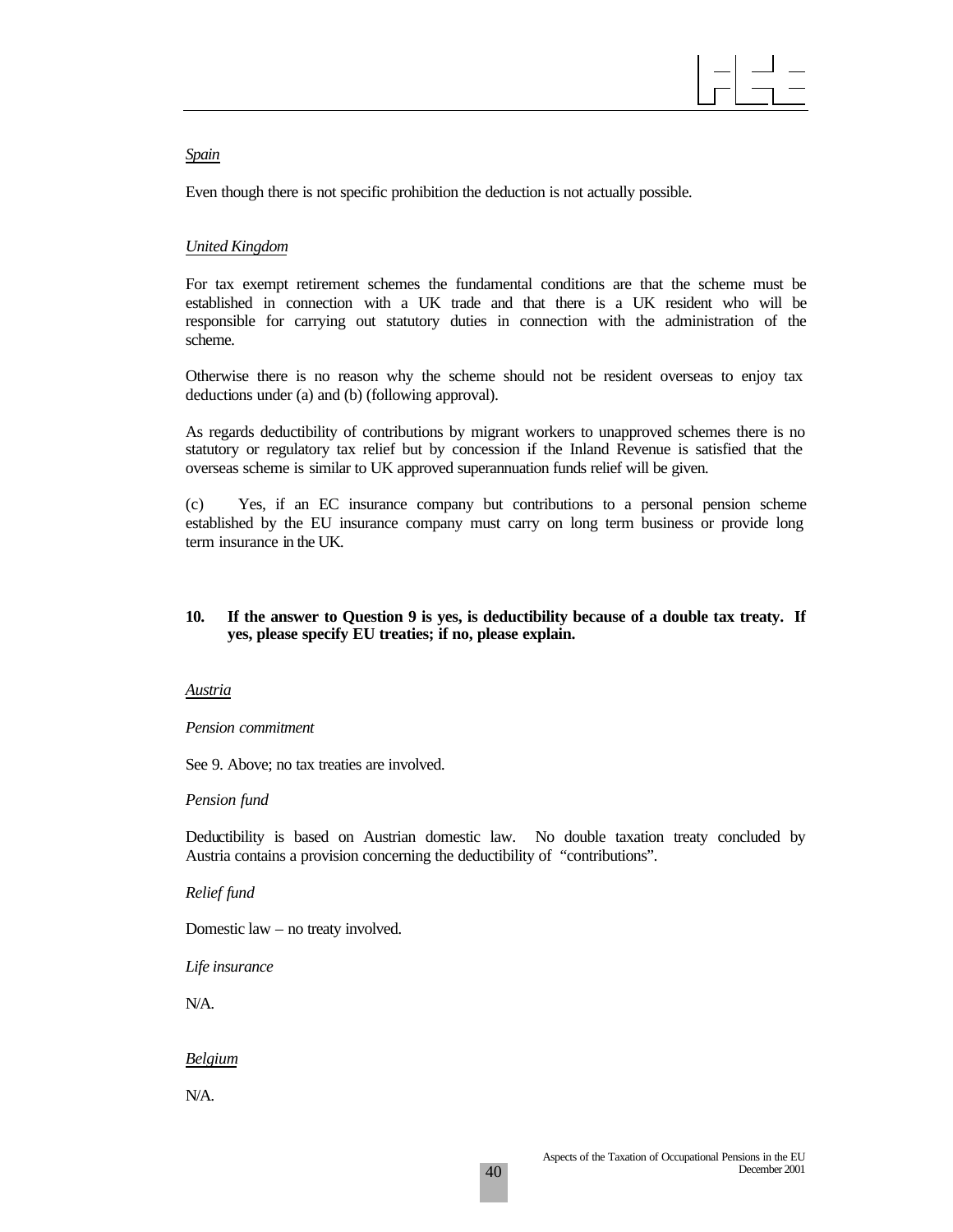#### *Finland*

No.

#### *France*

See question 3 above.

#### *Germany*

#### *Pension commitment*

See response to 9 (a). As a matter of fact, no double taxation treaty concluded by Germany contains a provision concerning the deductibility of "contributions". Only the subsequent distributions are covered.

#### *Pension fund*

The deductibility will be achieved by applying the general German tax provisions, and not because of a double taxation treaty. As a matter of fact, no double taxation treaty concluded by Germany contains a provision concerning the deductibility of "contributions". Only the subsequent distributions are covered.

#### *Relief fund*

The deductibility will be achieved by applying the general German tax provisions, and not because of a double taxation treaty. As a matter of fact, no double taxation treaty concluded by Germany contains a provision concerning the deductibility of contributions. Only the subsequent distributions are covered.

#### *Life insurance*

The deductibility will be achieved by applying the general German tax provisions, and not because of a double taxation treaty. As a matter of fact, no double taxation treaty concluded by Germany contains a provision concerning the deductibility of contributions. Only the subsequent distributions are covered.

#### *Ireland*

Allowed under general principles once scheme approved.

*Italy*

*Up to 31.12.2000*

N/A.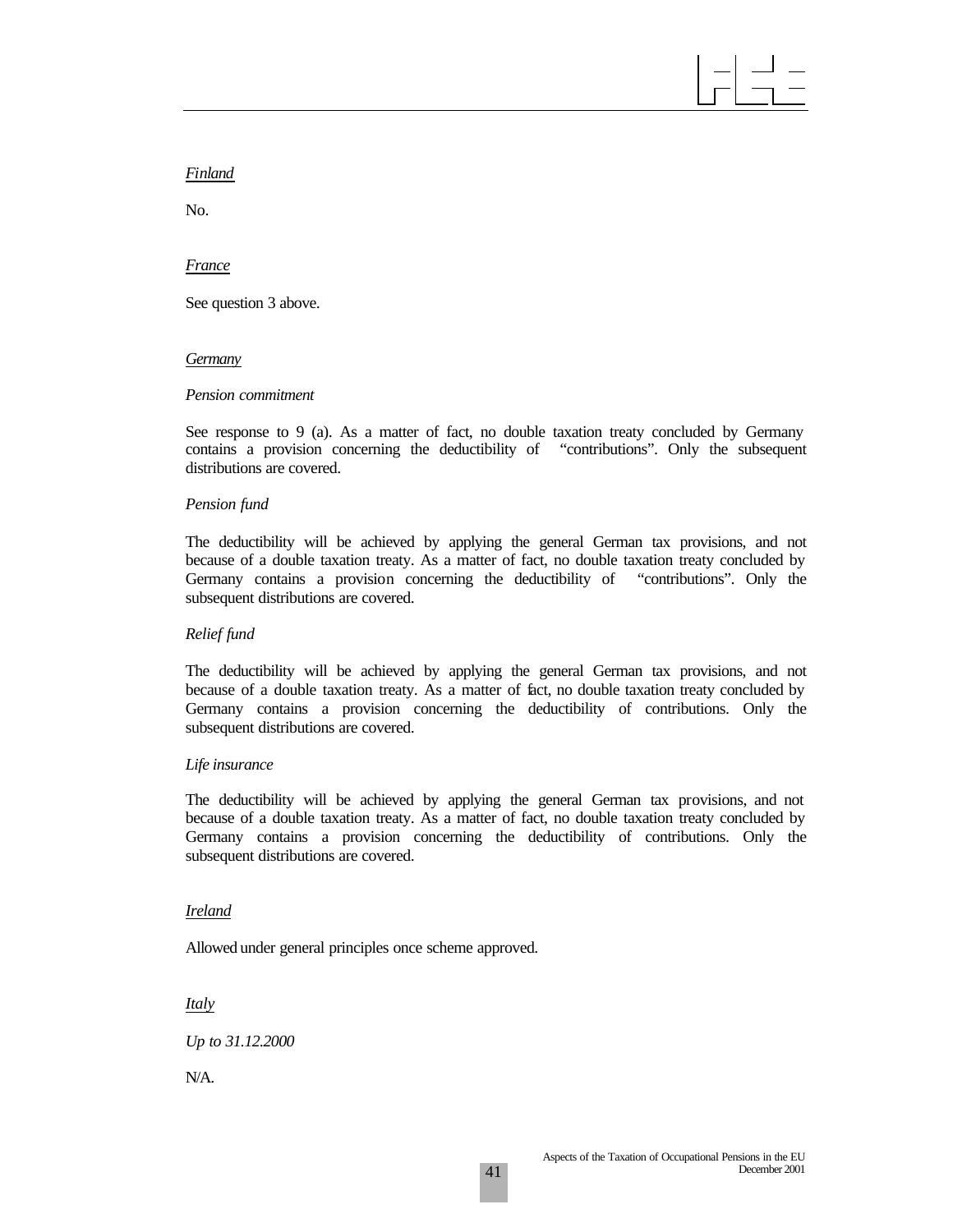# $\begin{array}{|c|c|c|c|c|}\hline -&-&-\\ \hline -&-&-\\ \hline -&-&-\\ \hline \end{array}$

*As from 01.01.2001*

N/A.

*Luxembourg*

No.

*Netherlands*

N/A.

*Portugal*

N/A.

*Spain*

N/A.

## *United Kingdom*

Deductibility arises out of the general law and regulations and concessionary treatment and not out of double tax treaties.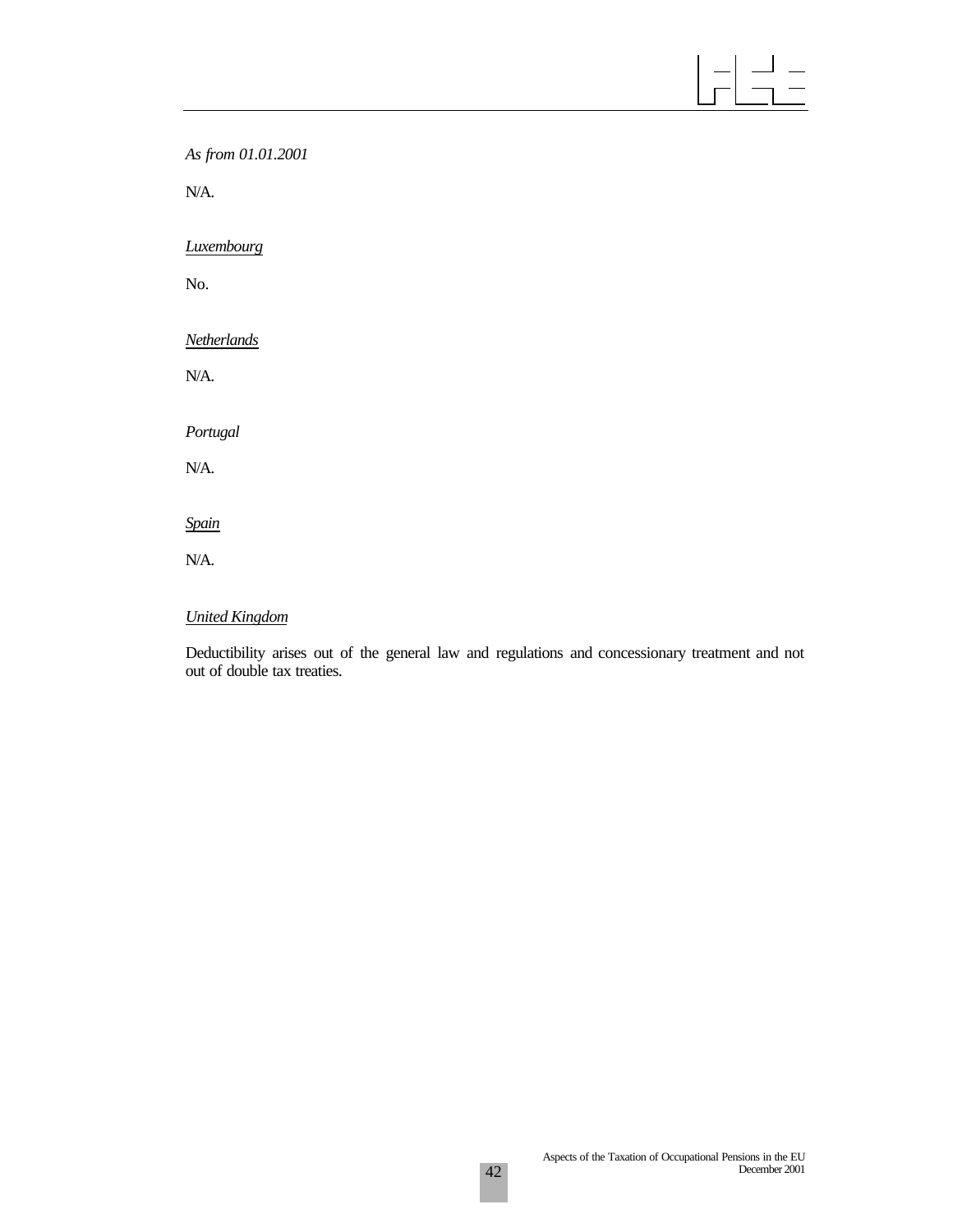

#### **TAXATION OF CONTRIBUTORS AND OF PENSIONERS**

**11. Are contributions made by employers to a pension scheme in respect of an employee taxed in the hands of the employee at or about the time of making the contribution.**

#### *Austria*

#### *Pension commitment*

This type of pension schemes is a deferred compensation. The setting up of a provision in the books of the employer is not taxable to the employee.

#### *Pension fund*

No if it is a qualifying pension scheme.

#### *Relief fund*

No, contributions to a relief fund are generally not made in respect of a specific employee.

#### *Life insurance*

Payment of insurance premiums by the employer are fully taxable to the employee except for an ATS 4.000 / Euro 291 exemption.

#### *Belgium*

No as for that contributions to group insurance contracts or pension funds are concerned. It may happen however that the tax authorities disregard schemes by which companies apparently insure themselves against the risk of decease or departure of their managers, when the advantages are passed on the manager himself. In some case, the contract will be considered as being definitively acquired, f.i. if the advantages are not withdrawn by grove fault, or if an important premium is paid instead an increase of remuneration. Taxation as professional income is then entailed.

#### *Finland*

An employer is liable to impose a payroll withholding tax on contributions from an employee, as far as contributions would be considered as an earned income. Withholding taxes are imposed on the basis of paying of contributions.

#### *France*

The tax treatment of supplementary pension schemes made by employers on behalf of their employees depends on their characteristics.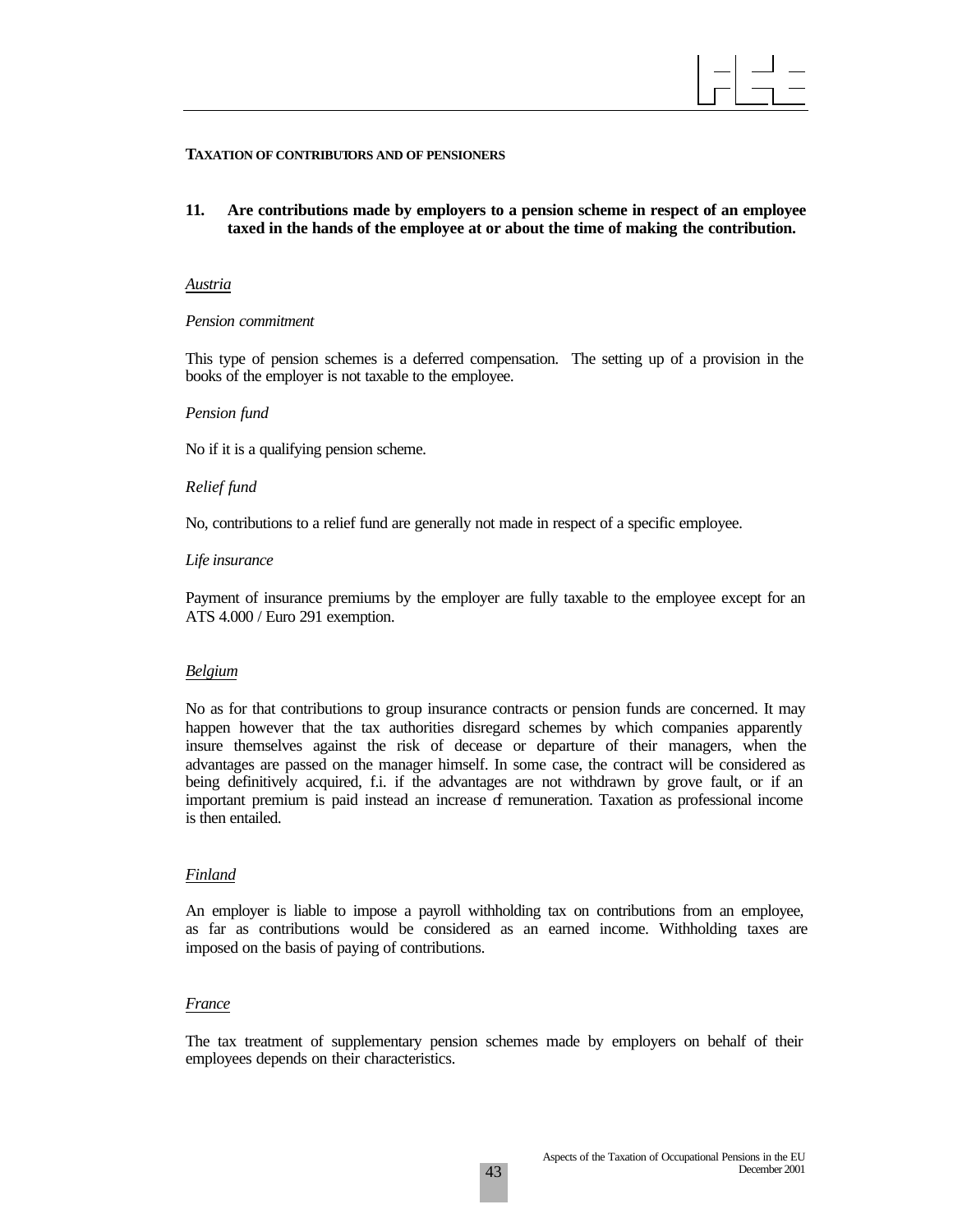#### *Supplementary pension scheme with fixed contributions*

If the contributions are fixed, these contributions are exempt from income tax for the employees. However, if the total of the compulsory contributions and voluntary additional contributions to pension schemes paid by the employer for an employee exceed an amount equal to 19% of eight times the ceiling of National Security (268 128 F for the Y2K)), the surplus is included in the employee 's income subject to income tax.

#### *Supplementary pension scheme with fixed pensions*

If the pensions are fixed, these contributions are exempt from income tax for the employees.

#### *Germany*

#### *Pension commitment*

Since the pension promise is a deferred taxation scheme, the "contributions" (funding) are not taxable in the hands of the employees at the time they will be made.

#### *Pension fund*

Since the pension fund is not a deferred taxation scheme, the employer contributions are taxable in the hands of the employees at the time they will be made. In principle, they will be subjected to income tax, solidarity surcharge thereon and church tax (if applicable).

A special tax regime is available in case the employer contributions do not exceed DM 3,408 per annum for each employee. In this case, German income tax can be optionally levied at a flat rate of 20%.

#### *Relief fund*

Since the relief fund is a deferred taxation scheme, the employer contributions are not taxable in the hands of the employees at the time they will be made.

#### *Life insurance*

Since the life insurance is not a deferred taxation scheme, the employer contributions are taxable in the hands of the employees at the time they will be made. In principle, they will be subject to income tax, solidarity surcharge thereon and church tax (if applicable). A special tax regime is available in case the employer contributions do not exceed DM 3,408 per annum for each employee. In this case, German income tax can be optionally levied at a flat rate of 20%.

#### *Ireland*

No.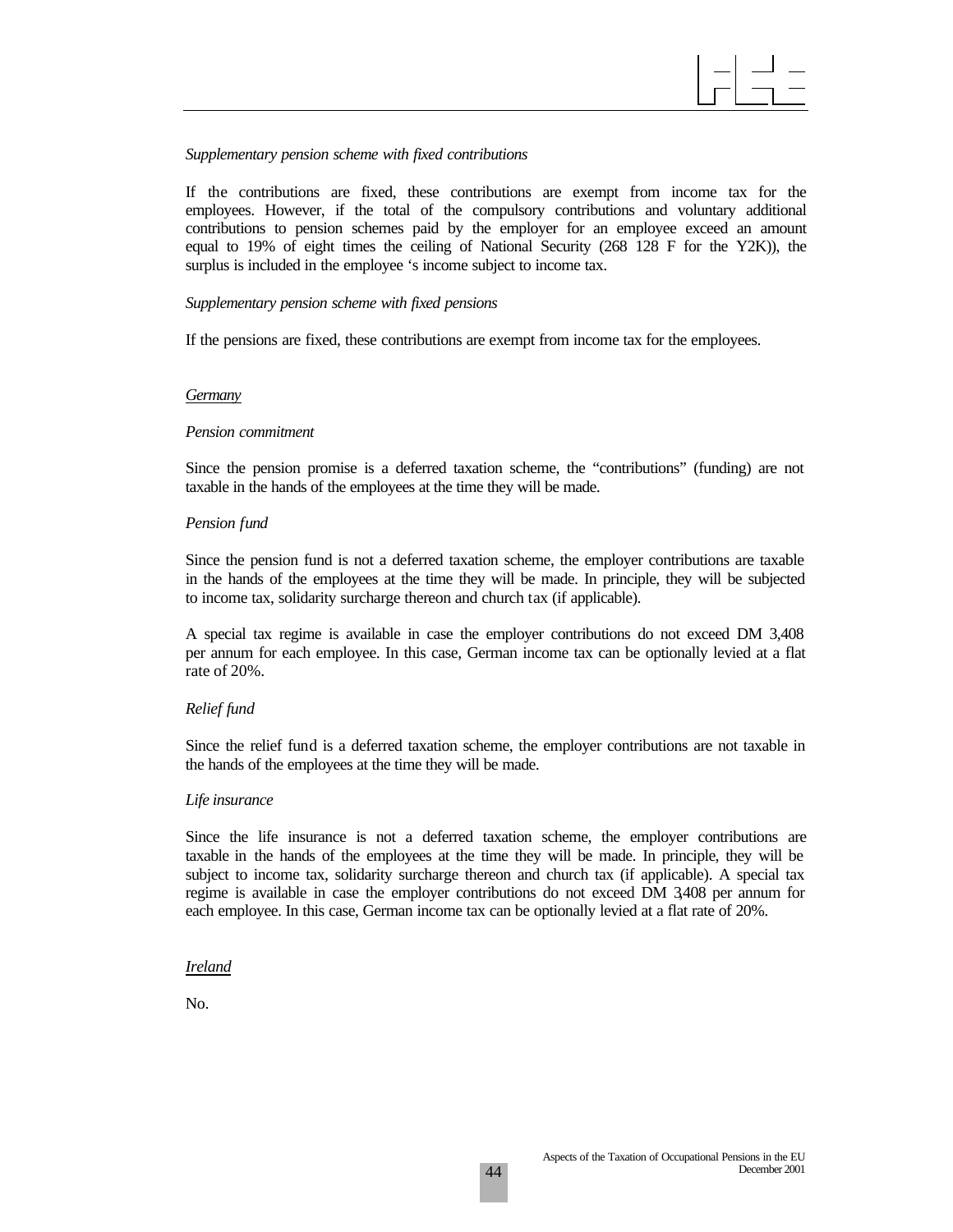*Italy*

*Up to 31.12.2000*

Contributions made by employers to a pension scheme in respect of an employee are not taxed in the hands of the employee, at or about the time of making the contribution, for an amount not exceeding 2% of the employment income and in any case for an amount not exceeding Lit. 2.500.000 (Euro 1.291).

*As from 01.01.2001*

Contributions made by employers to a pension scheme in respect of an employee are not taxed in the hands of the employee, at or about the time of making the contribution, for an amount not exceeding 12% of employment income and in any case for an amount not exceeding Lit. 10.000.000 (Euro 5.164).

#### *Luxembourg*

Cf. 4.a.).

#### *Netherlands*

Contributions by employers are taxed at employees-level if pension is paid to employee.

#### *Portugal*

Contributions made by employers to a pension scheme in respect of an employee are not taxed in the hands of the employee, at or about the time of making the contribution, for an amount not exceeding 15% of the salaries and wages paid by the employer.

#### *Spain*

In principle, not, but a clarification must be done:

- When the contribution is done, it receives the treatment of payment in kind and it must be included in the taxable base.
- As we have explained in point 2, the same amount is deductible of the taxable base if certain limits are not surpassed. It is not reasonable to suppose that the quantitative limit (7212.15€ in the standard case) is going to be surpassed because the Pension Fund cannot admit contributions over this limit. But the percent limit (20% in the standard case) could be broken and, in this case, the taxpayer is effectively taxed in his income tax.

### *United Kingdom*

Not in respect of contributions to approved funds.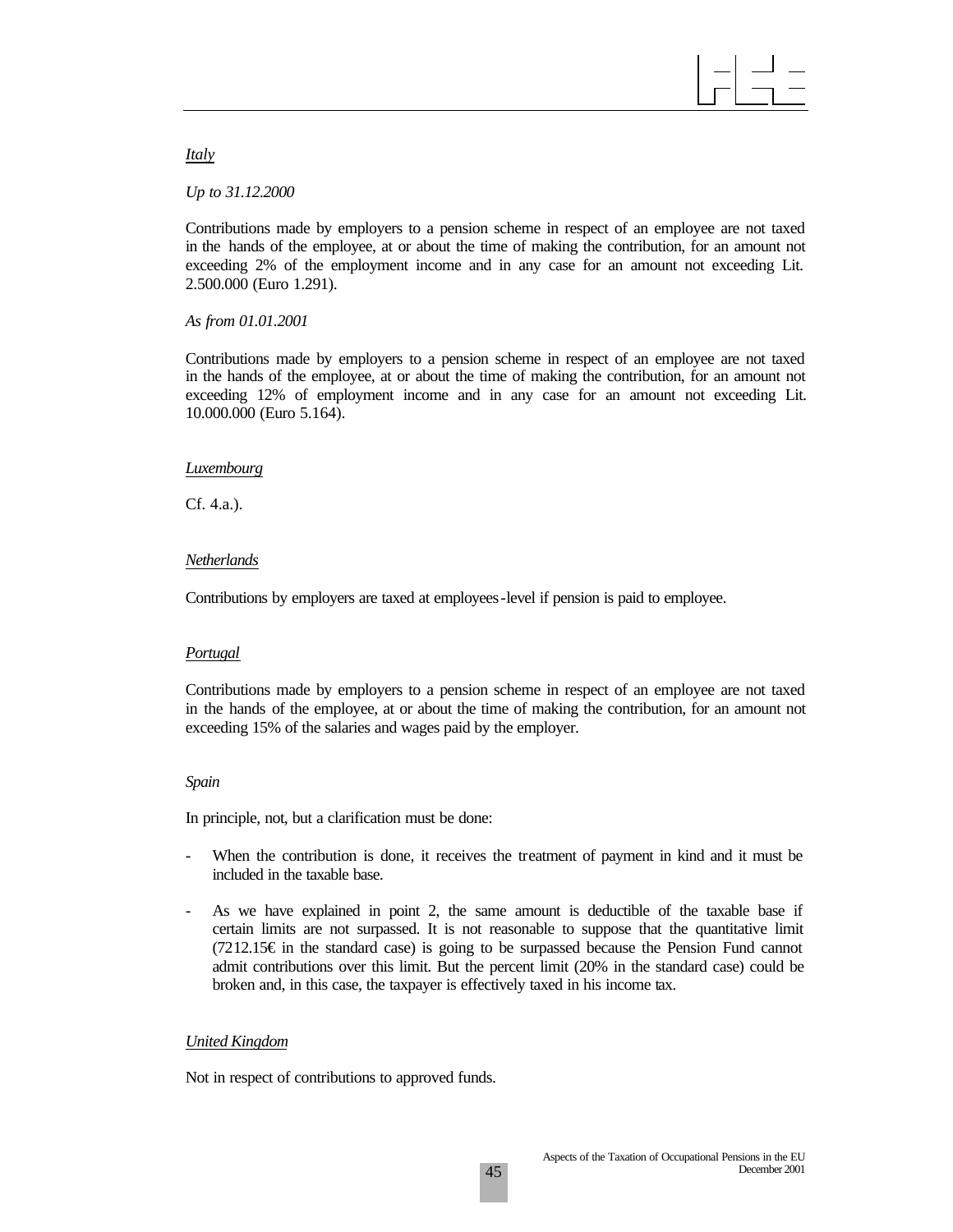

#### **12. Is the tax treatment of an employer's contribution as in Question 11 different if the pension scheme is resident or non-resident.**

*Austria*

*Pension commitment*

No.

*Pension fund*

Yes. Contributions to non-resident pension fund will generally be taxable to the employee.

#### *Relief fund*

Yes; contributions by the employer to a non-resident scheme are not taxable to the employee only if the employee does not derive a specified (allocable) benefit out of the employer's contribution. If the contribution creates a specific (allocable) benefit then the employee is usually taxed at the time the employer makes the contribution.

#### *Life insurance*

No.

#### *Belgium*

That possibility is out of scope (see above, answer to question 9).

#### *Finland*

No, but in the case where an insurance has been taken out a foreign insurance company, employer is liable to impose withholding tax, because the contributions to the individual voluntary pension insurance scheme paid by the employer are regarded as earned income of the insured, if the insurance has been taken out at a foreign insurance company. A pension insurance is regarded as taken out in Finland if it has been granted by a permanent establishment of a foreign company situated in Finland.

#### *France*

There is no specific provisions in French tax law.

#### *Germany*

*Pension commitment*

No.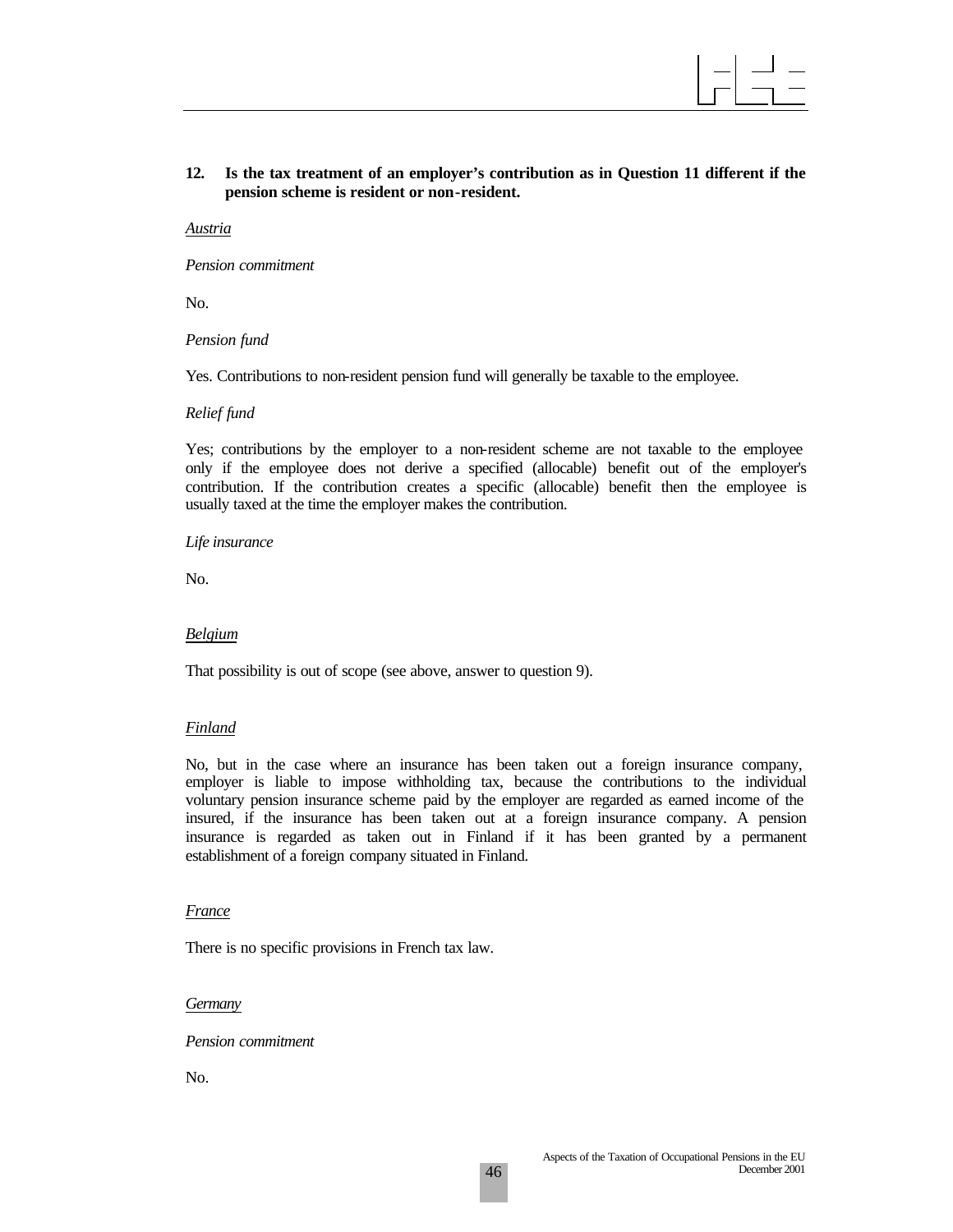#### *Pension fund*

No, i.e. the contributions to a non-resident pension fund are in principle fully taxable at the time the contributions will be made. The application of the special tax regime depends on the question whether the non-resident pension fund is comparable to a German pension fund.

#### *Relief fund*

No, assumed the foreign pension scheme is comparable to a relief fund.

#### *Life insurance*

No, i.e. the contributions to a non-resident life insurance are in principle fully taxable at the time the contributions will be made. The application of the special tax regime depends on the question whether the non-resident pension fund is comparable to a German pension fund.

#### *Ireland*

No.

#### *Italy*

*Up to 31.12.2000*

Yes it is. If the pension scheme is non-resident contributions are fully taxable as employment income.

#### *As from 01.01.2001*

Yes it is. If the pension scheme is non-resident contributions are fully taxable as employment income.

#### *Luxembourg*

No.

#### *Netherlands*

No.

#### *Portugal*

That possibility is out of scope (see above, answer to question 9).

#### *Spain*

Even though there is not specific prohibition, the described treatment is not actually possible.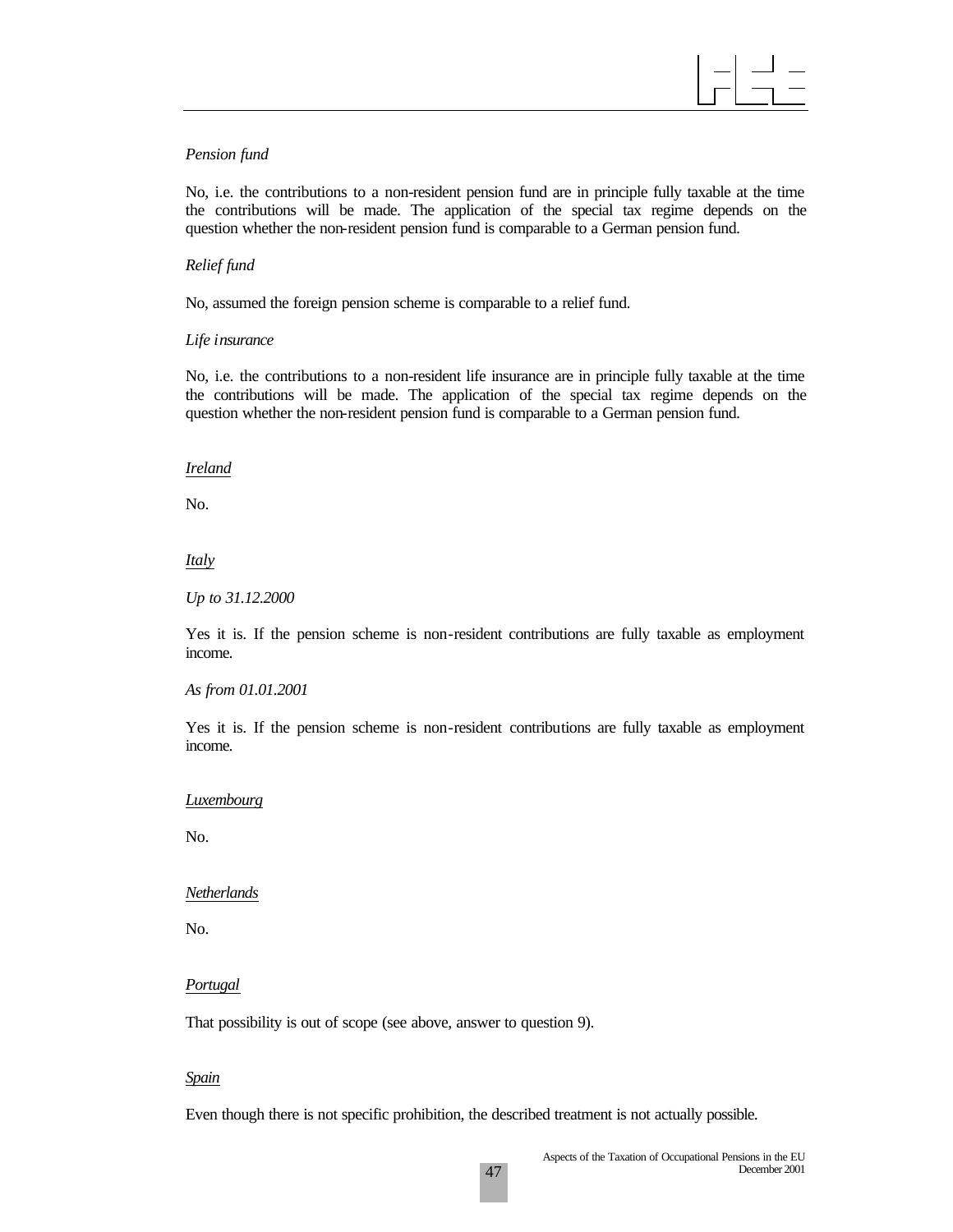#### *United Kingdom*

If the fund is non-resident and is not an approved exempt fund (in respect of a UK trade with a UK resident administration etc) and is not a payment to which a concession applies (payment by migrant employee to non-resident fund similar to UK pension fund) then the payment will be to an "unapproved retirement scheme" and the contribution will be taxable in the hands of the employee.

- **13. As regards the taxation of pensioners:**
	- **(a) at what time is the pension benefit taxable;**
	- **(b) how are the benefits treated, eg as employment income of a pensioner formerly an employee;**
	- **(c) what are the tax advantages, if any, available in respect of payments to pensioners.**

#### *Austria*

*Pension commitment*

- (a) At the time the employee receives the pension payments.
- (b) The pension benefits are taxed as subsequent employment income, i.e. as employment income of a pensioner who was formerly an employee. As a consequence, they are fully subjected to Austrian income tax (to be withheld by the employer). Pensions paid by the employer are, however, not subject to social security contributions and employers payroll taxes.
- (c) There are generally no significant tax advantages with regard to payments to the employee; the employee will be fully taxable with the pension payments at ordinary rates as employment income
	- $\triangleright$  There is a ATS 5.500 (Euro 400) tax exemption p.a.; the exemption does not apply if the pension exceeds ATS 300.000 (Euro 21.800) p.a.
	- $\triangleright$  One-time payments in settlement of a pension obligation are taxed at half the regular income tax rate but only to the extent that such payments do not exceed ATS 120.000 (Euro 8.721). Special transitional provisions apply for the year 2001.

#### *Pension fund*

- (a) At the time the pension is paid.
- (b) Taxed as employment income; no social security contributions or employer payroll taxes payable
- (c) There are no specific tax advantages available for the pensioners.

#### *Relief fund*

(a) At the time when the employee receives payments out of the fund.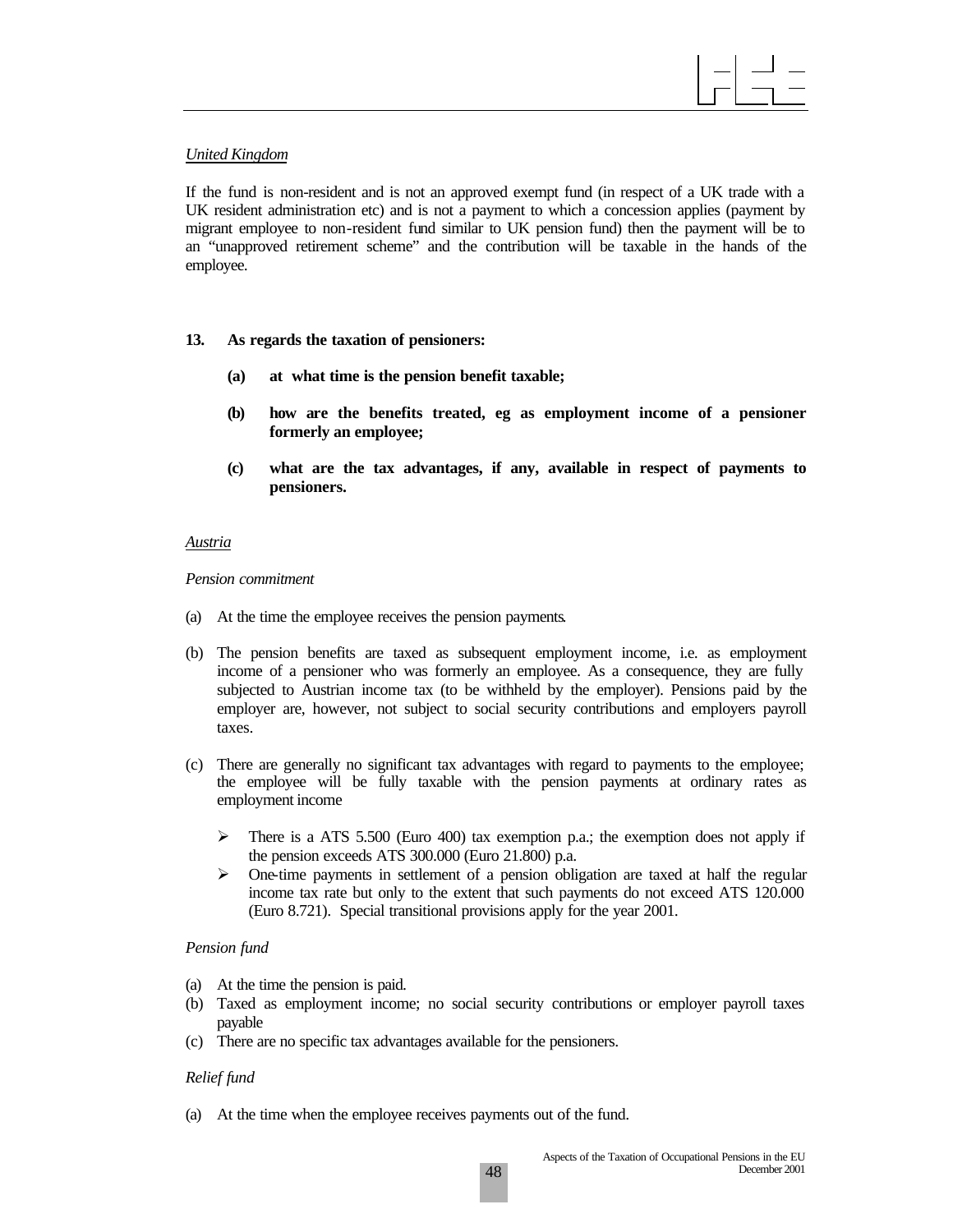- (b) Benefits are treated as employment income.
- (c) No specific benefits.

#### *Life insurance*

(a) Benefits out of a life insurance become taxable after the payments exceed the capitalised value according to § 16 (2) BewG.

A one-time payment to the policyholder in settlement of all claims under a life insurance policy (buy back of the insurance policy by the insurer) is tax exempt if the insurance policy was taken out more than 10 years before the settlement date.

- (b) Other income.
- (c) There are no further tax advantages available.

#### *Belgium*

(a) Pensions are taxed when they are obtained, at the rate applicable to the taxpayer's aggregate income. Nevertheless, a tax allowance is granted, the amount of which is fixed in such a way that if the sole income is a pension, not exceeding the unemployment allocation, no tax will be due.

The taxation of lump sum payments is as follows: a tax of 10 % is levied on the part attributable to personal contributions; 16,5 % on the part attributed to employer's contributions; those rates apply only if the capital sum is paid at the normal retirement date, or prior to that date, during one of the five years preceding, or at the early retirement ("prépension/brugpensioen") or if the beneficiary deceases. If the disposition of the benefits occurs before one of these events, the rates will be: on the part attributed to personal contributions: 33%; on the part attributed to employer's contributions: the marginal rate.

- (b) See answer to point (a).
- (c) See answer to question (a).

#### *Finland*

- (a) and (b) The insured-based pension will not be paid before the age of 60 years. Pension payments will be paid during the pension years as normal earned income. Payments of a continuous pension are an item of earned income in tax years when insurance-based pension has been paid.
- (c) N/A.

#### *France*

The tax advantages available in respect of payment to a pensioner are those granted to all pensions received by all former employees ie an allowance for costs equal to 10% of the taxable income (minimum: 2050 F by pensioner ; ceiling : 20 100 F by household) and a general 20% reduction granted to income declared by third parties.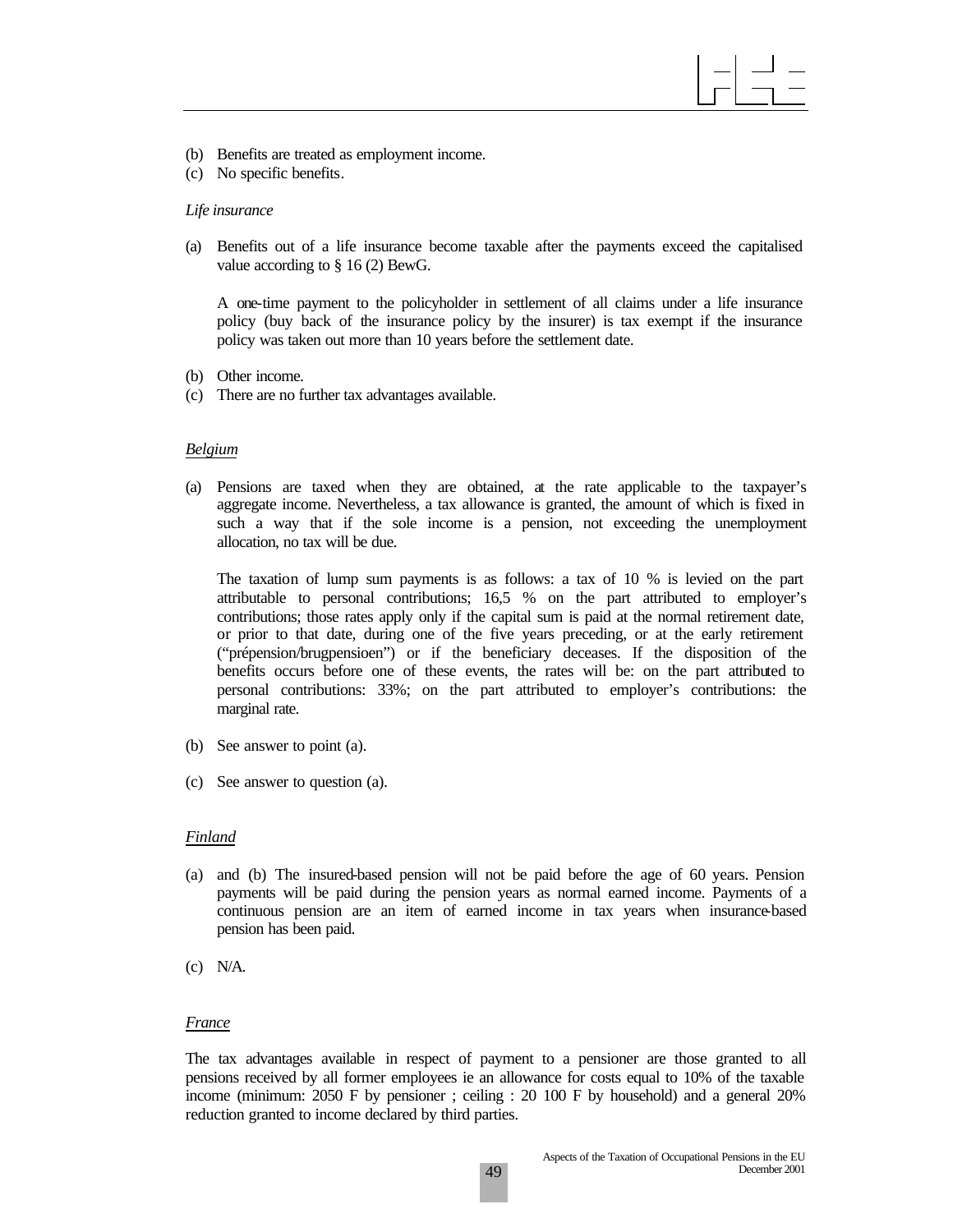#### *Germany*

#### *Pension commitment*

- (a) At the time of its distribution, which is /starts normally at retirement date.
- (b) The pension benefits are taxed as subsequent employment income, i.e. as employment income of a pensioner who was formerly an employee. As a consequence, they are fully subjected to German income tax, solidarity surcharge thereon and church tax (if applicable).
- (c) It will be granted a special tax-free allowance of 40% of the pension, limited to DM 6,000 in total per annum. If the pension is paid out in one lump sum, a special tax regime is available. It provides for a taxation with an average income tax rate for income derived for a period of more than one year in order to reduce the progressive effect of the German income tax.

#### *Pension fund*

- (a) At the time of contribution, the contributions will be subjected to tax. Hence the later distributions at retirement date will not be taxed, if made in one lump sum, or only on their interest part, if paid out in form of annuities.
- (b) The pension benefits are taxed as other income since already the contributions have been taxed as an employment income. Due to the fact that other income only prevails in case the income recurs, a lump sum distribution will not be taxable, whereas in case of annuities the interest part will be subjected to German income tax, solidarity surcharge thereon and church tax (if applicable).
- (c) There are no further tax advantages available for the pensioners.

#### *Relief fund*

- (a) At the time of its distribution, which is /starts normally at retirement date.
- (b) The pension benefits are taxed as subsequent employment income, i.e. as employment income of a pensioner formerly an employee. As a consequence, they are fully subjected to German income tax, solidarity surcharge thereon and church tax (if applicable).
- (c) It will be granted a special tax-free allowance of 40% of the pension, limited to DM 6,000 in total per annum. If the pension is paid out in one lump sum, a special tax regime is available. It provides for taxation with an average income tax rate for income derived for a period of more than one year in order to reduce the progressive effect of the German income tax.

#### *Life insurance*

(a) At the time of contribution, the contributions will be subjected to tax. Hence the later distributions at retirement date will not be taxed, if made in one lump sum, or only on their interest part, if paid out in form of annuities.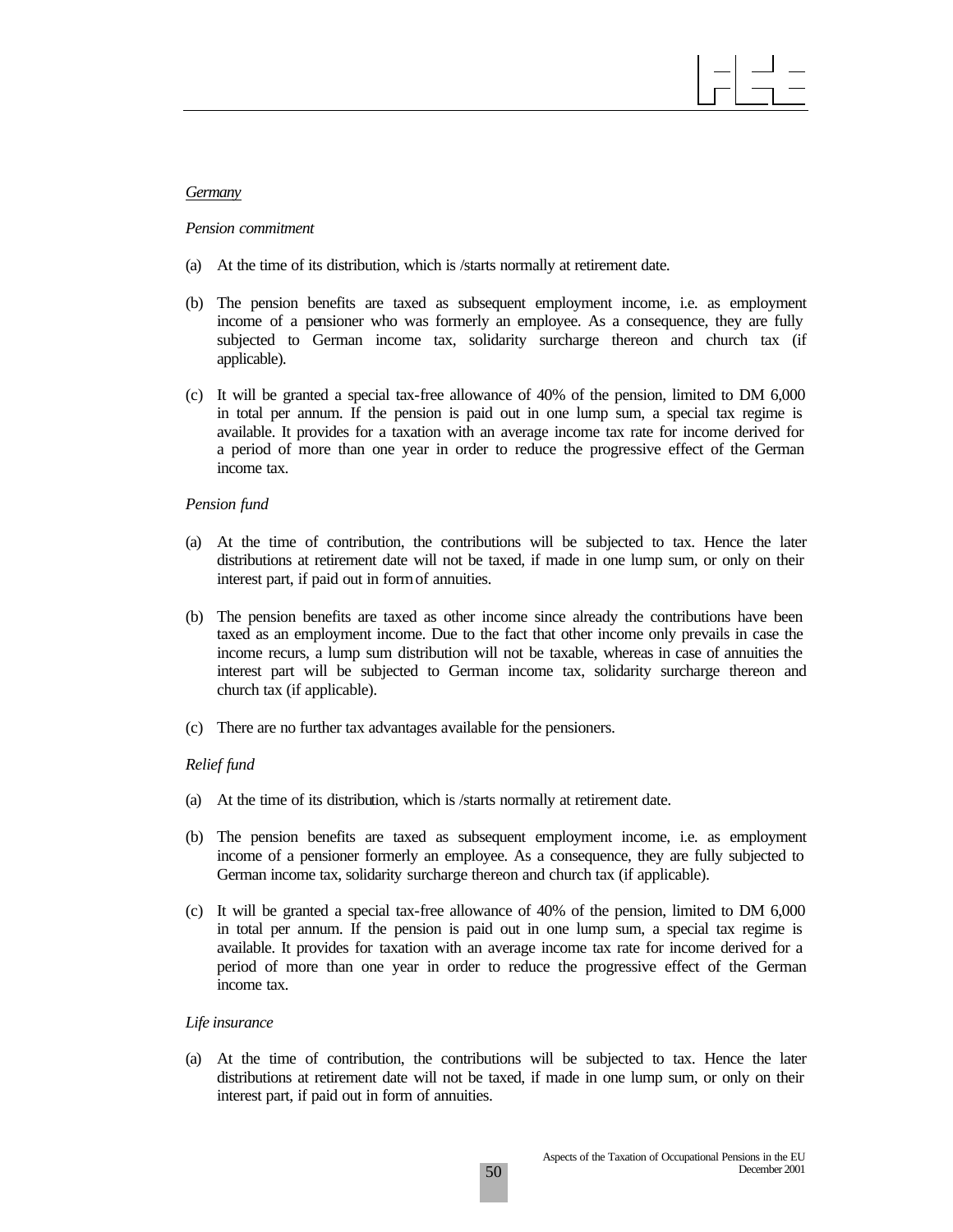- (b) The pension benefits are taxed as other income since already the contributions have been taxed as employment income. Due to the fact that other income only prevails in case the income recurs, a lump sum distribution will not be taxable, whereas in case of annuities the interest part will be subjected to German income tax, solidarity surcharge thereon and church tax (if applicable).
- (c) There are no further tax advantages available for the pensioners.

#### *Ireland*

- (a) When received.
- (b) As employment income.
- (c) Lump sum at time of retirement tax free subject to limits..

#### *Italy*

*Up to 31.12.2000*

- (a) The pension benefit is taxable on payment.
- (b) The benefits of a pensioner formerly an employee are treated as follows:
	- benefit paid out in the form of capital:
		- o the amount not exceeding the 50% of the total pension benefit is taxed "separately" on the basis of the average of the taxable income declared in the five-year previous period. Consequently it is not aggregated with other income which is taxed at the regular graduated rates;
		- o the excess amount is taxed as ordinary employment income;
	- benefit paid out in the form of financial return:
		- o 87,5% is taxed as ordinary employment income;
		- o 12,5% is exempt.
- (c) There are not tax advantages available in respect of payments to pensioners.

*As from 01.01.2001*

- (a) The pension benefit is taxable on payment.
- (b) The benefits of a pensioner formerly an employee are treated as follows:
	- benefit paid out in the form of capital, which in any case has not to exceed 1/3 (one third) of the total pension benefit, has to be divided into three parts:
		- o the one corresponding to contributions which were deducted during the pension scheme is taxed "separately" on the basis of the average of the taxable income declared in the five-year previous period. Consequently it is not aggregated with other taxable income which is taxed at the regular graduated rates;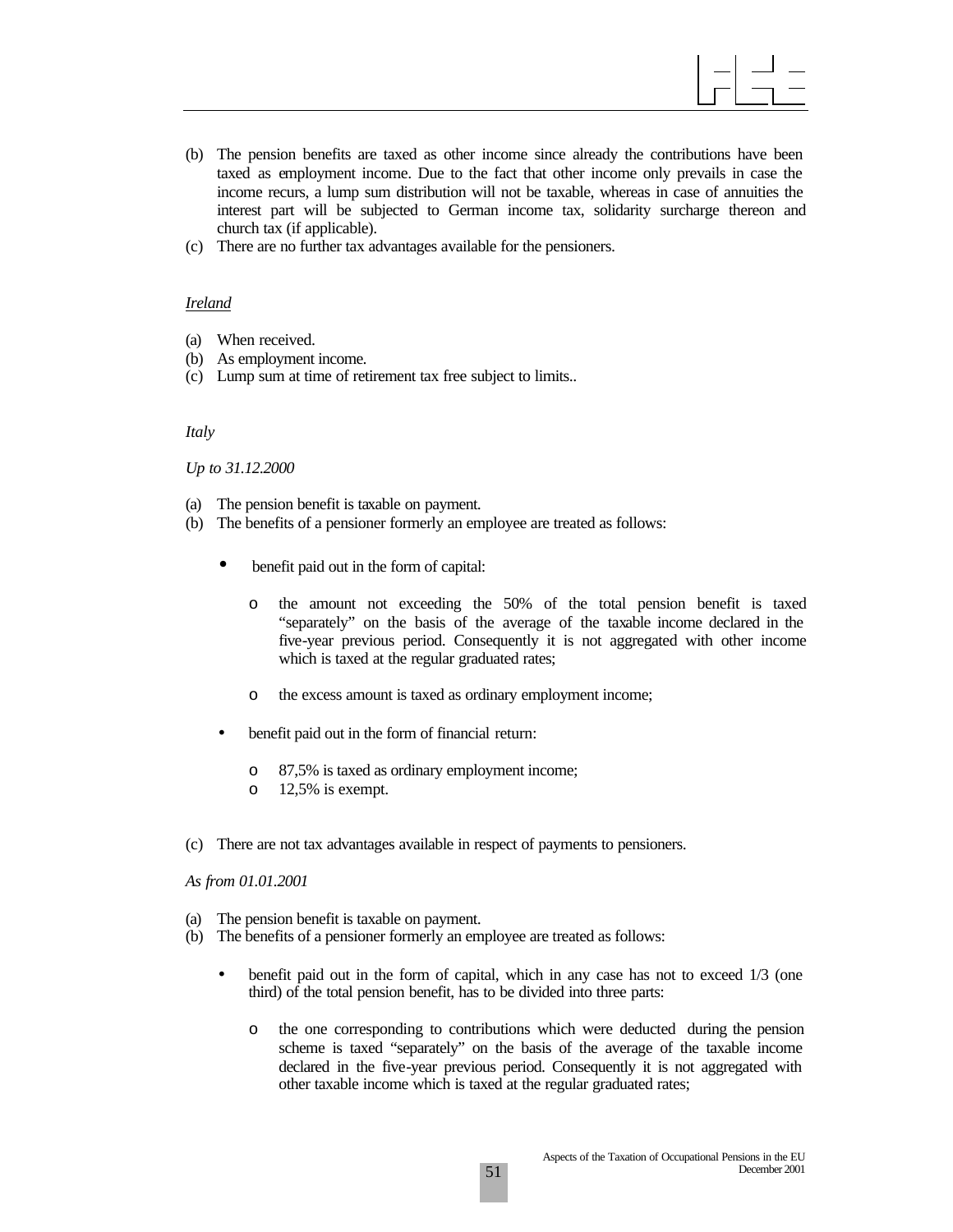- o the one corresponding to contributions which were not deducted during the pension scheme is exempt;
- o the excess amount is taxed as ordinary employment income.
- benefit paid out in the form of financial return, which in any case can not be lower than 50% of the total pension benefit, has to be divided into three parts:
	- o the part corresponding to the financial return earned by the pension fund is exempt since it was subject to the 11% "substitute tax" vis a vis the pension fund;
	- o the part corresponding to contributions which were not deducted during the pension scheme is exempt as well;
	- o the excess amount is taxed as ordinary employment income.
- (c) There are not tax advantages available in respect of payments to pensioners.

#### *Luxembourg*

- (a) at the time the employer pays the contribution.
- (b) contributions are considered as salary.
- (c) no taxation on pensions received later. Tax withheld under 4.a.) is deductible with the beneficiary up to LUF 48.000 per year.

#### *Netherlands*

- (a) At the time of payment of the pension the full pension is taxed at the receiver (pensioner/ex-employee).
- (b) Pension is being treated as former-employee income.
- (c) Pensioners do not pay premiums for State pensions.

#### *Portugal*

- (a) At the time the pension is paid.
- (b) At the rate applicable to the taxpayer's aggregate income. Nevertheless, a tax allowance is granted, the amount of which is fixed in such a way that if the sole income is a pension.
- (c) There are no specific tax advantages available for the pensioners.

#### *Spain*

The benefit is taxed when collected by the pensioner.

Pension plan benefits are treated as employment income, however, when the benefit is paid as a lump sum, the pensioner will reduce the gross income in 40% (if the contribution is minimum 2 years old).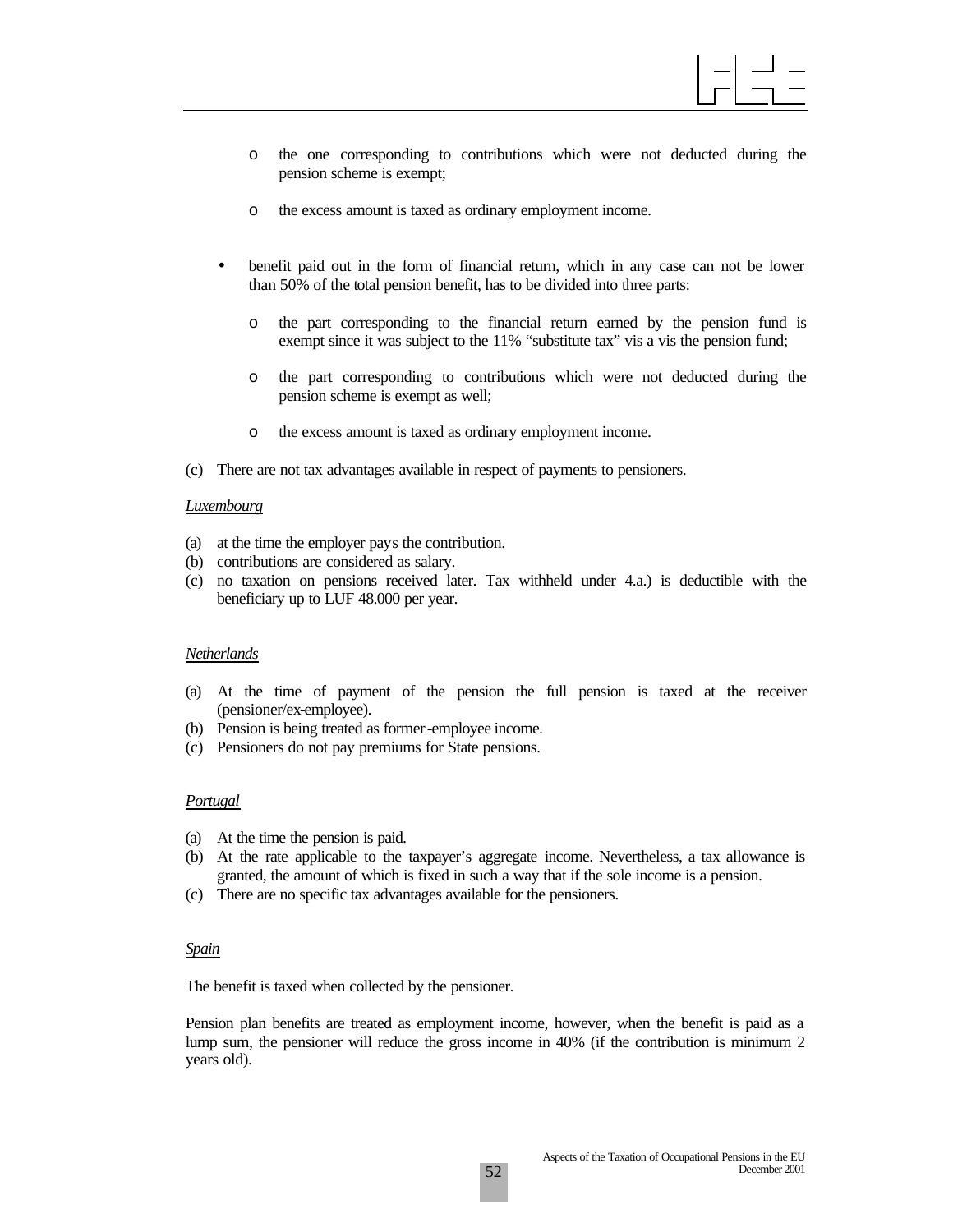#### *United Kingdom*

- (a) pensions are taxable at pensionable age in terms of the contract and on payment of the pension.
- (b) as employment income.
- (c) lump sum payments up to certain limits (eg 25% of the fund in respect of personal pension contracts of the self-employed) are payable tax free.

#### **14. Is the taxation of pensioners in Question 13 different if the pension scheme is nonresident.**

*Austria*

*Pension commitment*

No.

#### *Pension fund*

If the employer pension contributions to the non-resident pension fund were made under a statutory legal obligation (and the contributions were therefore not taxable to the employee) then the pension received is fully taxable to the employee as employment income (income from a previous employment).

If, however, the employer contributions to the non-resident fund were taxable in Austria (because the contributions are not based on a statutory legal obligation) then only 25% of the payments received from the non-resident fund are taxed under domestic law (§ 25 Z.2 b EStG); whether there is actually a tax in Austria depends also on the provisions of applicable tax treaties.

#### *Relief fund*

Generally not different (taxable as income from employment).

#### *Life insurance*

No.

#### *Belgium*

That possibility is out of scope (see above, answer to question 9).

#### *Finland*

If pension payments are paid to abroad the width of Finland's taxing right in the case in question is defined by a possible tax treaty. According to the most of the tax treaties the payments of voluntary pension insurances are taxed in the country of residence.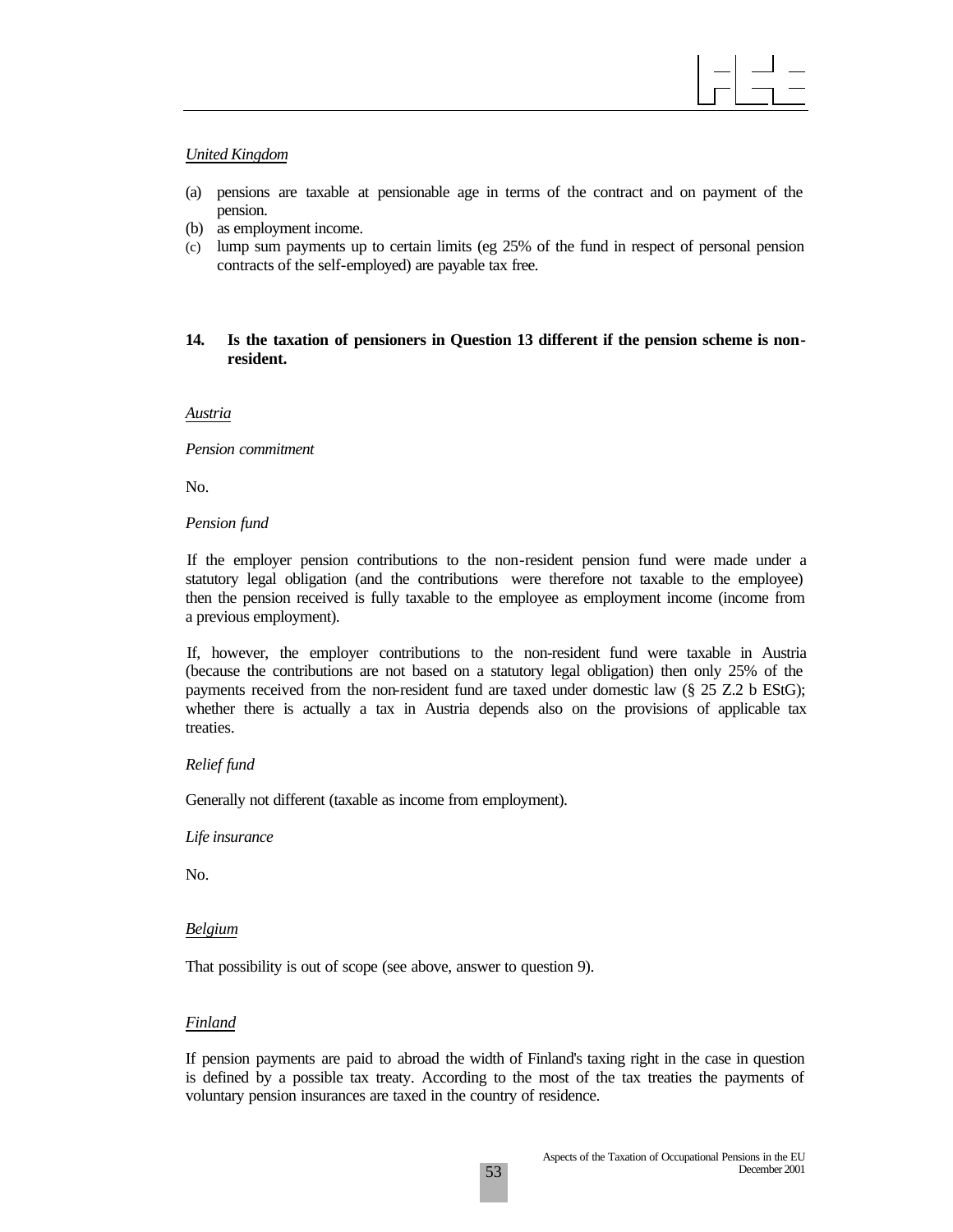## *France*

There is no specific provision in French tax law.

#### *Germany*

*Pension commitment*

No.

#### *Pension fund*

No, as far as German taxes are concerned. There might be other tax issues in the country of which the pension fund is resident of, however.

#### *Relief fund*

No, assumed the foreign pension scheme corresponds to a relief fund.

*Life insurance*

No.

*Ireland*

No.

#### *Italy*

#### *Up to 31.12.2000*

Yes it is. The taxation of pensioners in Question 13 is different if the pension scheme is nonresident since the benefits of a pensioner formerly an employee are taxed as an ordinary employment income.

*As from 01.01.2001*

The taxation of pensioners in Question 13 is different if the pension scheme is non-resident since the benefits of a pensioner formerly an employee are taxed as an ordinary employment income.

#### *Luxembourg*

No.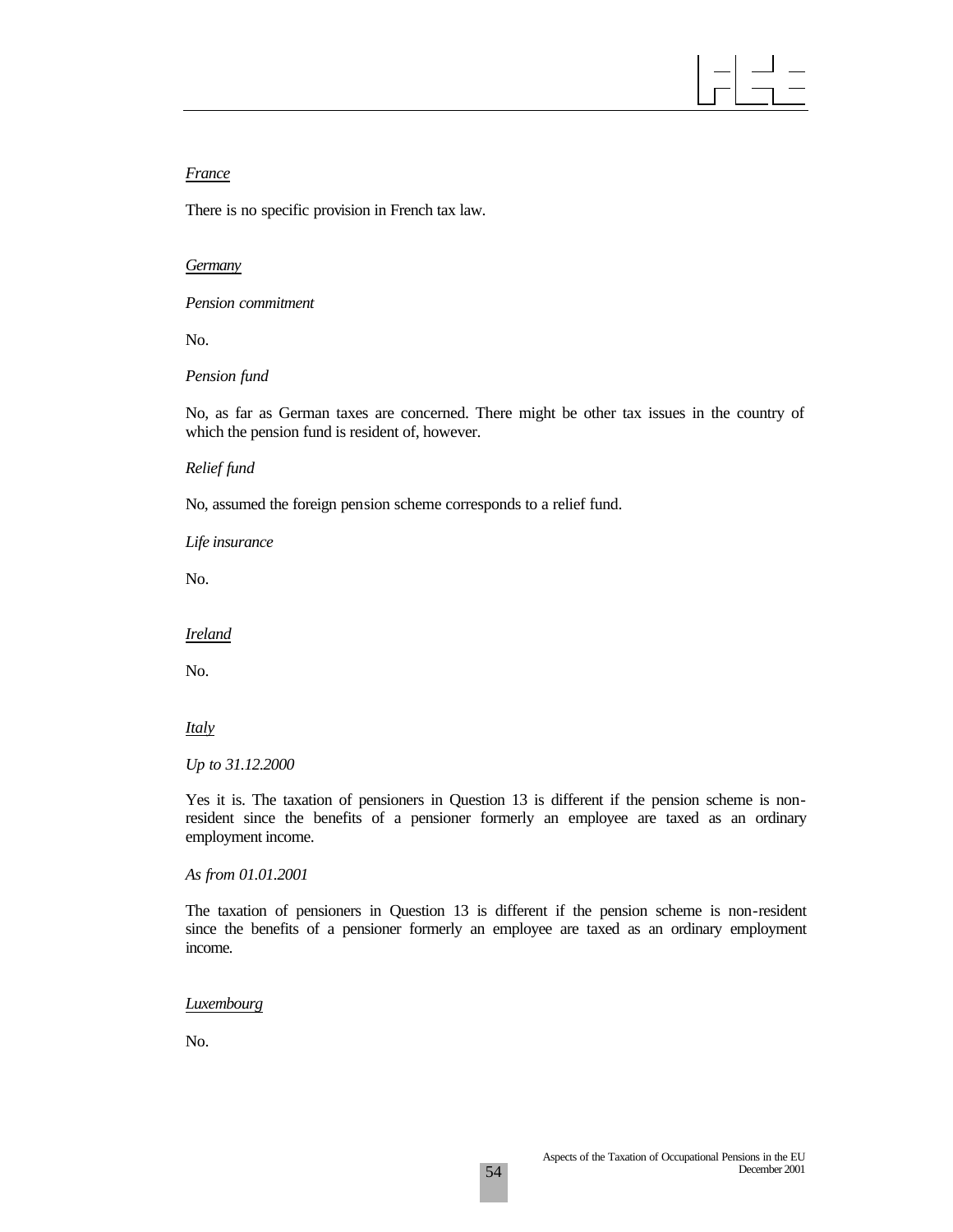#### *Netherlands*

No.

#### *Portugal*

That possibility is out of scope (see above, answer to question 9).

#### *Spain*

Yes, since only those plans registered in Spain qualify as "pension plans."

#### *United Kingdom*

The position in Questions 13 and 14 would be the same except that the lump sum exemption would not be available (this assumes that the non-resident scheme is not in fact an approved exempt scheme).

#### **15. Is the taxation of pensioners in Question 13 different if the employment in respe ct of which the pension is payable was exercised in another EU state.**

#### *Austria*

#### *Pension commitment*

There is no difference under Austrian domestic law. A pensioner resident in Austria receiving a pension from an employer not resident in Austria will in principle be fully taxable in Austria. The actual tax treatment depends on the applicable tax treaty (if any).

#### *Pension fund*

Generally not, but this depends on the applicable tax treaty.

#### *Relief fund*

No (subject to provisions in applicable tax treaties).

*Life insurance*

N/A.

#### *Belgium*

The application of the rates of 10 % and 33 % on the part of capital sums which are attributable to personal contributions are made conditional on the payments of the contributions in the hands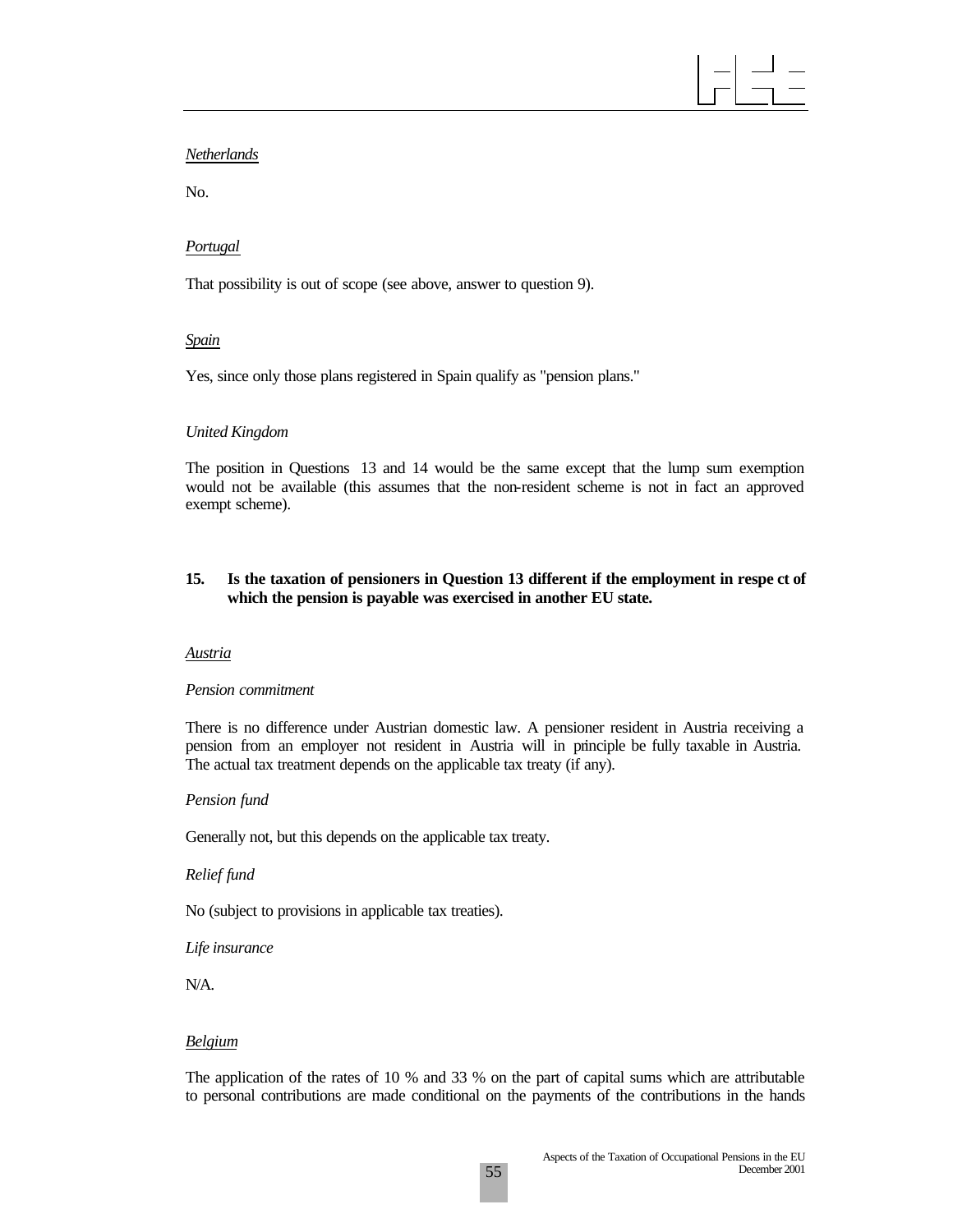of an insurance company or a pension fund located in Belgium. Whether the employment was exercised in Belgium or in another EU State is irrelevant.

As for the application of the rate of 16,5 %, there is no such condition that the contributions would have been paid in the hands of an insurance company or a pension fund located in Belgium. Whether the employment was exercised in Belgium or in another EU State is also irrelevant.

#### *Finland*

No. See answer to question 14.

#### *France*

There is no specific provision in French tax law.

#### *Germany*

#### *Pension commitment*

The answer to this question mainly depends on the classification of the pension under the applicable double taxation treaty. If the pension will be subsumed under Art. 15 (employment income) the right to tax the pension will be solely attributed to the state in which the former employment was exercised. However, if the pension is classified a pension (Art. 18) in the sense of the applicable treaty, the state in which the (former) employee is resident of at the time of receipt will have the sole right to tax the pension.

Assumed a German pensioner will receive a pension out of another EU member state, the right to tax the pension should be attributed to Germany, even in case the former employment was exercised in another EU member state. According to the leading German commentaries of double taxation treaties, for simplification reasons any pension should fall under the scope of Art. 18, even if the underlying employment generated employment income in another (the employment) state. The only requirement to be fulfilled is that the recipient actually is retired and does no longer work. In case the recipient is unemployed or changed from dependent services to independent services, the pension will not be qualified as a pension in the sense of the treaty, but as employment income instead. Hence the right to tax the income will be switched to the state in which the former employment was performed.

#### *Pension fund*

The answer to this question mainly depends on the qualification of the pension paid by the pension fund. According to one of the leading commentaries on double taxation treaties payments made by a pension fund should not qualify as a pension in the sense of Art. 18 of the OECD Model Convention, but as other income in the sense of Art. 11 of the OECD Model Convention. This view is based on the fact that the underlying contributions have already been taxed as employment income. Hence any benefit distributed by the pension fund is regarded as part of the private property sphere of the employee. The different qualification of the payment (compared to the pension commitment, relief fund) does not lead to a different result, however: The right to tax the income will be attributed to the residence state of the recipient.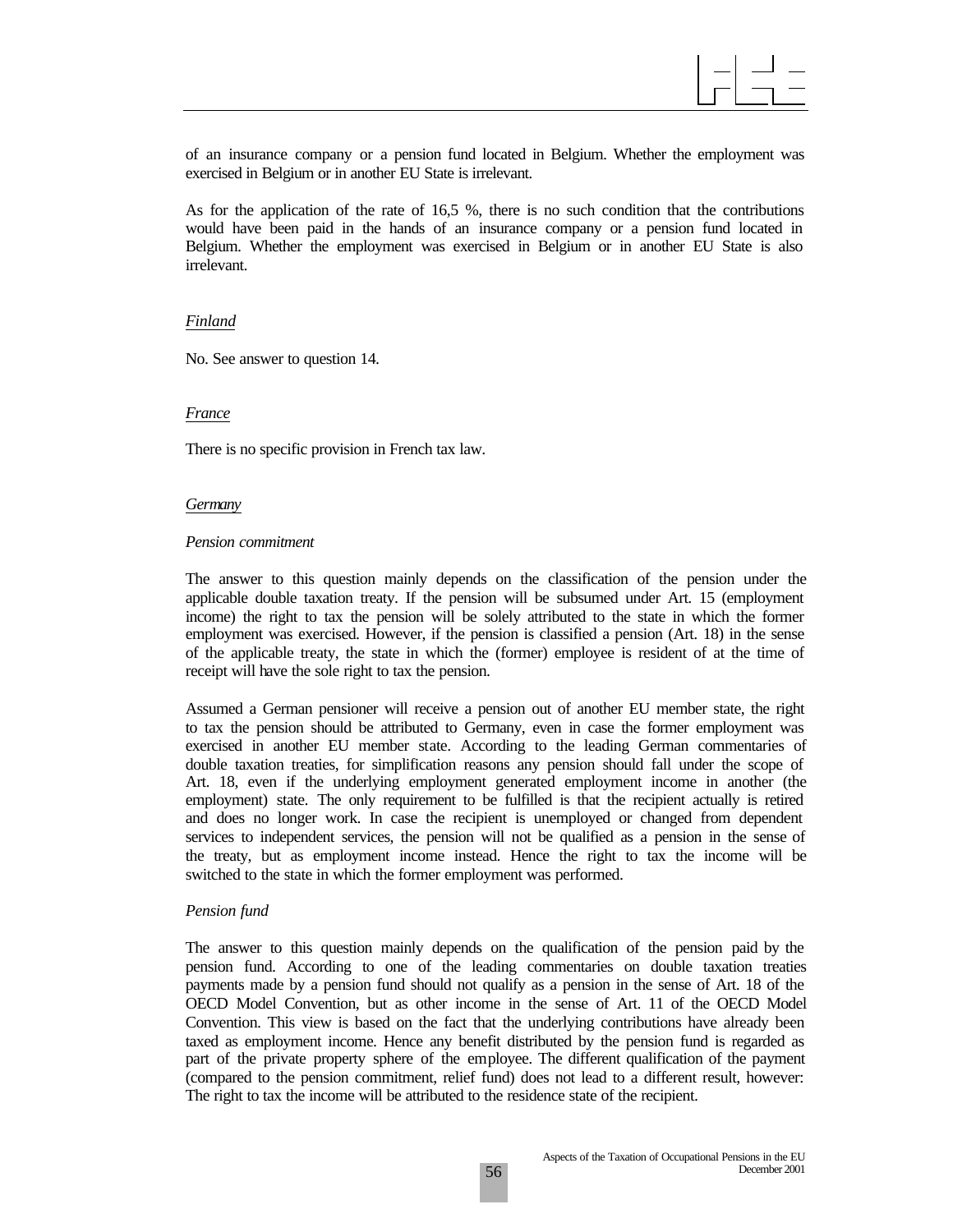#### *Relief fund*

The answer to this question mainly depends on the classification of the pension paid out of the relief fund under the applicable double taxation treaty. If the pension will be subsumed under Art. 15 (employment income) the right to tax the pension will be solely attributed to the state in which the former employment was exercised. However, if the pension is classified a pension (Art. 18) in the sense of the applicable treaty, the state in which the (former) employee is resident of at the time of receipt will have the sole right to tax the pension.

Assumed a German pensioner will receive a pension out of another EU member state, the right to tax the pension should be attributed to Germany, even in case the former employment was exercised in another EU member state. According to the leading German commentaries of double taxation treaties, for simplification reasons any pension should fall under the scope of Art. 18, even if the underlying employment generated employment income in another (the employment) state. The only requirement to be fulfilled is that the recipient actually is retired and does no longer work. In case the recipient is unemployed or changed from dependent services to independent services, the pension will not be qualified as a pension in the sense of the treaty, but as employment income instead. Hence the right to tax the income will be switched to the state in which the former employment was performed.

#### *Life insurance*

The answer to this question mainly depends on the qualification of the pension paid out of the life insurance. According to one of the leading commentaries on double taxation treaties payments made by a pension fund should not qualify as a pension in the sense of Art. 18 of the OECD Model Convention, but as other income in the sense of Art. 11 of the OECD Model Convention. This view is based on the fact that the underlying contributions have already been taxed as employment income. Hence any benefit distributed by the pension fund is regarded as part of the private property sphere of the employee. The different qualification of the payment (compared to the pension commitment, relief fund) does not lead to a different result, however: The right to tax the income will be attributed to the residence state of the recipient.

*Ireland*

No.

*Italy*

*Up to 31.12.2000*

The taxation of pensioners in Question 13 is not different if the employment in respect of which the pension is payable was exercised in another EU state providing that the Italian pension fund continues getting contributions after the transfer of the employees abroad; in other words providing that the pension scheme goes on in the same way as it was before the transfer of the employees abroad.

*As from 01.01.2001*

The taxation of pensioners in Question 13 is not different if the employment in respect of which the pension is payable was exercised in another EU state providing that the Italian pension fund continues getting contributions after the transfer of the employees abroad; in other words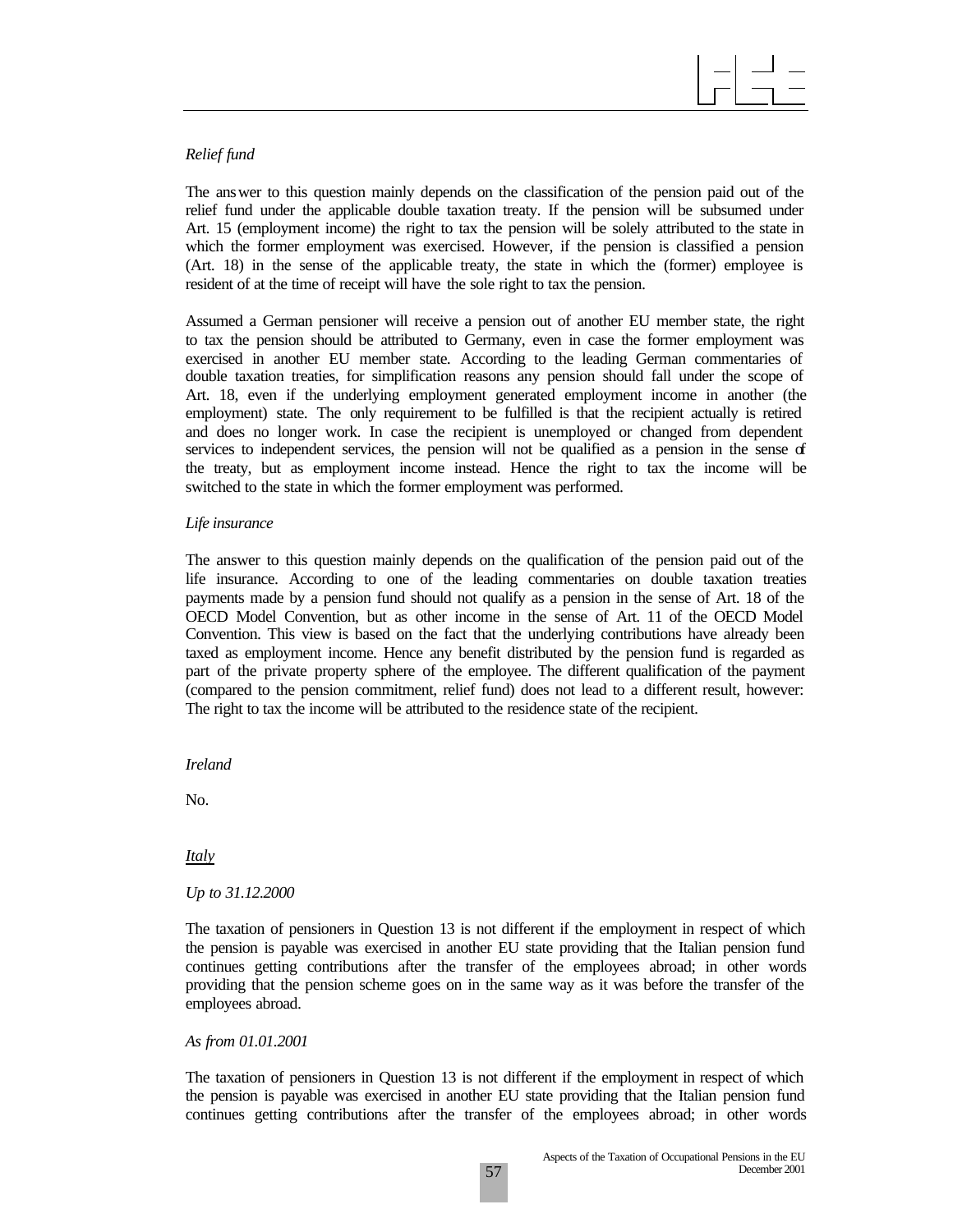providing that the pension scheme goes on in the same way as it was before the transfer of the employees abroad.

#### *Luxembourg*

No.

#### *Netherlands*

Pensions are generally taxed in the State of living at the moment of receival of the pension. Pensions for former government employees can be taxed in the State of origin (art. 19 Dutch Standard Tax Treaty).

#### *Portugal*

Generally not, but this depends on the applicable tax treaty.

#### *Spain*

Spanish law does not provide for any difference with respect to the place of employment; however, in practice, given that only plans registered in Spain qualify as "pension plans", the pension benefits only apply to "Spanish employment" since it is not frequent that "non-Spanish employment" uses a pension plan registered in Spain (except in cases of expatriates of Spanish companies).

#### *United Kingdom*

Under most double tax treaties pensions are taxable where the pension is received and not where it originates. Pensions received in the UK from EU states will be taxed in the same way as UK pensions from UK sources.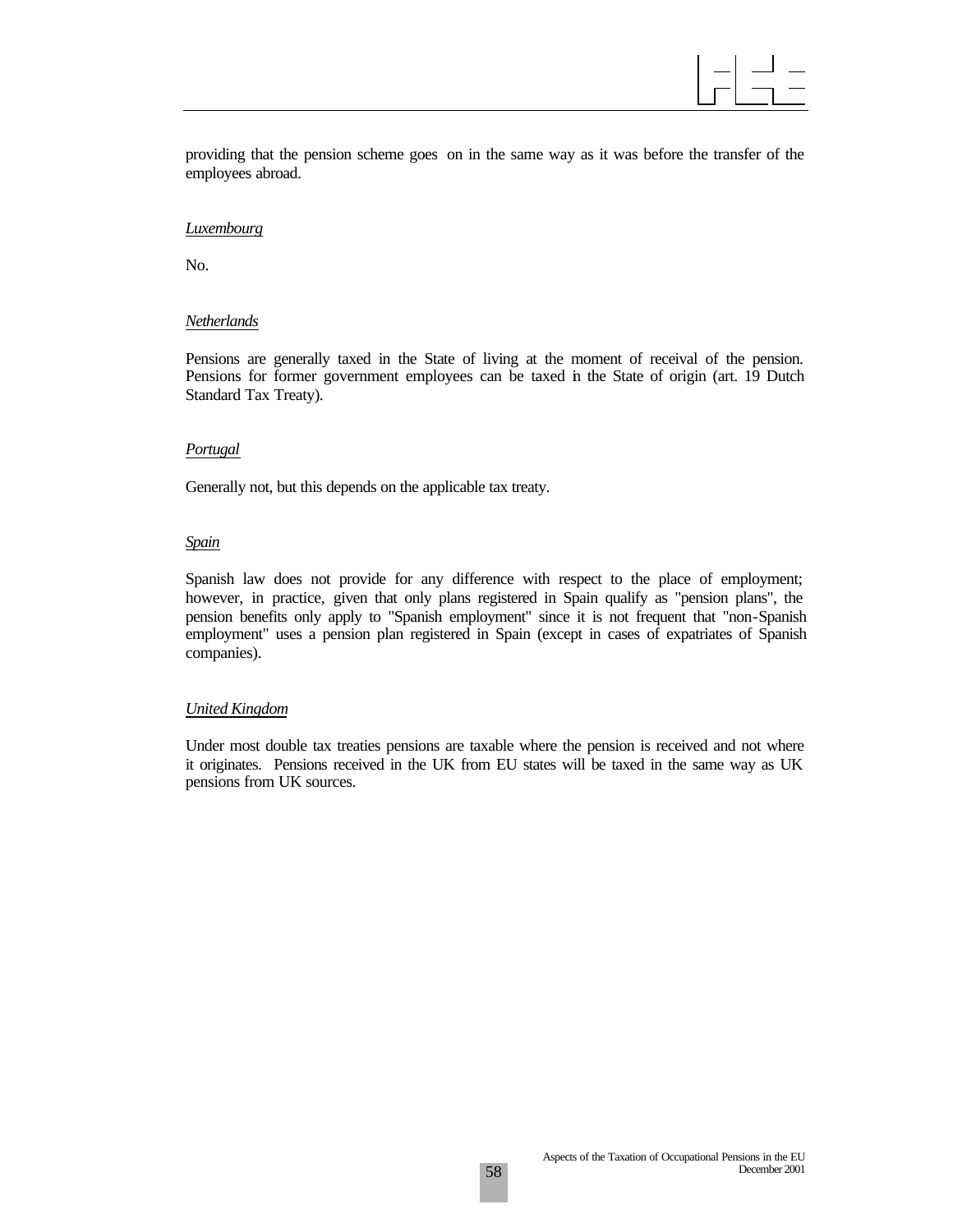

#### **QUESTIONNAIRE ON TAXATION OF THE PENSION FUNDS IN THE EU (ANSWERS FROM ACCESSION COUNTRIES - SLOVENIA)**

#### **TYPES OF PENSION SCHEME**

**1. What types of supplementary pension schemes are commonly used in your country**

Voluntary contributions by employers and employees.

#### **QUALIFYING PENSION SCHEMES**

- **2. To enjoy tax benefits is it necessary for the pension scheme:**
	- **(a) to conform to legislation, or**
	- **(b) to be approved by the national fiscal authority, or**
	- **(c) to conform to legislation and to be approved by the national fiscal authority.**

To conform to legislation and to be approved by the national fiscal authority.

**3. To enjoy tax benefits is it a condition that the pension scheme is resident in the state.**

Yes.

#### **PENSION SCHEME TAX ADVANTAGES**

- **4. Is a qualifying pension scheme of the separate pension fund type exempt from:**
	- **(a) income taxes**
	- **(b) capital taxes**
- (a) Yes.
- (b) Yes.

(in limited amounts of min. 3.000,00 SIT and max. 30.000,00 SIT, but supplementary contributions per month can't be more than 24% of obligatory pensions contributions)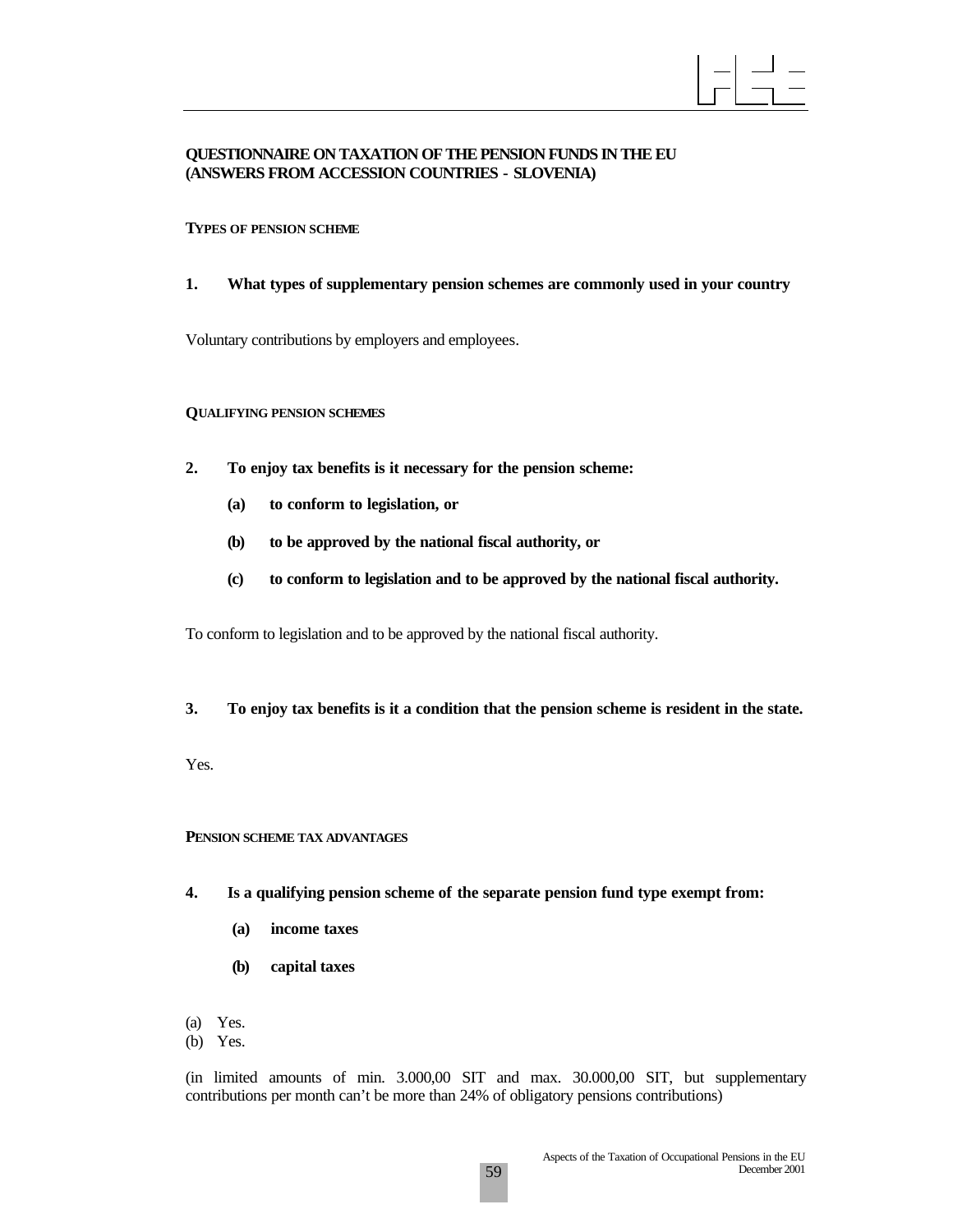**5. Does a qualifying pension scheme of the separate pension fund type enjoy other tax advantages.**

No.

**6. If you have answered yes to Question 5, briefly describe the tax advantages.**

N/A.

**7. What tax advantages, if any, are enjoyed by qualifying pension schemes which are not of the separate pension fund type.**

None.

#### **CONTRIBUTIONS TO QUALIFYING PENSION SCHEMES**

- **8. Are the following contributions to resident qualifying pension schemes tax deductible:**
	- **(a) contributions by employers**
	- **(b) contributions by employees**
	- **(c) contributions by self-employed taxpayers.**

Yes, the three of them, but in limited amount mentioned in question 4.

#### **9. Are the following contributions to pension schemes resident in other member states tax deductible:**

- **(a) contributions by employers**
- **(b) contributions by employees**
- **(c) contributions by self-employed taxpayers**
- (a) No.

#### (b) No.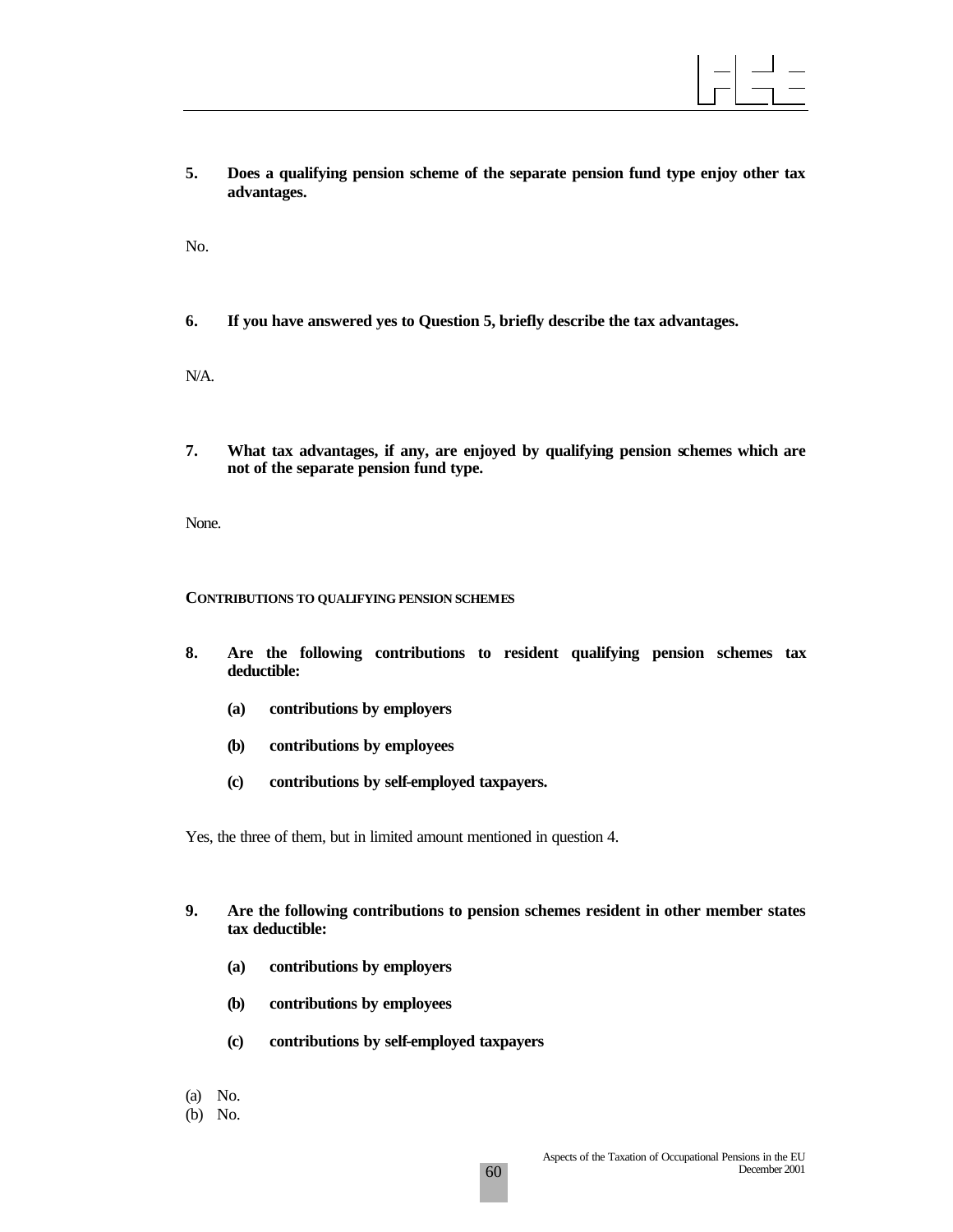(c) No.

**10. If the answer to Question 9 is yes, is deductibility because of a double tax treaty. If yes, please specify EU treaties; if no, please explain.**

N/A.

#### **TAXATION OF CONTRIBUTORS AND OF PENSIONERS**

**11. Are contributions made by employers to a pension scheme in respect of an employee taxed in the hands of the employee at or about the time of making the contribution.**

Yes.

**12 Is the tax treatment of an employer's contribution as in Question 11 different if the pension scheme is resident or non-resident.**

Just resident pension scheme is acceptable.

- **13. As regards the taxation of pensioners:**
	- **(d) at what time is the pension benefit taxable;**
	- **(e) how are the benefits treated, eg as employment income of a pensioner formerly an employee;**
	- **(f) what are the tax advantages, if any, available in respect of payments to pensioners.**
- (a) at the time of paying out.
- (b) benefits are treated as employment income of a pensioner formerly an employee but pensioner has some additional tax relief.
- (c) the pensioners over 65 years has a tax relief in amount of 8% of the average year payment of employees in Slovenia. The other kinds of tax relief are the same as for employees income.